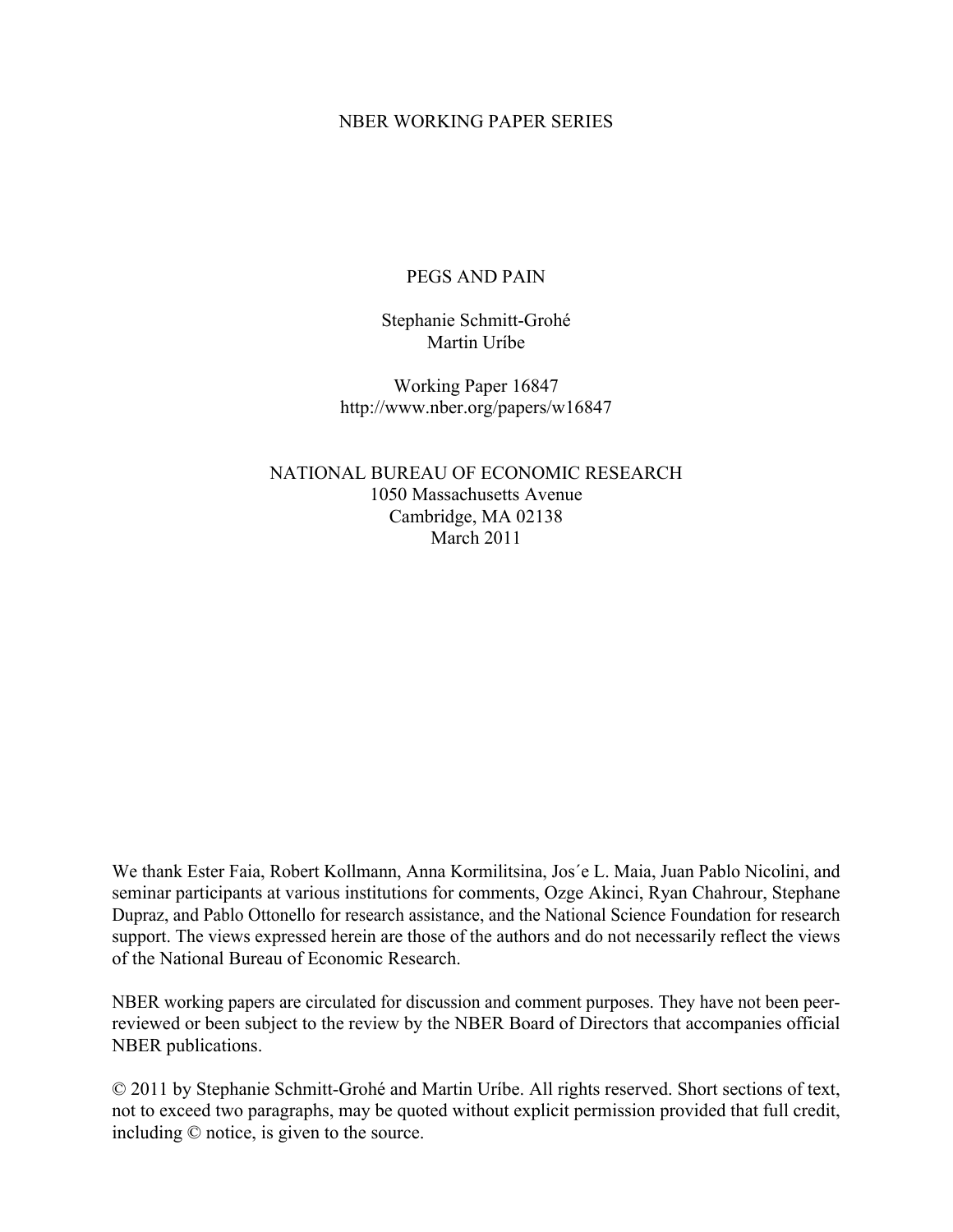Pegs and Pain Stephanie Schmitt-Grohé and Martin Uríbe NBER Working Paper No. 16847 March 2011, Revised November 2012 JEL No. E3,F33,F41

#### **ABSTRACT**

We identify a disconnect between historical and model-based assessments of the costs of currency pegs due to nominal rigidities. While the former attribute major contractions and massive unemployment to currency pegs, the latter find miniscule welfare losses. The goal of this paper is to reconcile these two assessments. We refocus attention to downward wage inflexibility as the central source of nominal rigidity. More importantly, our model departs from existing sticky wage models in the Calvo-Rotemberg tradition in that employment is not always demand determined. This departure creates an endogenous connection between macroeconomic volatility and the average level of unemployment and in this way opens the door to large welfare gains from stabilization policy. In a calibrated version of the model, an external crisis, defined as a two-standard-deviation decline in tradable output and a two-standard-deviation increase in the country interest rate premium, causes the unemployment rate to rise by more than 20 percentage points under a peg. Currency pegs are shown to be highly costly also during regular business-cycle fluctuations. The median welfare cost of a currency peg is 4 and 10 percent of consumption per period.

Stephanie Schmitt-Grohé Department of Economics Columbia University New York, NY 10027 and NBER stephanie.schmittgrohe@columbia.edu

Martin Uríbe Department of Economics Columbia University International Affairs Building New York, NY 10027 and NBER martin.uribe@columbia.edu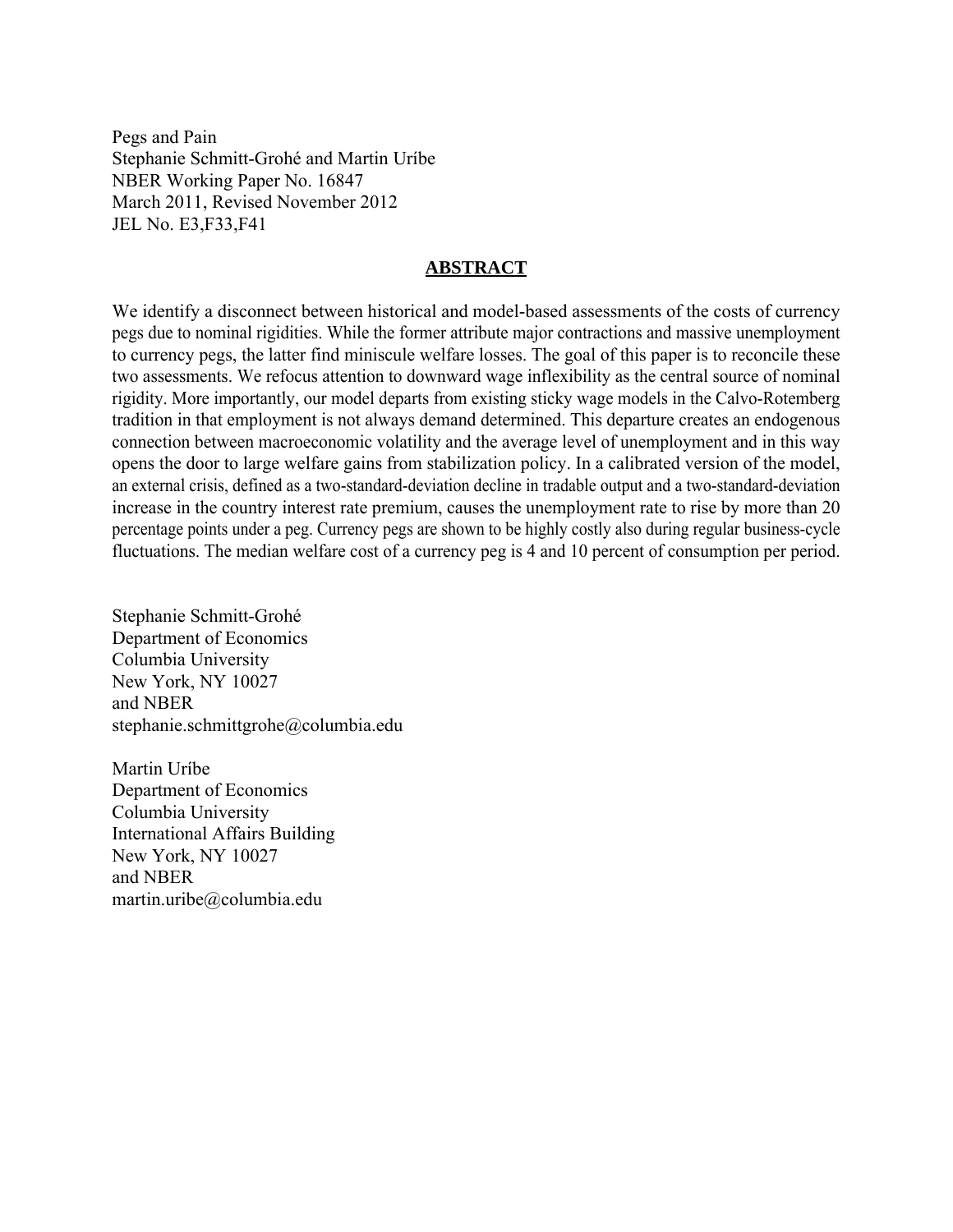## **1 Introduction**

Fixed exchange rate arrangements are easy to adopt but difficult to maintain. Countries can find themselves confined to a currency peg in a number of ways. For instance, a country could have adopted a currency peg as a way to stop high or hyperinflation in a swift and nontraumatic way. A classical example is the Argentine Convertibility Law of April 1991, which, by mandating a one-to-one exchange rate between the Argentine peso and the U.S. dollar, painlessly eliminated hyperinflation in less than a year. Another route by which countries arrive at a currency peg is the joining of a monetary union. Recent examples include emerging countries in the periphery of the European Union, such as Ireland, Portugal, Greece, and a number of small eastern European countries that joined the Eurozone. Most of these countries experienced an initial transition into the Euro characterized by low inflation, low interest rates, and economic expansion.

The Achilles' heel of currency pegs is, however, that they hinder the efficient adjustment of the economy to negative external shocks, such as drops in the terms of trade or hikes in the country interest-rate premium. The reason is that such shocks produce a contraction in aggregate demand that requires a decrease in the relative price of nontradables, that is, a real depreciation of the domestic currency, in order to bring about an expenditure switch away from tradables and toward nontradables. In turn, the required real depreciation may come about via a nominal devaluation of the domestic currency or via a fall in nominal prices or both. The currency peg rules out a devaluation. Thus, the only way the necessary real depreciation can occur is through a decline in the nominal price of nontradables. However, if nominal prices, especially factor prices, are downwardly rigid, the real depreciation will take place only slowly, causing recession and unemployment along the way. This narrative is well known. It goes back at least to Keynes (1925) who argued that Britain's 1925 decision to return to the gold standard at the 1913 parity despite the significant increase in the aggregate price level that took place during World War I, would cause deflation in nominal wages with deleterious consequences for unemployment and economic activity. Similarly, Friedman's (1953) seminal essay points at downward nominal wage rigidity as the central argument against fixed exchange rates.

This paper is motivated by the apparent disconnect between historical and model-based assessments of the welfare costs of currency pegs. Economic history studies tend to attribute devastating economic outcomes to currency pegs. For example, in his authoritative treatment, Eichengreen (1992) argues that the Gold Standard is the key to understanding the Great Depression. Eichengreen and Sachs (1985) go further and point to the combination of downward wage rigidity and the Gold Standard as essential for understanding the duration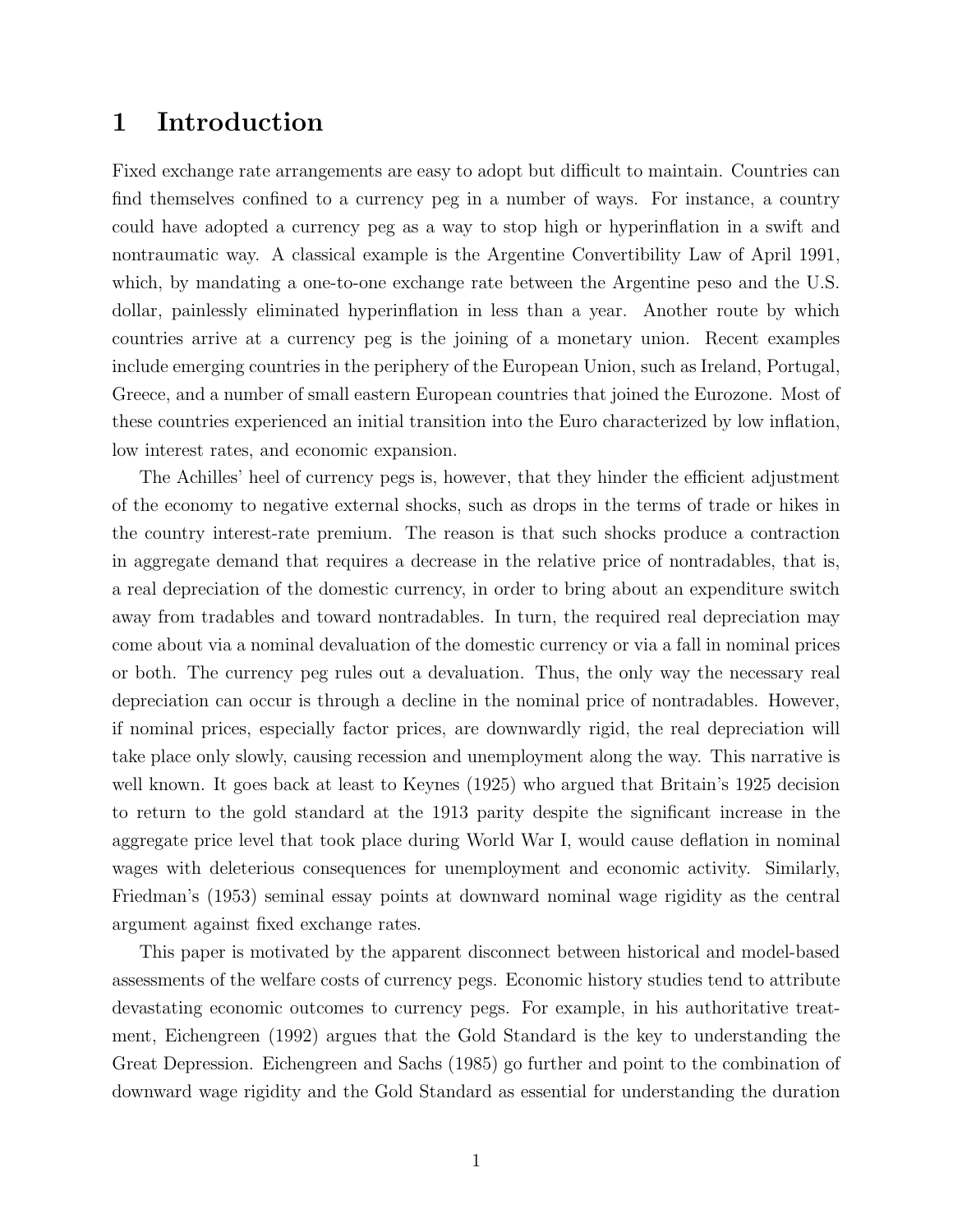of the Great Depression across countries. Specifically, they argue that countries that went off gold earlier had lower real wages and a more speedy recovery than countries that insisted on defending the gold standard. Bernanke and Carey (1996) make a similar point, namely, that a fixed exchange rate regime cum nominal wage rigidity was the key propagating factor of the Great Depression. More recently, this thesis has been put forth by Krugman to explain the roots of the Great Recession in peripheral Europe.<sup>1</sup> In light of these historical accounts that attribute major economic contractions and massive unemployment to the combination of currency pegs and nominal rigidities, one might expect that existing model-based quantitative studies would predict large welfare losses of currency pegs. However, this is not the case. For example, Kollmann (2002) and Gal´ı and Monacelli (2005) perform welfare-cost calculations in the context of small, open economy models with Calvo-type sticky product prices. They find that the welfare cost of currency pegs is less than one tenth of one percent of consumption per period. The historical and model based assessments of the welfare costs of currency pegs are, therefore, miles apart. According to the former, currency pegs are extremely painful, whereas according to the latter they are a minor inconvenience.

The goal of this paper is to reconcile the historical and model-based assessments of the pains of pegs. In doing so, we refocus attention on downward wage rigidity as the central nominal friction and propose a different model of the labor market. An important feature that distinguishes our theoretical framework from standard new Keynesian models of nominal wage rigidity is that our formulation implies an endogenous connection between macroeconomic volatility and the secular level of unemployment. This connection is due to the nature of the labor contract implicit in our model, according to which employment is demand determined during contractions but supply and demand determined during booms. As a result, involuntary unemployment emerges during downturns and full employment during booms. Consequently, aggregate fluctuations cause unemployment on average. More importantly, the average level of unemployment is increasing in the amplitude of the business cycle, opening the door to large welfare gains from macroeconomic stabilization policy. This connection between aggregate volatility and the average level of unemployment is absent in more standard sticky-wage models, such as those following in the Calvo or Rotemberg tradition. In this class of models, employment is always demand determined. As a result increases in unemployment during recessions are roughly offset by reductions in unemployment (or increases in involuntary overtime) during booms, annihilating any sizable link between the amplitude of the cycle and the average level of unemployment and output. As a result, typically, this class of models delivers miniscule welfare gains from optimal stabilization

<sup>&</sup>lt;sup>1</sup>See, for instance, his New York Times column of April 29, 2010 and his New York Times Magazine article of January 12, 2011.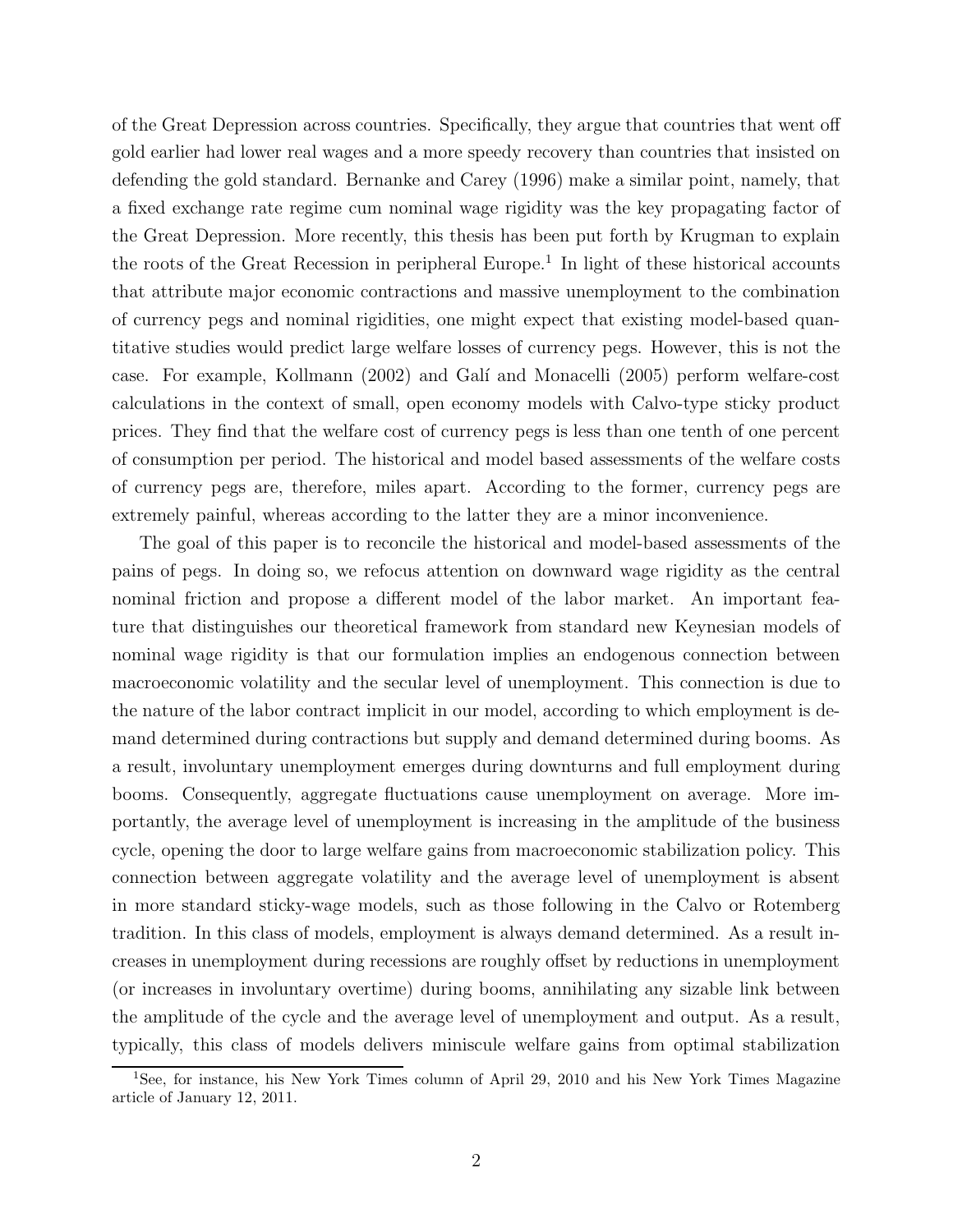policy.

The paper embeds downward nominal wage rigidity into a dynamic, stochastic model of a small open economy with traded and nontraded goods. The model is driven by stochastic disturbances to the traded endowment (which can be interpreted as variations in the terms of trade) and by disturbances to the country interest-rate premium. We estimate the joint law of motion of these two exogenous variables using Argentine data and feed it into a calibrated version of the model, which is then solved using global methods.

We show that in our model during an external crisis, defined as a two-standard-error increase in the country interest-rate premium and an equally large drop in the terms of trade, unemployment rises by more than twenty percentage points under a peg. The model predicts that currency pegs are costly not only during crises but also over regular businesscycle fluctuations. We find that in our baseline model the unconditional mean of involuntary unemployment is 14 percent in the fixed exchange-rate regime. In turn, large levels of unemployment translate into large welfare losses. We measure the welfare cost of a currency peg as the difference between the level of welfare enjoyed by households under a currency peg and the level of welfare associated with the optimal exchange rate policy. We find that the median welfare cost of living under a currency peg is enormous, between 4 and 10 percent of lifetime consumption.

This paper is related to the extensive literature on optimum currency areas initiated by Mundell (1961). More recently, substantial research activity has been devoted to studying the extent to which Europe forms an optimum currency area (see, for instance, Baldwin and Wyplosz; 2009; and Mongelli, 2005). Of the many criteria for an optimum currency area that have been identified in the literature, the four most problematic ones for Europe appear to be: lack of labor mobility in spite of regulation that allows for the physical movement of people across the eurozone; asymmetric shocks across states; nominal rigidities; and lack of fiscal federalism. Our theoretical framework incorporates these departures from the conditions for an optimum currency area and quantifies the cost for an individual country of being part of the resulting suboptimal currency union. We wish to stress, however, that we do not consider our analysis a full assessment of the desirability of currency unions or currency pegs. For, by construction, currency pegs are suboptimal in our setup, as they are in the model-based welfare evaluations cited above. Rather, our goal is to overcome the disconnect between historical and model-based assessments of the costs of pegs stemming from the presence of nominal rigidities.

The remainder of the paper is organized as follows: Section 2 develops a dynamic stochastic model of a small open economy with involuntary unemployment due to downward nominal wage rigidity. This section also characterizes aggregate macroeconomic dynamics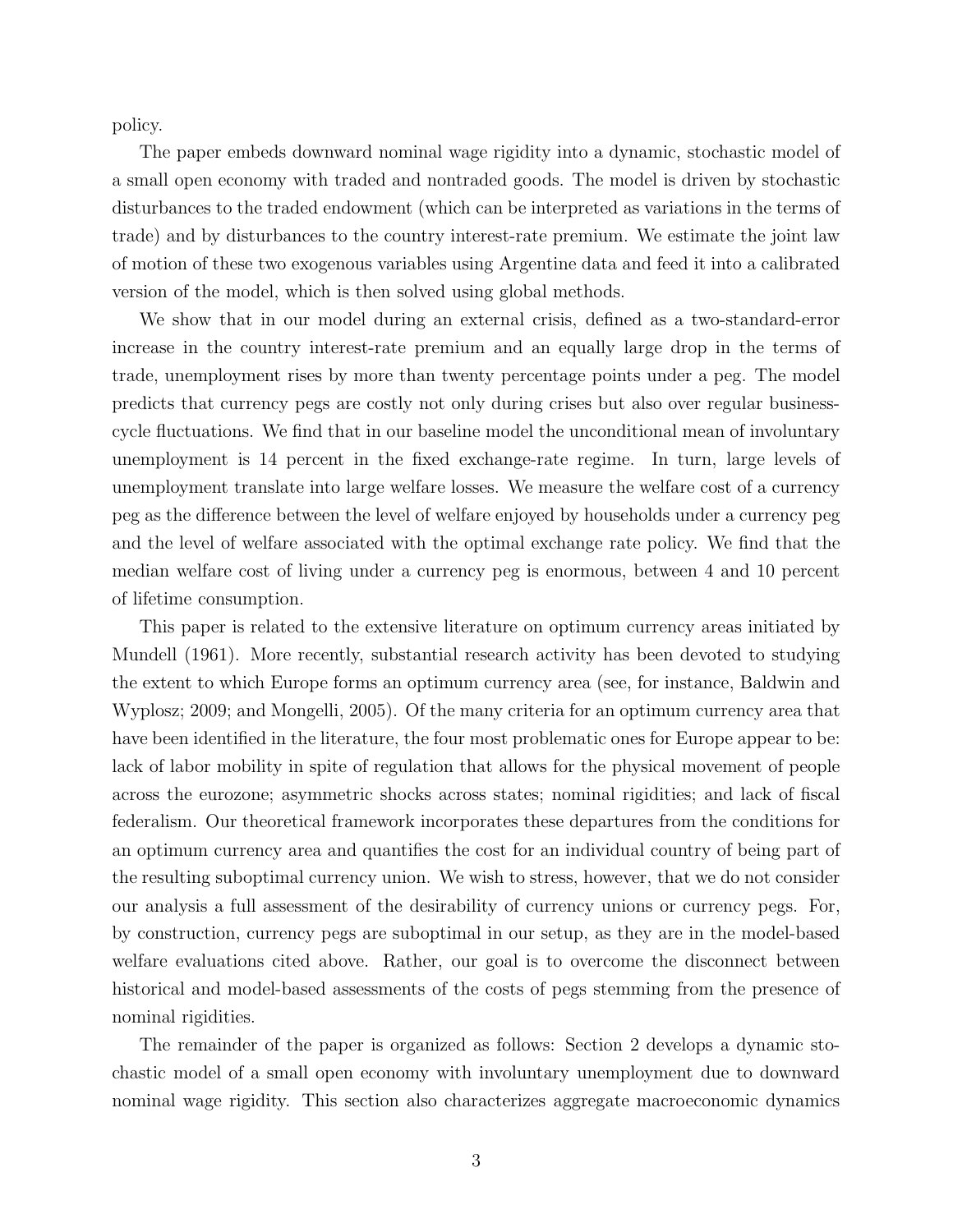under a currency peg and under the optimal exchange rate policy. Section 3 presents empirical evidence on downward nominal wage rigidity and uses it to calibrate the model's structural parameter governing this source of nominal friction. Section 4 presents a quantitative analysis of external crises under currency pegs and under the optimal exchange rate policy. Section 5 calculates the welfare benefits of switching from a currency peg to the optimal exchange rate policy. Section 6 analyzes how exchange rate policy affects the longrun distribution of external debt. Section 7 augments the model to allow for a demand for money as a second source of nominal friction. Section 8 extends the model to allow for an endogenous labor supply decision. Section 9 allows for production in the traded sector. Section 10 studies the robustness of our findings to alternative parameterizations of the baseline model. Section 11 presents a fiscal policy that implements the efficient allocation when the exchange rate is fixed. Finally, section 12 concludes.

# **2 Downward Wage Rigidity in a Small Open Economy**

In this section, we develop a model of a small open economy in which nominal wages are downwardly rigid. In the model, the labor market is perfectly competitive. As a result, even though all participants understand that wages are nominally rigid, they do not act strategically in their pricing behavior. Instead, workers and firms take factor prices as given. The model features a traded and a nontraded sector and aggregate fluctuations are driven by stochastic movements in the value of tradable output and in the country-specific interest rate.

### **2.1 Households**

The economy is populated by a large number of infinitely-lived households with preferences described by the utility function

$$
\mathbb{E}_0 \sum_{t=0}^{\infty} \beta^t U(c_t),\tag{1}
$$

where  $c_t$  denotes consumption,  $U$  is a utility index assumed to be increasing and strictly concave,  $\beta \in (0,1)$  is a subjective discount factor, and  $\mathbb{E}_t$  is the expectations operator conditional on information available in period *t*. Consumption is assumed to be a composite good made of tradable and nontradable goods via the aggregation technology

$$
c_t = A(c_t^T, c_t^N),\tag{2}
$$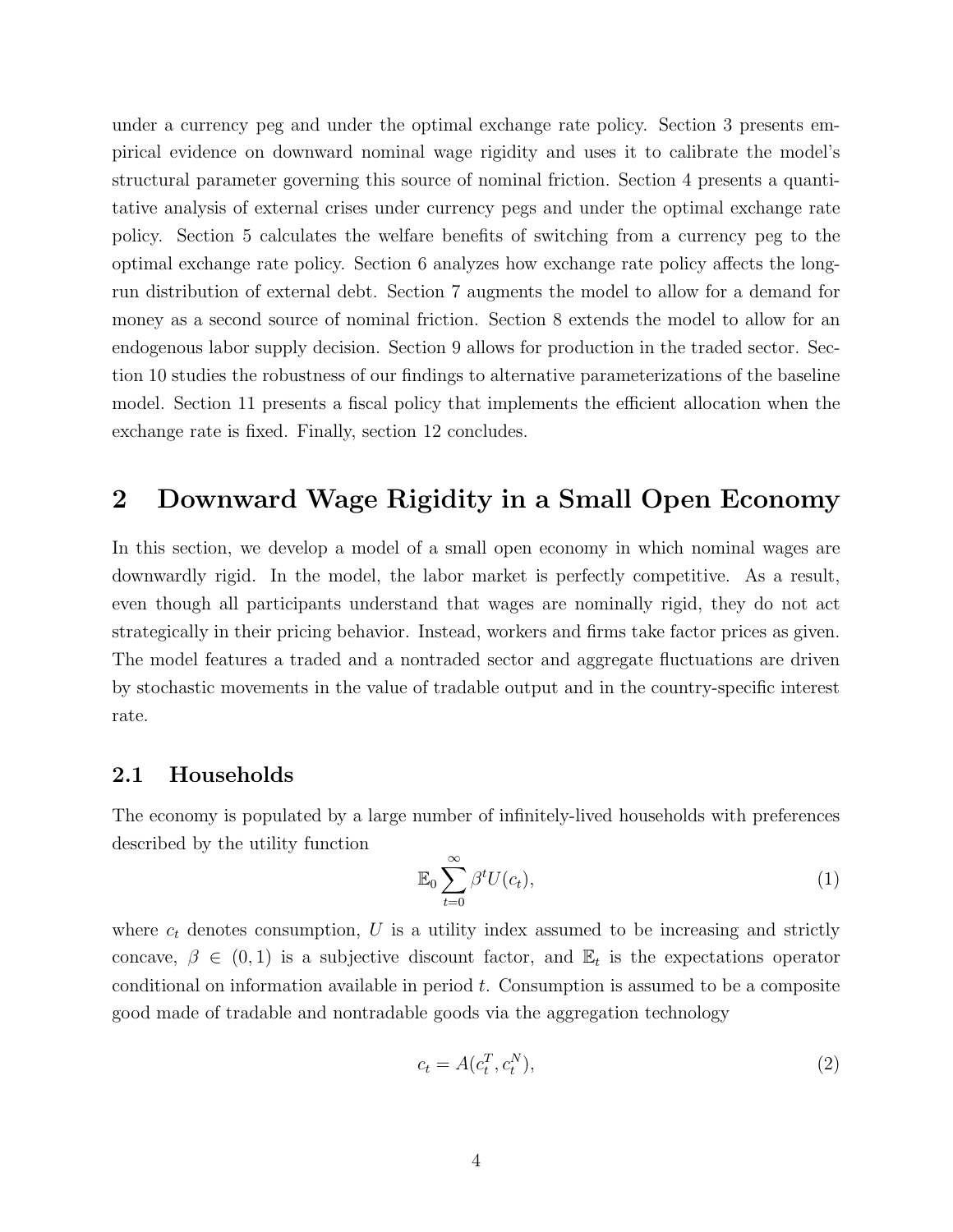where  $c_t^T$  denotes consumption of tradables,  $c_t^N$  denotes consumption of nontradables, and *A*, defined over positive values of both of its arguments, denotes an aggregator function assumed to be homogeneous of degree one, increasing, concave, and to satisfy the Inada conditions. These assumptions imply that tradables and nontradables are normal goods.

One source of business-cycle fluctuations in our model are variations in the value of tradable output. Specifically, we assume that households are endowed with an exogenous and stochastic amount of tradable goods,  $y_t^T$ . Movements in  $y_t^T$  can be interpreted either as caused by innovations in the terms of trade or by productivity shocks in the traded sector. The rationale for introducing this type of shock is based on existing studies suggesting that they are an important source of fluctuations in emerging economies (see, for instance, Mendoza, 1995). In section 9, we relax the assumption that  $y_t^T$  is exogenous by assuming that tradables are produced with a technology that uses labor as an endogenous input and is buffeted by productivity (or terms-of-trade) shocks. Households are also assumed to be endowed with a constant number of hours,  $h$ , which they supply inelastically to the labor market. The assumption of an inelastic labor supply is motivated in part by microeconometric evidence (e.g., Blundell and MaCurdy, 1999) and macroeconometric evidence from models with nominal rigidities (e.g., Justiniano, Primiceri, and Tambalotti, 2010; and Smets and Wouters, 2007) suggesting that the labor supply elasticity is near zero. A second reason for assuming an inelastic labor supply is that it makes the workings of our two-sector model more transparent. In section 10, we relax this assumption by endogenizing the labor-supply decision.

Because of the presence of nominal wage rigidities in the labor market, households will in general only be able to work  $h_t \leq \bar{h}$  hours each period. Households take  $h_t$  as exogenously determined. Households also receive profits from the ownership of firms, denoted  $\Phi_t$ , and expressed in terms of domestic currency. Households have access to an internationally traded risk-free pure discount bond that pays the country-specific interest rate,  $r_t$ , in terms of foreign currency when held between periods  $t$  and  $t + 1$ . We assume that  $r_t$  is exogenous and stochastic. It represents one of the two sources of aggregate uncertainty in the model. Allowing for country interest-rate shocks is motivated by existing studies that find that this type of disturbance represents a significant source of business-cycle fluctuations in emerging countries (see Neumeyer and Perri, 2005; and Uribe and Yue, 2006).<sup>2</sup> The household's sequential budget constraint in period *t* is then given by

$$
P_t^T c_t^T + P_t^N c_t^N + d_t E_t \le P_t^T y_t^T + W_t h_t + \frac{d_{t+1}}{1 + r_t} E_t + \Phi_t,
$$
\n(3)

 $2A$  potentially fruitful extension of the present study could be to endogenize the country interest rate by, for example, allowing for limited commitment to repay debt.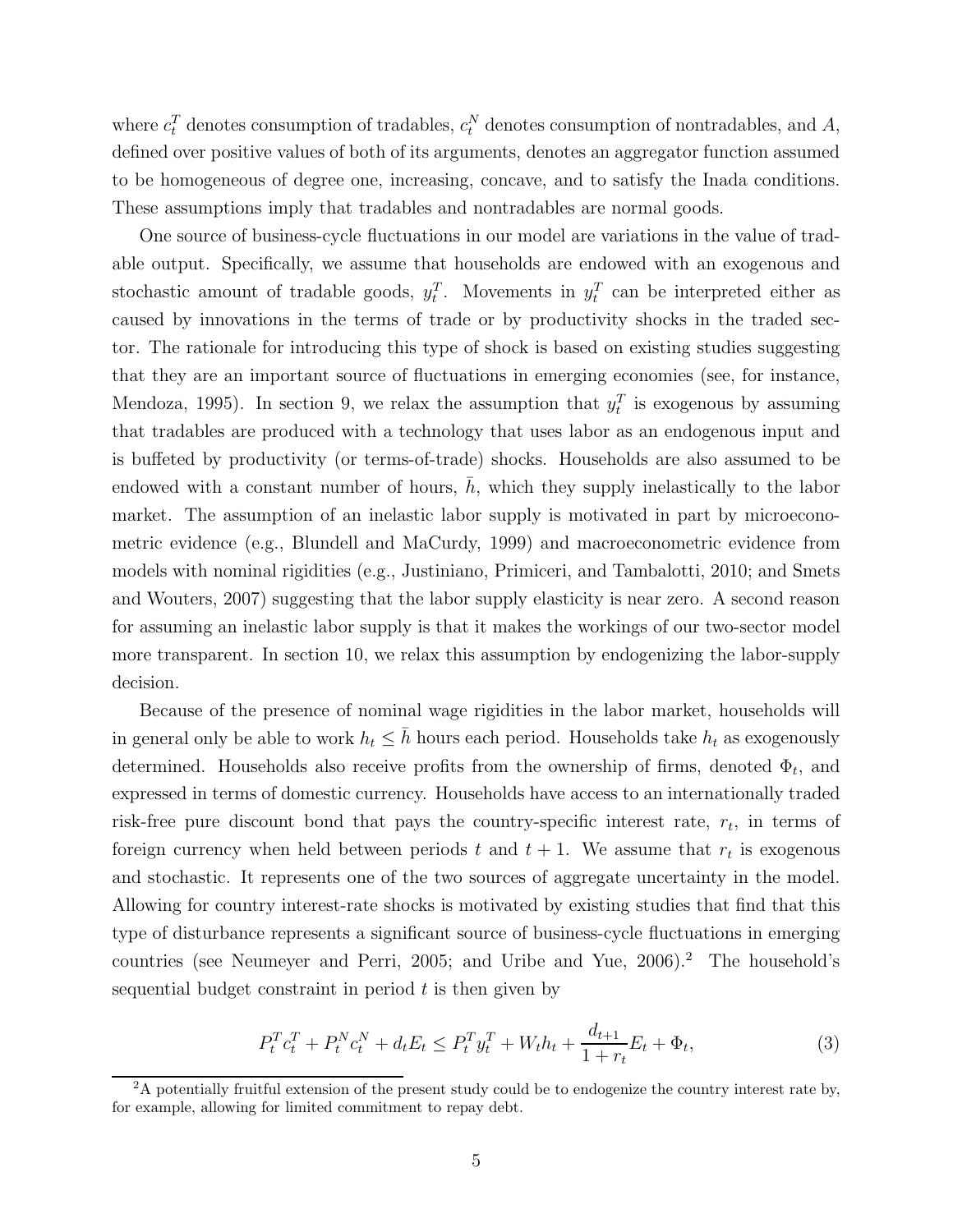where  $P_t^T$  denotes the nominal price of tradables,  $P_t^N$  denotes the nominal price of nontradables,  $W_t$  denotes the nominal wage rate, and  $E_t$  denotes the nominal exchange rate, defined as the domestic-currency price of one unit of foreign currency. The variable  $d_{t+1}$ denotes the amount of debt assumed in period  $t$  and maturing in period  $t + 1$ . We assume that all of the external liabilities of the household are denominated in foreign currency. This assumption is motivated by the empirical literature on the 'original sin,' which documents that virtually all of the debt issued by emerging countries is denominated in foreign currency (see, for example, Eichengreen, Hausmann, and Panizza, 2005). Households are subject to a no-Ponzi game constraint of the form

$$
d_{t+1} \le \bar{d}, \quad \text{ for } t \ge 0,
$$
\n<sup>(4)</sup>

where  $\bar{d} > 0$  is the natural debt limit. We assume that the law of one price holds for traded goods and that the foreign-currency price of traded goods is constant and normalized to unity. This assumption implies that

$$
P_t^T = E_t.
$$

The optimization problem of the household consists in choosing contingent plans  $c_t$ ,  $c_t^T$ ,  $c_t^N$ , and  $d_{t+1}$  to maximize (1) subject to the aggregation technology (2), the sequential budget constraint (3), and the borrowing limit (4). Letting  $\lambda_t/E_t$  and  $\mu_t$  denote the Lagrange multipliers associated with (3) and (4), respectively, the optimality conditions associated with this dynamic maximization problem are  $(2)$ ,  $(3)$  holding with equality,  $(4)$ , and

$$
\frac{A_2(c_t^T, c_t^N)}{A_1(c_t^T, c_t^N)} = p_t,\tag{5}
$$

$$
\lambda_t = U'(c_t) A_1(c_t^T, c_t^N),\tag{6}
$$

$$
\frac{\lambda_t}{1+r_t} = \beta \mathbb{E}_t \lambda_{t+1} + \mu_t,\tag{7}
$$

$$
\mu_t \ge 0,\tag{8}
$$

$$
\mu_t(d_{t+1} - \bar{d}) = 0,\t\t(9)
$$

where  $A_i$  denotes the partial derivative of  $A$  with respect to its  $i$ -th argument, and

$$
p_t \equiv \frac{P_t^N}{E_t}
$$

denotes the relative price of nontradables in terms of tradables.

Optimality condition (5) can be interpreted as a demand function for nontradables. In-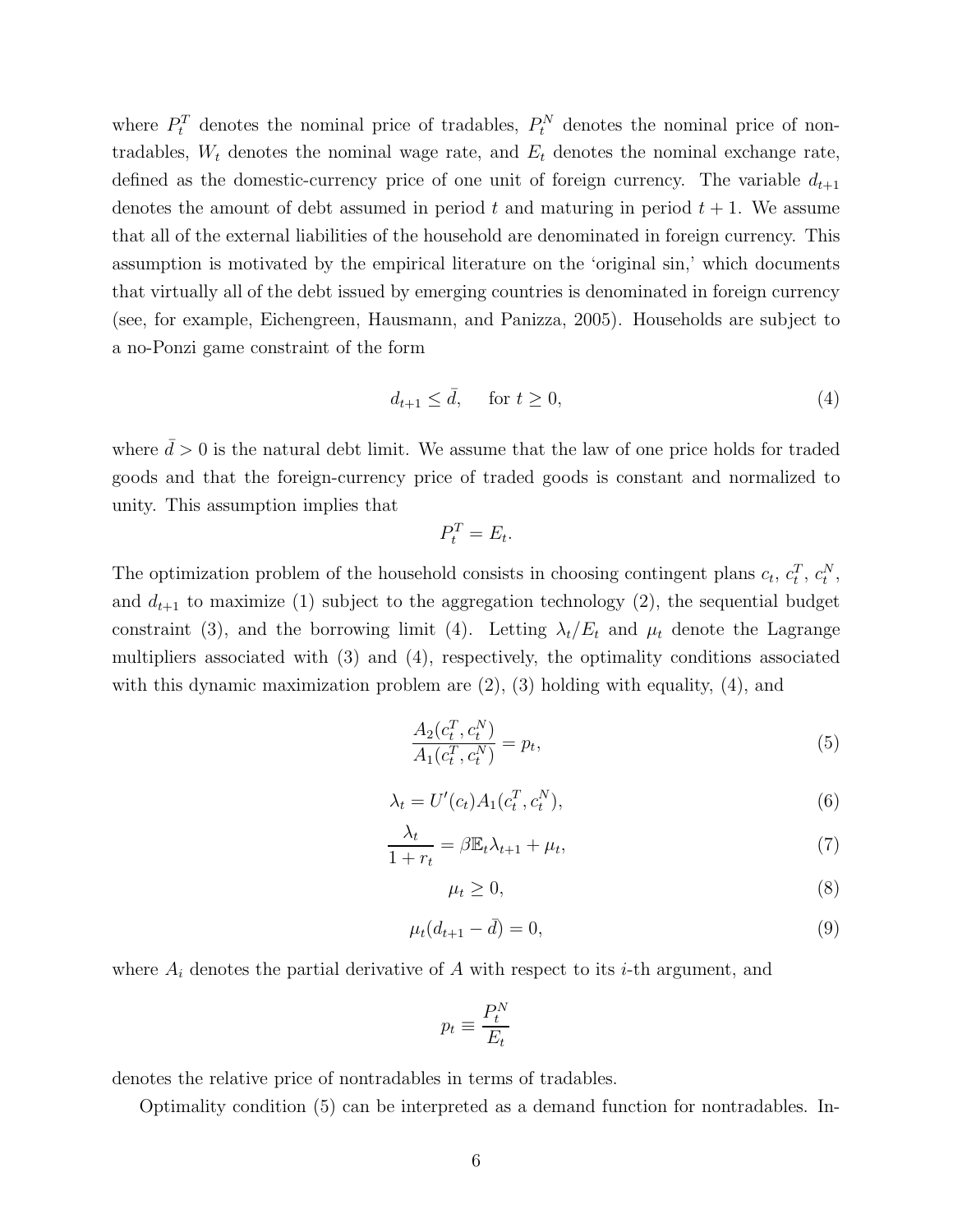Figure 1: Currency Pegs and Unemployment



tuitively, it states that an increase in the relative price of nontradables induces households to engage in expenditure switching by consuming relatively less nontradables. Our maintained assumptions regarding the form of the aggregator function *A* guarantee that, for a given level of  $c_t^T$ , the left-hand side of (5) is a decreasing function of  $c_t^N$ . Figure 1 displays this downward sloping relationship with a solid line. The figure is drawn in the space  $(h_t, p_t)$  by taking into account market clearing in the nontraded sector,  $c_t^N = F(h_t)$ , which will be introduced later on. The level of  $c_t^T$  acts as a shifter of the demand schedule for nontradables. A decline in  $c_t^T$  (from  $c_0^T$  to  $c_1^T < c_0^T$ ) in the figure) causes the demand schedule to shift downward and to the left (see the broken downward sloping line in figure 1).

Optimality condition (7) equates the marginal benefits and the marginal costs of borrowing  $1/(1 + r_t)$  units of tradables in period *t*. The left-hand side of this expression indicates the marginal utility of  $1/(1 + r_t)$  units of tradables consumed in period *t*. The right-hand side presents the marginal cost of borrowing  $1/(1 + r_t)$  units of tradables in period t. This cost is the sum of two components. One is  $\beta \mathbb{E}_t \lambda_{t+1}$ , which indicates the decline in utility caused by the reduction in tradable consumption in period  $t+1$  necessary to repay the extra debt assumed in period  $t$ . The second component of the marginal cost is  $\mu_t$ , which measures the shadow cost of tightening the borrowing limit. This second component is nil in periods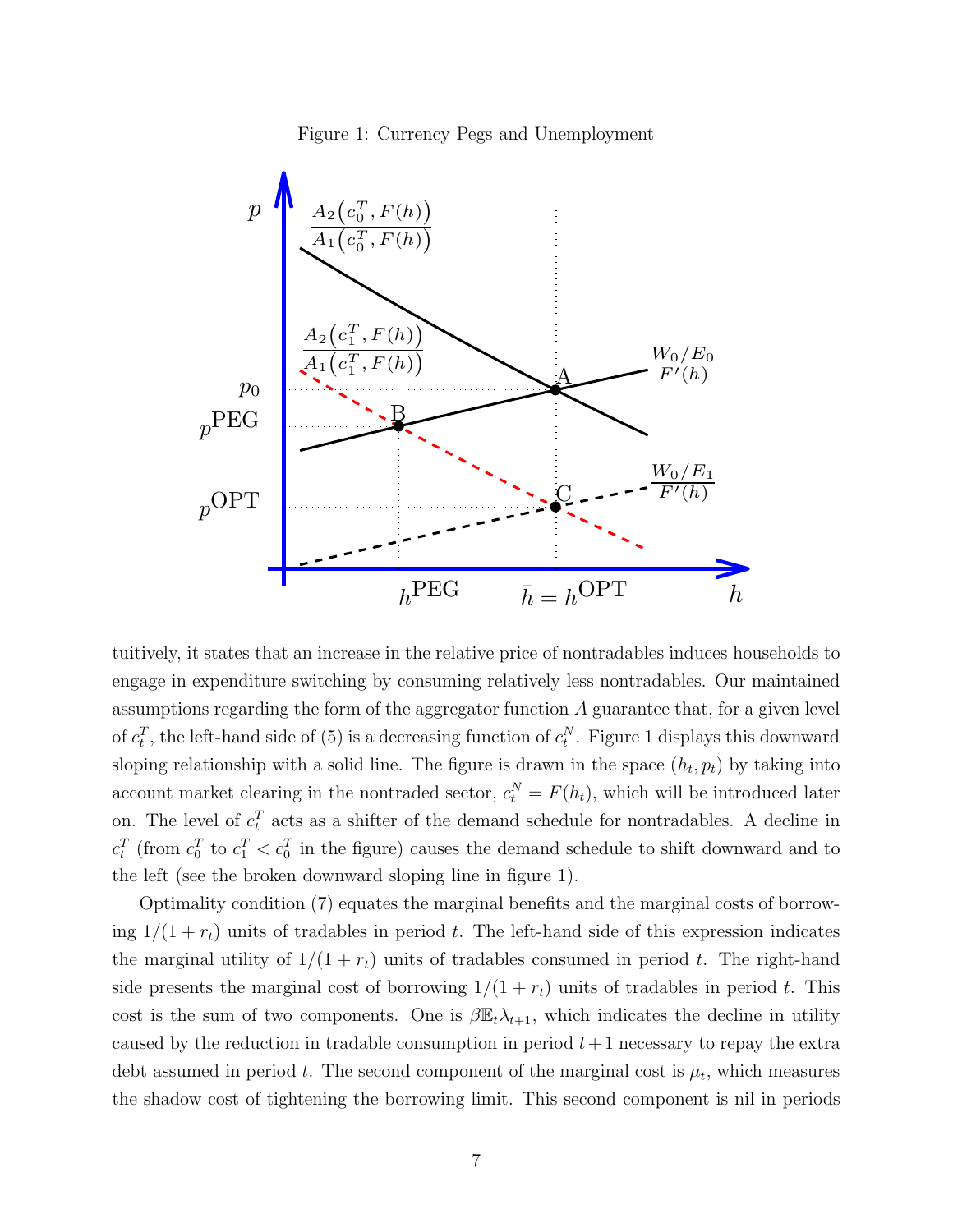in which  $d_{t+1} < d$ , that is, in periods in which the natural borrowing limit does not bind.

### **2.2 Firms**

The nontraded good is produced using labor as the sole factor input by means of an increasing and concave production function,  $F(h_t)$ . The firm operates in competitive product and labor markets. Profits,  $\Phi_t$ , are given by

$$
\Phi_t = P_t^N F(h_t) - W_t h_t.
$$

The firm chooses  $h_t$  to maximize profits taking the nominal price,  $P_t^N$ , and the nominal wage rate,  $W_t$ , as given. The optimality condition associated with this problem is

$$
P_t^N F'(h_t) = W_t. \tag{10}
$$

This first-order condition implicitly defines the firm's demand for labor. Alternatively, writing this expression as  $p_t = \frac{W_t/E_t}{F'(h_t)}$ , it can be interpreted as the supply schedule of nontradables. Given the wage rate, an increase in  $p_t$  induces firms to hire more hours and hence supply more nontradable goods. This supply schedule is shown with a solid upward sloping line in figure 1. Given the nominal wage rate,  $W_t$ , a devaluation of the domestic currency (an increase in  $E_t$  from  $E_0$  to  $E_1$  in the figure) acts as a shifter of the supply schedule. Specifically, given  $W_t$ , an increase in  $E_t$  lowers the real labor cost, inducing firms to expand employment. This shift in the supply schedule is shown with an upward sloping dashed line in figure 1.

In the present model, firms are always on their labor demand curve. Put differently, firms never display unfilled vacancies nor are forced to employ more workers than desired. As we will see shortly, this will not be the case for workers, who will at times be off their labor supply schedule and will experience involuntary unemployment. We note that the fact that firms are always on their labor demand schedule does not mean that employment is solely demand determined. As we will see, in this model, employment is sometimes demand determined (typically during downturns), and sometimes supply and demand determined (typically during expansions). This feature of the present model distinguishes it from stickywage models in the Calvo-Rotemberg tradition, in which employment is always demand determined.

An assumption that distinguishes the present setup from the existing related literature is that nominal wages are assumed to be downwardly rigid. Specifically, we impose that

$$
W_t \ge \gamma W_{t-1}, \quad \gamma > 0. \tag{11}
$$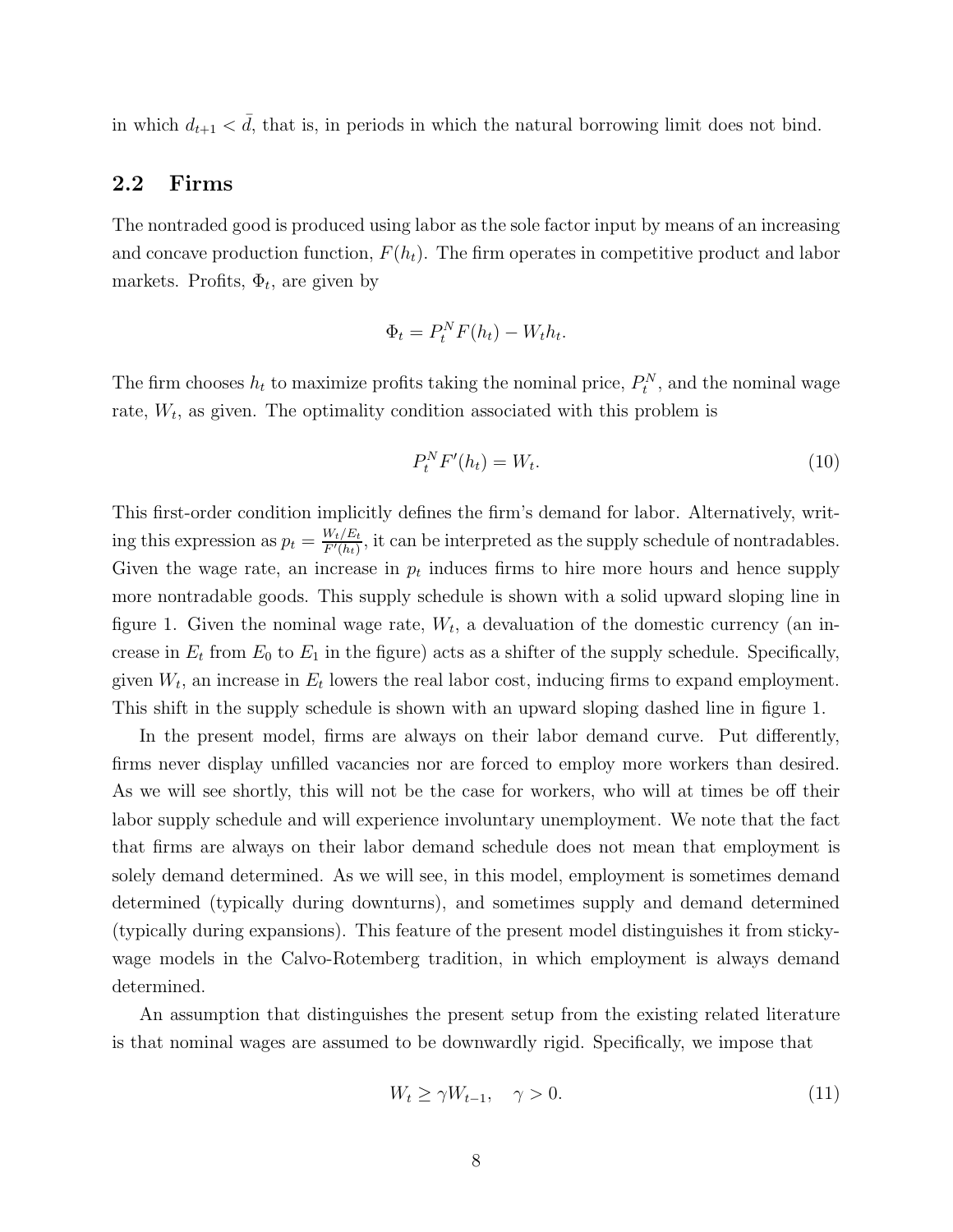This setup nests the cases of absolute downward rigidity, when  $\gamma \geq 1$ , and full wage flexibility, when  $\gamma = 0$ .

The presence of downwardly rigid nominal wages implies that the labor market will in general not clear. Instead, involuntary unemployment, given by  $\bar{h} - h_t$ , will be a regular feature of this economy. Actual employment must satisfy

$$
h_t \le \bar{h} \tag{12}
$$

at all times. Finally, we assume that at any point in time, wages and employment must satisfy the slackness condition

$$
(\bar{h} - h_t) (W_t - \gamma W_{t-1}) = 0.
$$
\n(13)

This condition states that periods of unemployment must be accompanied by a binding wage constraint. It also states that when the wage constraint is not binding, the economy must be in full employment.

#### **2.3 General Equilibrium**

Market clearing in the nontraded sector requires that

$$
c_t^N = F(h_t). \tag{14}
$$

Combining this market clearing condition, the definition of firm profits, and the household's sequential budget constraint, equation (3), yields

$$
c_t^T + d_t = y_t^T + \frac{d_{t+1}}{1 + r_t}.\tag{15}
$$

Letting  $w_t \equiv W_t/E_t$  denote the real wage in terms of tradables and  $\epsilon_t \equiv E_t/E_{t-1}$  denote the gross devaluation rate, we can rewrite equations  $(10)$ ,  $(11)$ , and  $(13)$ , respectively, as

$$
p_t F'(h_t) = w_t,\tag{16}
$$

$$
w_t \ge \gamma \frac{w_{t-1}}{\epsilon_t},\tag{17}
$$

and

$$
(\bar{h} - h_t) \left( w_t - \gamma \frac{w_{t-1}}{\epsilon_t} \right) = 0.
$$
\n(18)

We can then define the general equilibrium of the economy as follows: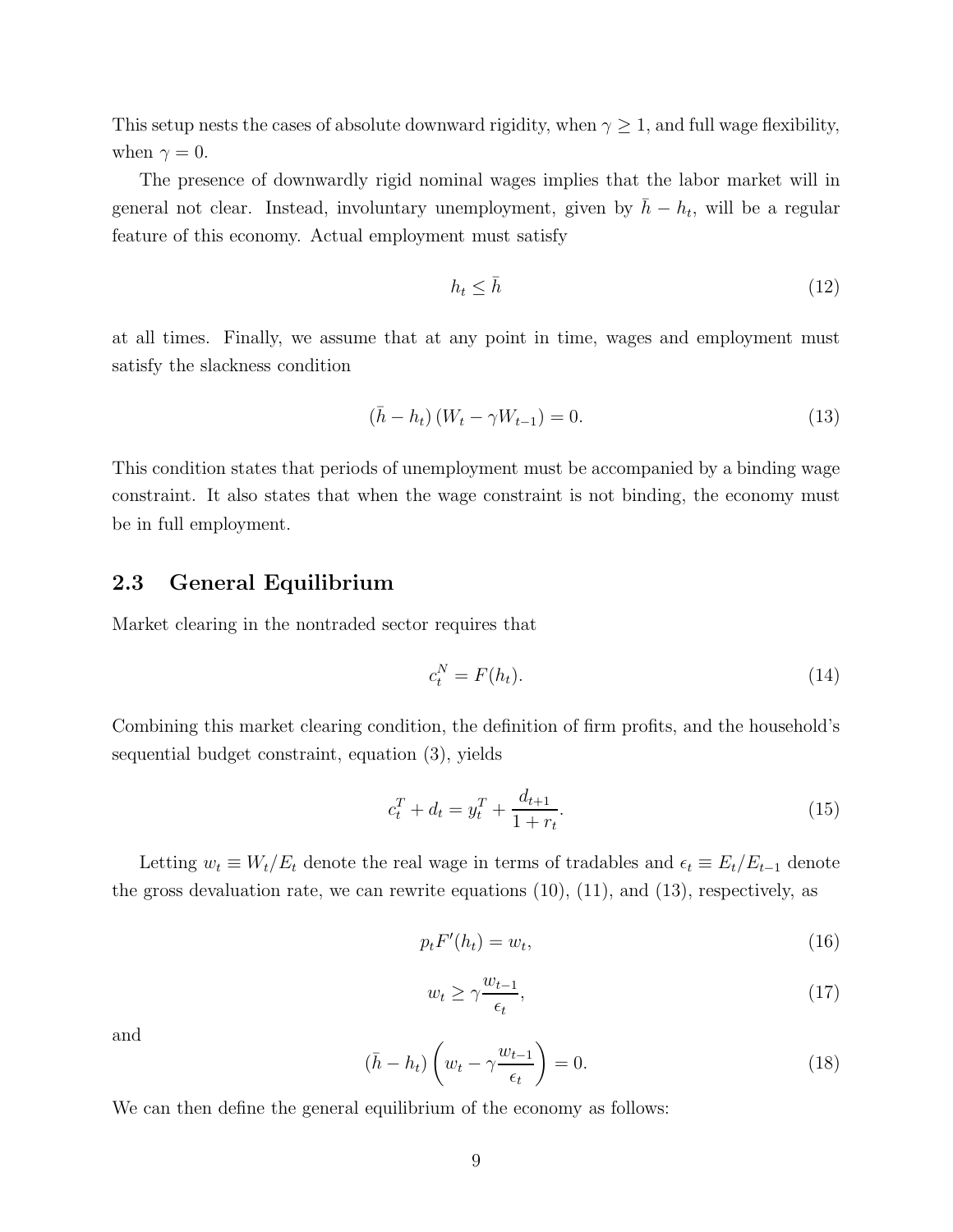**Definition 1 (General Equilibrium Dynamics)** *The general equilibrium dynamics are* given by stochastic processes  $c_t$ ,  $c_t^T$ ,  $c_t^N$ ,  $h_t$ ,  $p_t$ ,  $w_t$ ,  $d_{t+1}$ ,  $\lambda_t$ , and  $\mu_t$  satisfying (2) and (4)-(9), (12), (14)-(18) given the exogenous stochastic processes  $y_t^T$  and  $r_t$ , an exchange rate policy, *and initial conditions*  $w_{-1}$  *and*  $d_0$ *.* 

We consider two polar cases for the yet unspecified exchange rate policy: the optimal exchange rate policy and a currency peg.

### **2.4 Currency Pegs**

Under a currency peg the government commits to keeping the nominal exchange rate constant over time,  $E_t = E_{t-1}$  for  $t \geq 0$ . As a result, the gross rate of devaluation equals unity at all times:

$$
\epsilon_t = 1,\tag{19}
$$

for  $t \geq 0$ . Aggregate equilibrium dynamics under a currency peg are then given by the exchange rate policy (19) and the conditions listed in Definition 1.

An important assumption implicit in equation (19) is that currency pegs are fully credible and that the government has a commitment technology at its disposal to ensure the peg permanently. This is a conservative assumption. For the existing empirical literature has cast serious doubts on the hypothesis that pegs are a successful tool for making low-inflation regimes credible and long lasting. In their authoritative survey, Calvo and Végh  $(1999,$ page 1553) write "A notable aspect of exchange-rate-based stabilization programs is that, as noted in table 1, a vast majority has ended in balance of payment crises. In fact, of all the major programs listed in table 1, the Argentine 1991 Convertibility Plan is so far the only successful plan, which has maintained the exchange rate at the level chosen at the inception of the program. Eight of the twelve plans ended in full-blown crisis." With the benefit of hindsight, we should also include the Convertibility plan among the failed fixed-exchange-rate experiments. We conjecture that, were we to embrace the empirically more compelling assumption that pegs suffer from temporariness and lack of credibility, as modeled, for instance in Calvo (1986), their associated welfare costs could be even larger than the numbers reported in the present study.

According to the present model, under a currency peg, the economy is subject to two nominal rigidities. One is policy induced: The nominal exchange rate,  $E_t$ , is kept fixed by the monetary authority. The second is structural and is given by the downward rigidity of the nominal wage  $W_t$ . The combination of these two nominal rigidities results in a real rigidity. Specifically, under a currency peg, the real wage expressed in terms of tradables,  $w_t$ , is downwardly rigid, and adjusts only sluggishly, at the rate  $(1 - \gamma)$ , to negative demand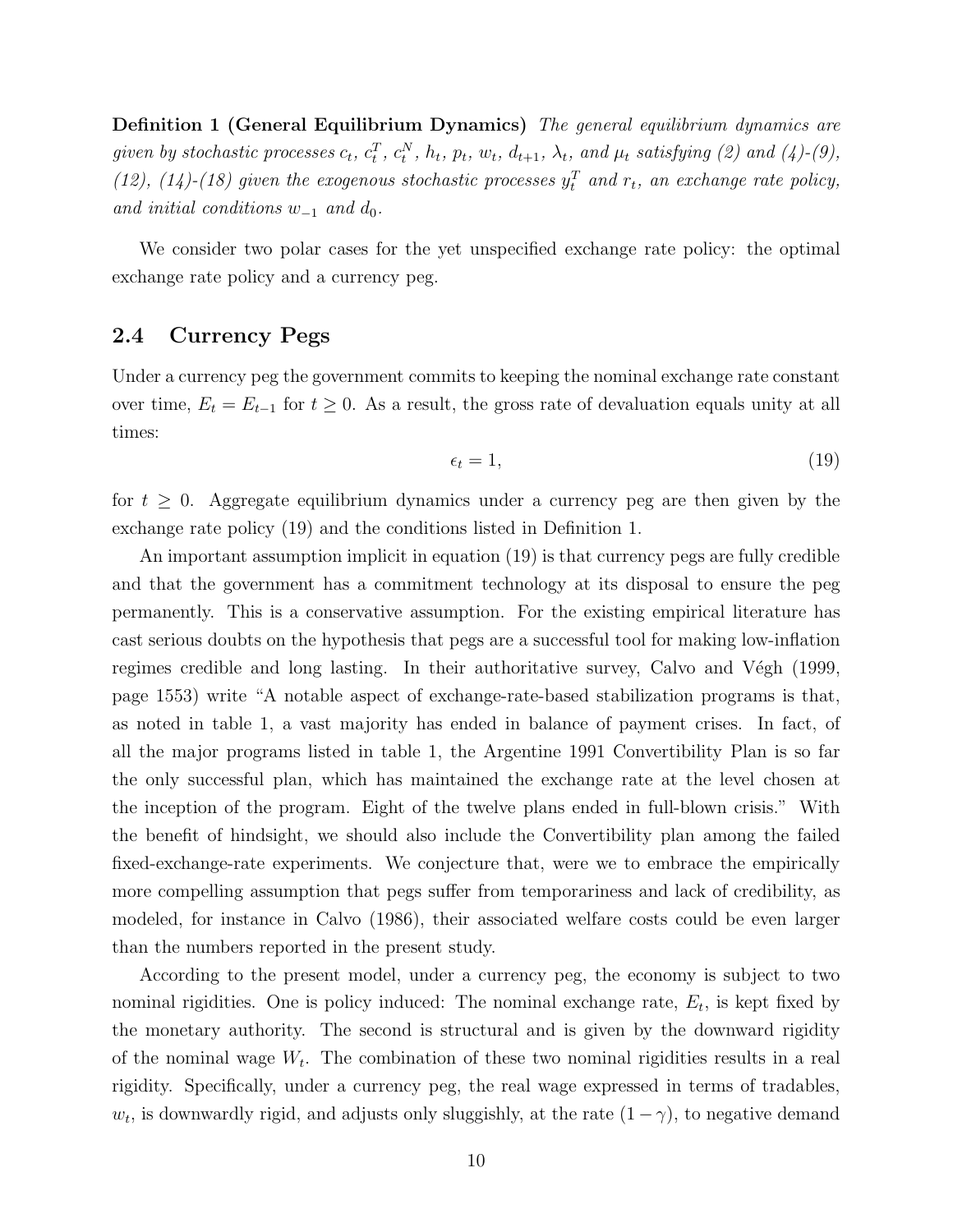shocks. The labor market is, therefore, in general, in disequilibrium and features involuntary unemployment. The magnitude of the labor market disequilibrium is a function of the amount by which the past real wage exceeds the current full-employment real wage. It follows that under a currency peg, the past real wage,  $w_{t-1}$ , becomes a relevant state variable for the economy.

Figure 1 depicts qualitatively the general disequilibrium for a given value of the aggregate domestic absorption of tradable goods,  $c^T$ . Assume that the initial desired level of tradable absorption is  $c_0^T$ . Market clearing in the nontraded sector occurs at point A, where the demand function,  $A_2(c_0^T, F(h))/A_1(c_0^T, F(h))$ , intersects the supply schedule,  $(W_0/E_0)/F'(h)$ . At point A, the economy enjoys full employment  $(h = \overline{h})$  and the relative price of nontradables is equal to  $p_0$ . At point A, firms are on their labor demand schedule and households are on their labor supply schedule.

Suppose now that a negative demand shock, such as a deterioration in the terms of trade or a rise in the country premium, causes a decline in the desired aggregate absorption of tradables from  $c_0^T$  to  $c_1^T < c_0^T$ . This adverse shock causes the demand function to shift down and to the left. This is because, at each level of nontraded consumption, households are willing to consume less traded goods only if nontraded goods become relatively cheaper. At the same time the supply schedule does not shift.<sup>3</sup> This is because the combination of a currency peg and downward rigidity of nominal wages prevents the real wage from adjusting downward. The new intersection of the demand and supply schedules occurs at point B. At this point, firms are on their labor demand schedule, but households are off their labor supply schedule. Employment is equal to  $h^{PEG} < \bar{h}$  and the economy suffers from involuntary unemployment at the rate  $\bar{h} - h^{PEG}$ , where  $h^{PEG}$  denotes the level of employment that obtains under the currency peg.

Alternatively, consider an exchange rate policy that preserves full employment when the economy is hit by the negative external shock. Specifically, suppose that in response to the negative external shock, the central bank were to devalue the domestic currency so as to deflate the purchasing power of nominal wages to a point consistent with full employment. That is, suppose that the central bank sets the exchange rate at the optimal level  $E_1 > E_0$ satisfying  $(W_0/E_1)/F'(\bar{h}) = A_2(c_1^T, F(\bar{h}))/A_1(c_1^T, F(\bar{h}))$ . In this case the supply schedule would shift down and to the right intersecting the new demand schedule at point C, where unemployment is nil  $(h = \bar{h})$ . So, unlike the currency peg, the optimal exchange rate policy deflates the real value of wages, and in this way avoids involuntary unemployment. A further difference in the macroeconomic adjustment under a currency peg and the optimal

<sup>&</sup>lt;sup>3</sup>For expositional convenience, we are assuming here that  $\gamma = 1$ . A value of  $\gamma$  close to but less than unity would imply a small displacement of the supply schedule down and to the right.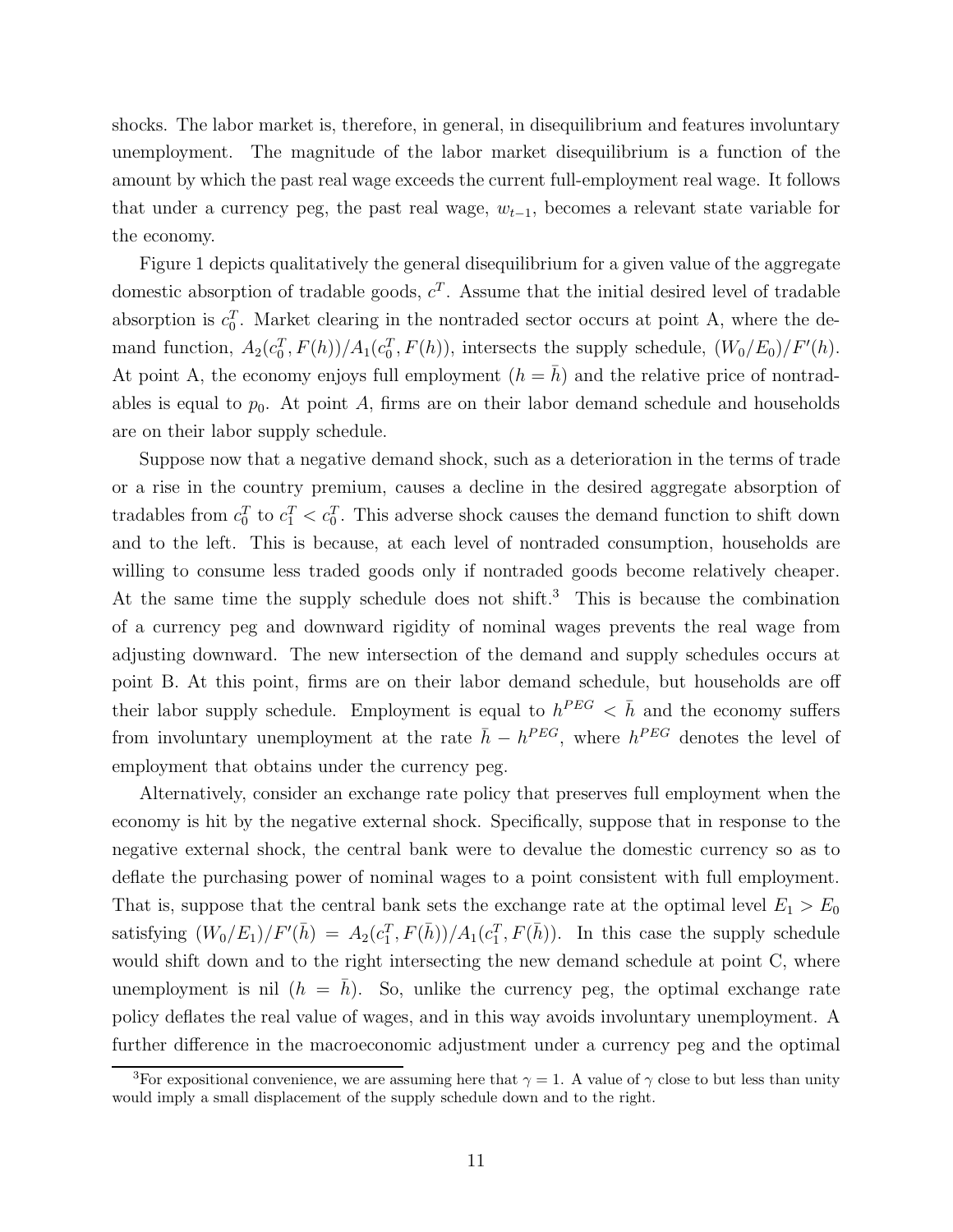exchange rate policy is that under a currency peg the relative price of non-tradables falls by less than under the optimal exchange rate policy. Specifically, in figure 1 the relative price of nontradables falls to  $p^{PEG}$ , whereas under the optimal policy, the relative price falls to  $p^{OPT}$  *<*  $p^{PEG}$ *.* This insufficient decline in the relative price of nontradables stands in the way of households switching expenditures away from tradables and toward nontradables, which is the root of the unemployment problem associated with currency pegs.

We now use the graphical apparatus developed here to show that under a currency peg the present model implies an endogenous connection between the amplitude of the cycle and the average levels of involuntary unemployment and output. This connection opens the door to large welfare gains from optimal stabilization policy. To visualize this connection, note that the currency-peg economy adjusts asymmetrically to negative and positive external shocks. As explained above, in response to a negative external shock, employment is demand determined, households are forced off their labor supply schedule, involuntary unemployment emerges, and production of nontradables is inefficiently low. Consider now the adjustment to a positive external shock, which can be represented as moving from point *C* to point *A* in figure 1. In sharp contrast to what happens in response to a negative shock, in response to a positive shock, households are not forced off their labor supply schedule. That is, employment is no longer solely demand determined, but demand and supply determined. Thus, the adjustment of the economy to a positive external shock results in full employment and in an efficient level of production of nontradables. It follows that over the business cycle, the model economy fluctuates between periods of full employment and an efficient level of production and periods of involuntary unemployment and inefficiently low levels of production. Therefore, the average levels of involuntary unemployment and nontraded output depend on the amplitude of the cycle. This feature of our model is an important difference with existing sticky-wage models in the Calvo-Rotemberg tradition. In this class of models, employment is always demand determined. As a result increases in involuntary unemployment during recessions are roughly offset by reductions in unemployment during booms. It follows that in the standard new Keynesian framework the average levels of unemployment and output do not depend in a quantitatively relevant way on the amplitude of the business cycle. This is the root cause of the small welfare gains from optimal stabilization policy predicted by this class of models.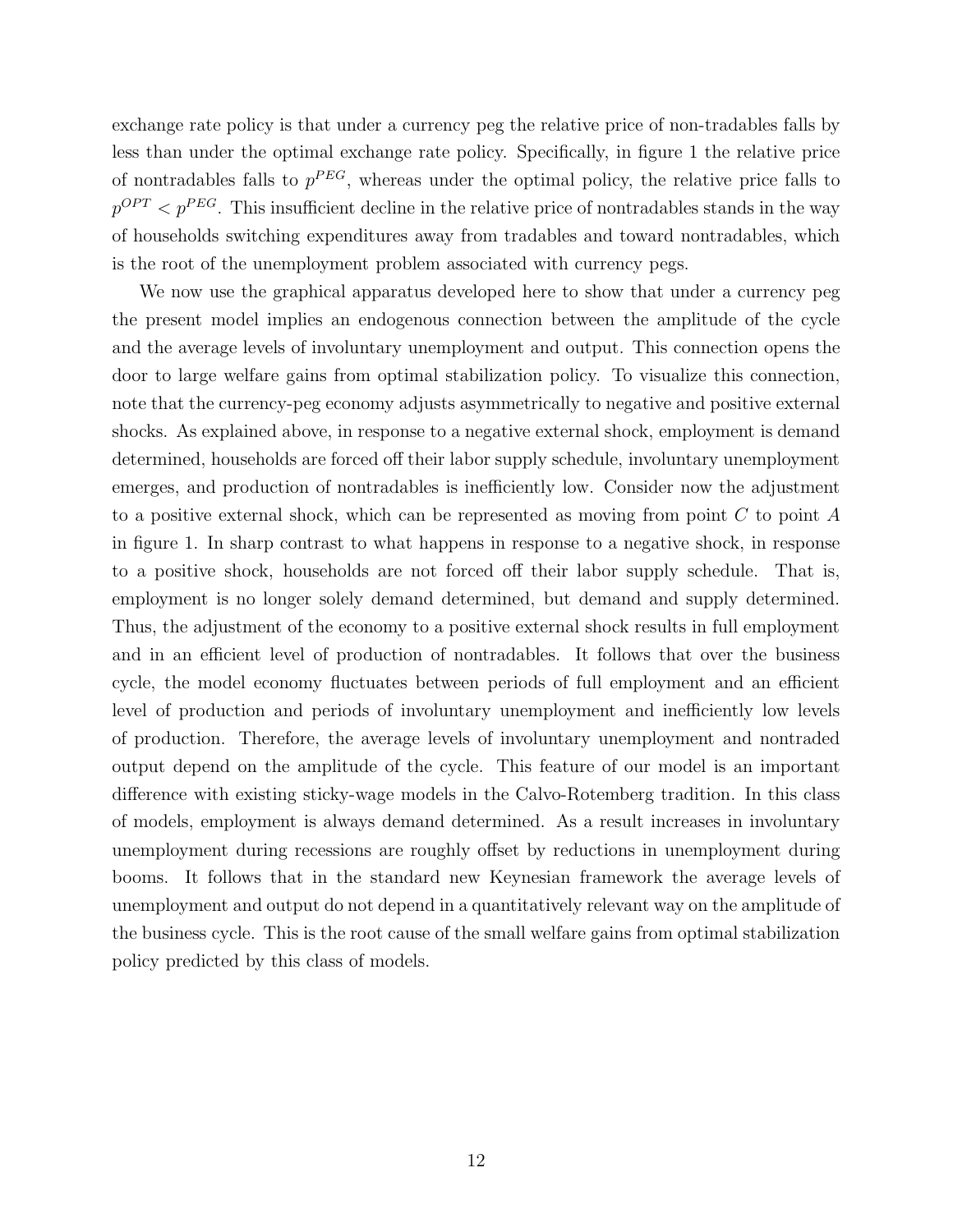### **2.5 Optimal Exchange Rate Policy**

Consider an exchange rate arrangement in which the central bank always sets the devaluation rate to ensure full employment in the labor market, that is, to ensure that

$$
h_t = \bar{h},
$$

for all  $t \geq 0$ . We refer to this monetary arrangement as the full-employment exchange rate policy. This policy amounts to setting the devaluation rate to ensure that the real wage equals the full-employment real wage rate at all times. Formally, the optimal policy ensures that

$$
w_t = \omega(c_t^T),
$$

where  $\omega(c_t^T)$  denotes the full-employment real wage rate and is given by

$$
\omega(c_t^T) \equiv \frac{A_2(c_t^T, F(\bar{h}))}{A_1(c_t^T, F(\bar{h}))} F'(\bar{h}).
$$
\n(20)

The assumed properties of the aggregator function *A* ensure that the function  $\omega(\cdot)$  is strictly increasing in the domestic absorption of tradables,  $c_t^T$ ,

$$
\omega'(c_t^T) > 0.
$$

The optimal exchange rate policy stipulates that should the nominal value of the fullemployment real wage evaluated at last period's nominal exchange rate,  $\omega(c_t^T) E_{t-1}$ , fall below the lower bound  $\gamma W_{t-1}$ , then the central bank devalues the domestic currency to ensure that  $\omega(c_t^T)E_t \ge \gamma W_{t-1}$ . That is, the devaluation rate makes the nominal wage,  $W_t$ , greater than or equal to its lower bound,  $\gamma W_{t-1}$ , and at the same time guarantees that the real wage,  $w_t$ , equal the full-employment real wage  $\omega(c_t^T)$ . If, in this case, the central bank chose not to devalue, the economy would experience unemployment, because downward wage rigidities would prevent the real wage from falling to the full-employment level  $\omega(c_t^T)$ .

In general, any exchange rate policy satisfying

$$
\epsilon_t \ge \gamma \frac{w_{t-1}}{\omega(c_t^T)}\tag{21}
$$

ensures full employment at all times. All exchange rate policies pertaining to this family deliver the same real allocation and are therefore equivalent from a welfare point of view.

From this class of full-employment policies, the one that minimizes movements in the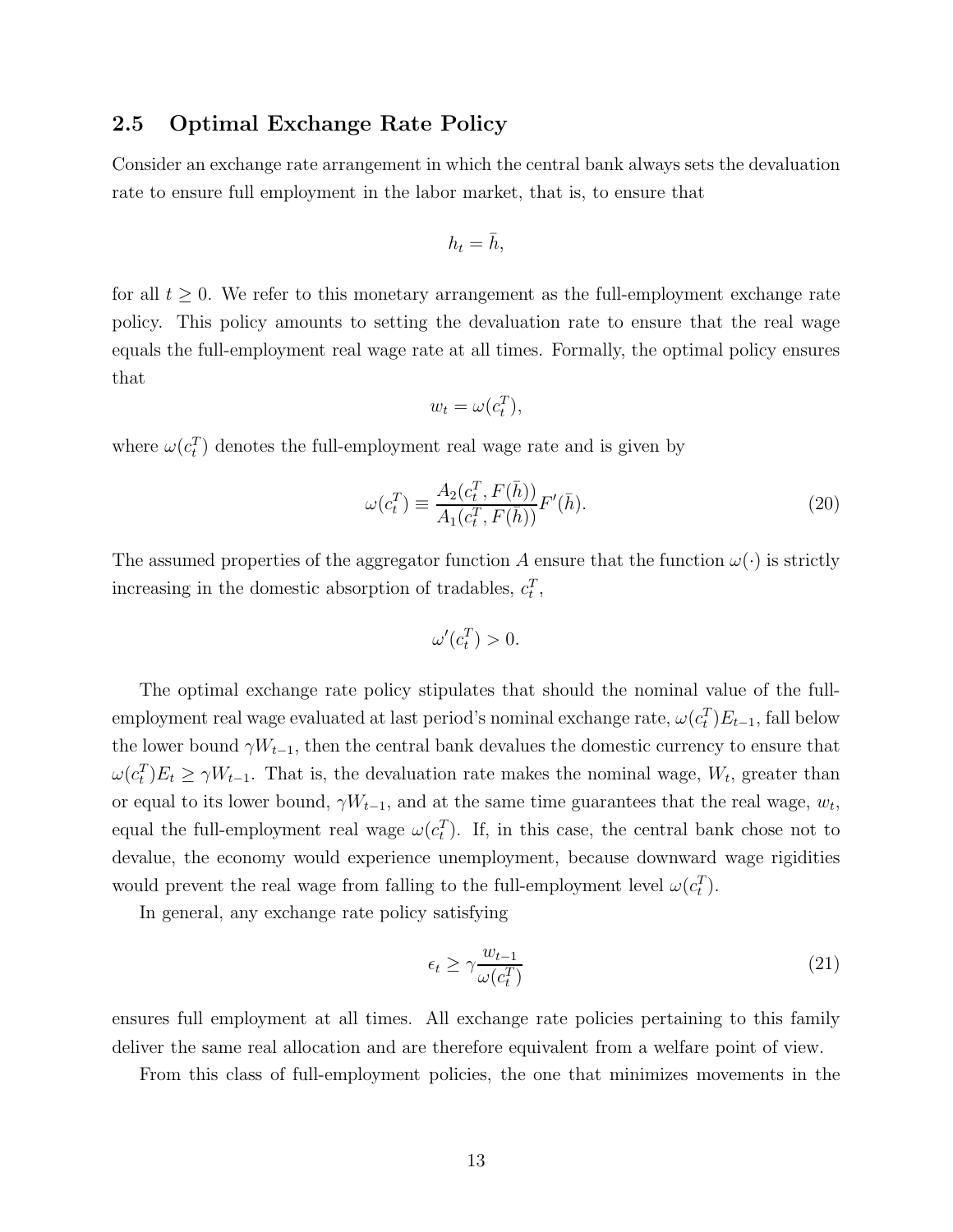nominal exchange rate is given by

$$
\epsilon_t = \max\left\{1, \gamma \frac{w_{t-1}}{\omega(c_t^T)}\right\}.
$$
\n(22)

This policy is of interest because it will inform us about the minimum devaluation required to maintain full employment during an external crisis. Another full-employment exchange rate policy of interest is

$$
\epsilon_t = \gamma \frac{w_{t-1}}{\omega(c_t^T)}.\tag{23}
$$

This full-employment policy targets nominal wage growth, for it implies that in equilibrium  $W_t/W_{t-1}$  equals  $\gamma$  at all times.

The complete set of equilibrium conditions under the optimal exchange rate regime is then given by Definition 1 and the exchange rate policy given in equation (21).

Because under the optimal exchange rate policy the real wage rate is always equal to the full-employment real wage, equation  $(21)$  implies that for all  $t > 0$  the devaluation rate satisfies

$$
\epsilon_t \ge \gamma \frac{\omega(c_{t-1}^T)}{\omega(c_t^T)}; \quad t > 0.
$$

Recalling that  $\omega(\cdot)$  is a strictly increasing function of tradable absorption, this expression states that the central bank must devalue the domestic currency when tradable expenditure falls. Data stemming from our model may lead non-microfounded econometric analysis to erroneously conclude that devaluations are contractionary. See, for instance, the empirical literature surveyed in section 3.4 of Frankel (2011). However, the role of devaluations under the full-employment exchange rate policy is precisely the opposite, namely, to prevent the contraction in the tradable sector to spill over into the nontraded sector. It follows that under the full-employment exchange rate policy, devaluations are indeed expansionary in the sense that should they not take place, aggregate contractions would be even larger. Thus, under the full-employment exchange rate regime, our model with downward nominal-wage rigidities turns the view that 'devaluations are contractionary' on its head and instead predicts that 'contractions are *devaluatory*.'

The full-employment exchange rate policy completely eliminates all real effects stemming from nominal wage rigidities. Indeed, one can show that the equilibrium under the fullemployment exchange rate policy is identical to the equilibrium of an economy with full wage flexibility. Since wage rigidity is the only source of distortion in the present model, it follows that the equilibrium under the full-employment exchange rate policy is Pareto optimal. The equilibrium dynamics under the optimal exchange rate policy can therefore be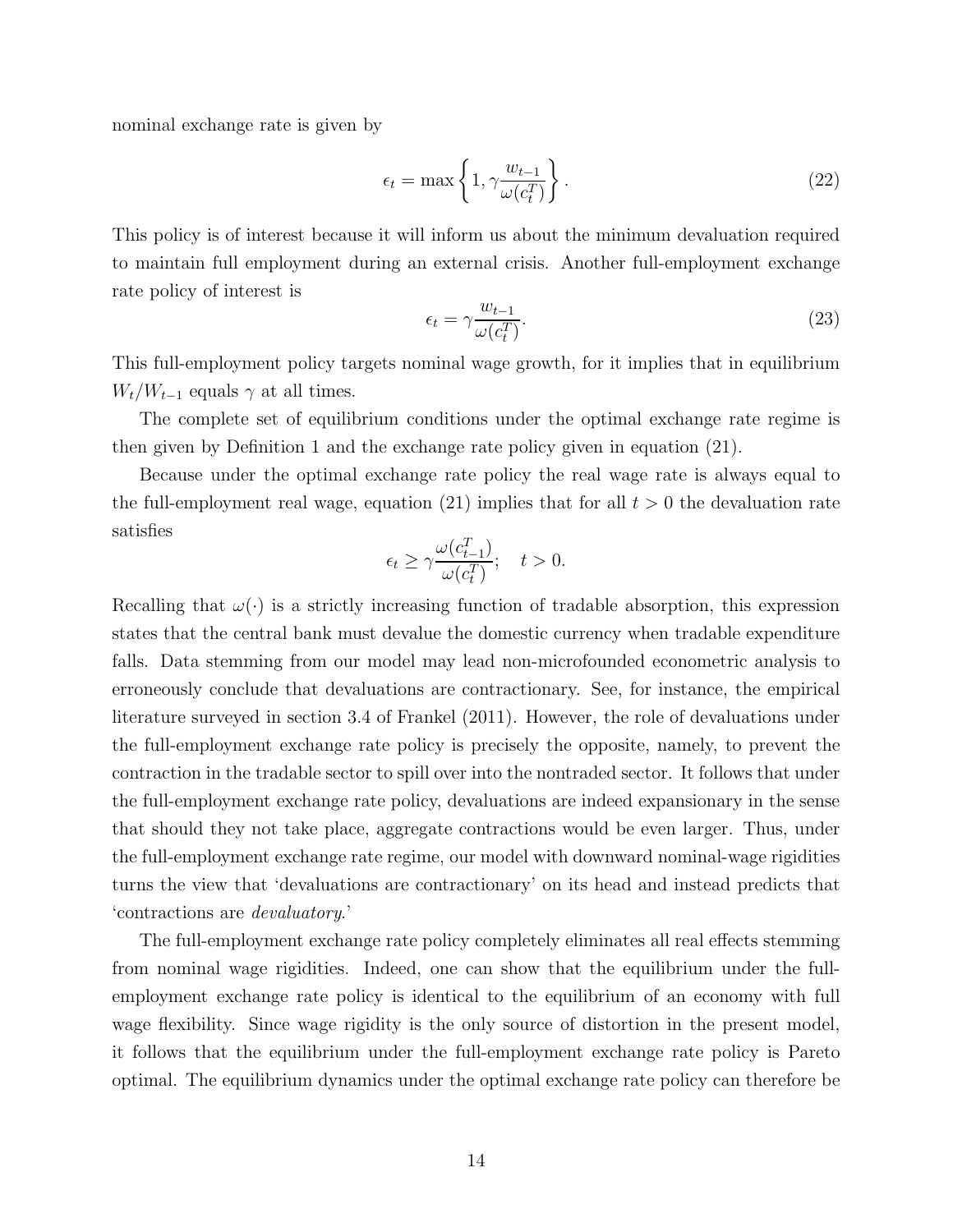characterized as the solution to the following value function problem:

$$
v^{OPT}(y_t^T, r_t, d_t) = \max_{\{d_{t+1}, c_t^T\}} \left\{ U(A(c_t^T, F(\bar{h}))) + \beta \mathbb{E}_t v^{OPT}(y_{t+1}^T, r_{t+1}, d_{t+1}) \right\}
$$
(24)

subject to (4) and (15), where the function  $v^{OPT}(y_t^T, r_t, d_t)$  represents the welfare level of the representative agent under the full-employment exchange rate policy in state  $(y_t^T, r_t, d_t)$ . The equilibrium processes of all other endogenous variables of the model can be readily obtained from (21) and the conditions listed in Definition 1. The following proposition provides a formal statement of these results:

**Proposition 1** *Any exchange rate policy satisfying condition (21) delivers a real allocation that exhibits full employment*  $(h_t = \bar{h})$  *at all dates and states and, furthermore, is Pareto optimal.*

**Proof:** See appendix A.

The fact that the aggregate dynamics under optimal exchange rate policy can be described as the solution to a Bellman equation greatly facilitates the quantitative characterization of the model's predictions. As we will see shortly, this is not the case under a fixed-exchangerate policy.

## **3 Evidence On Downward Nominal Wage Rigidity**

A central assumption in our theoretical framework is that nominal wages are downwardly rigid. This assumption is embodied in the parameter  $\gamma$ , defining an upper bound on the rate of nominal wage decreases. In this section, we present and review empirical evidence in support of this assumption. To stress the ubiquitousness of downward wage frictions, we consider evidence based on data from developed, emerging, and poor regions of the world, as well as from formal and informal labor markets.

One way in which the real effects of wage rigidity can be identified is by exploiting the seasonal dimension of wage adjustments. Olivei and Tenreyro (2007) document that in the United States nominal wage adjustments tend to be decided in the second half of the year and take effect at the very beginning of each year. This means that nominal wages are more rigid in the first than in the second half of the year. Olivei and Tenreyro exploit this seasonal pattern in wage adjustment and show, using VAR techniques, that monetary shocks that take place in the first half of the year have larger effects on aggregate activity than monetary shocks that occur in the second half of the year. Olivei and Tenreyro (2010) extend this result by observing that the seasonal component of nominal wage adjustments varies widely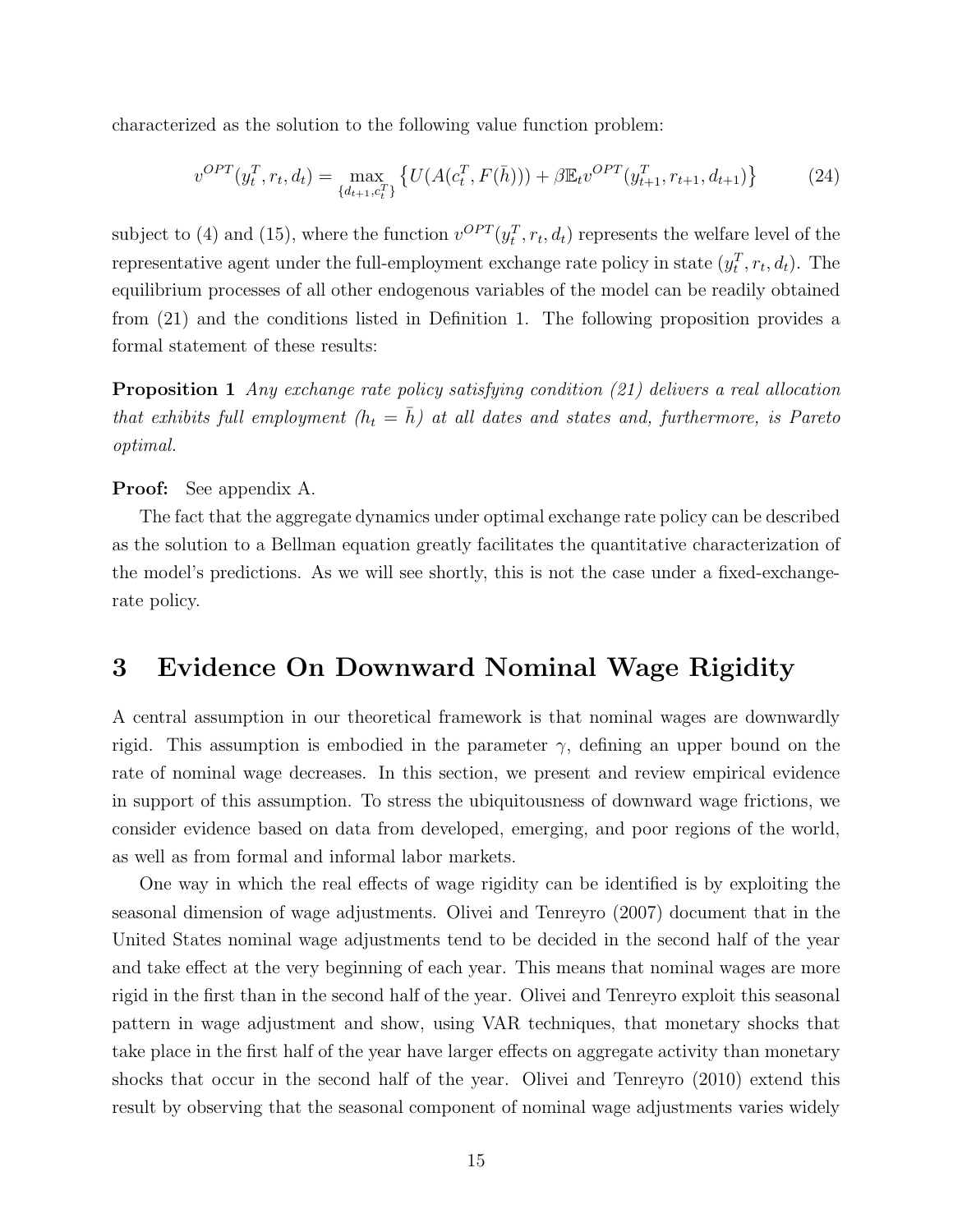from country to country. They find that in countries in which wage setting is seasonal (e.g., the United States and Japan), the real effects of monetary policy also depend on the season in which they occur. By contrast, in countries in which wage setting does not display a pronounced seasonal pattern (e.g., France, Germany, and the United Kingdom), the real effect of monetary policy innovations do not significantly depend on the season in which they are implemented. The findings of Olivei and Tenreyro (2007, 2010) provide evidence in favor of the hypothesis that nominal wage rigidity has significant economic effect on economic activity.

A further question is whether nominal wage rigidity is asymmetric as assumed in our theoretical model. The existing empirical evidence strongly supports this assumption. Gottschalk (2005), for example, uses SIPP panel data to estimate the probability of wage declines, increases, and no changes for male and female hourly workers working for the same employer over the period 1986-1993 in the United States. He finds that for males the probabilities of wage increases, wage constancy, and wage declines are, respectively, 41.2, 53.7, and 5.1 percent per year. The corresponding probabilities for females are 46.5, 49.2, and 4.3 percent. These findings suggest that over the course of one year a very small fraction of workers experiences a decline in nominal wages, while about half of workers experience no change. For the purpose of our argument, it is important to note that the sample period used by Gottschalk comprises the 1991 U.S. recession, for it implies that the observed scarcity of nominal wage cuts took place in the context of elevated unemployment. Barattieri, Basu, and Gottschalk (2010) report similar findings using data from the 1996-2000 SIPP panel. Interestingly, this study is not restricted to workers working for the same employer. A similar pattern of downward nominal wage rigidity is documented by Holden and Wulfsberg (2008) using industry-level wage data in 19 OECD countries over the period 1973-1999.

The evidence referenced above is based on data from formal labor markets in developed economies. However, a similar pattern of asymmetry in nominal wage adjustments emerges in informal labor markets located in poor areas of the world. Kaur (2012), for example, studies the behavior of nominal wages in casual daily agricultural labor markets in rural India. Specifically, she examines market-level wage and employment responses to local rainfall shocks in 500 Indian districts from 1956 to 2008. She finds that nominal wage adjustment is asymmetric. In particular, nominal wages rise in response to positive rain shocks but fail to fall during droughts. In addition, negative rain shocks cause labor rationing and unemployment. More importantly, inflation, which is uncorrelated with local rainfall shocks, moderates these effects. During periods of relatively high inflation, local droughts are more likely to result in lower real wages and less labor rationing.

The empirical literature surveyed thus far establishes that nominal wage rigidity is asym-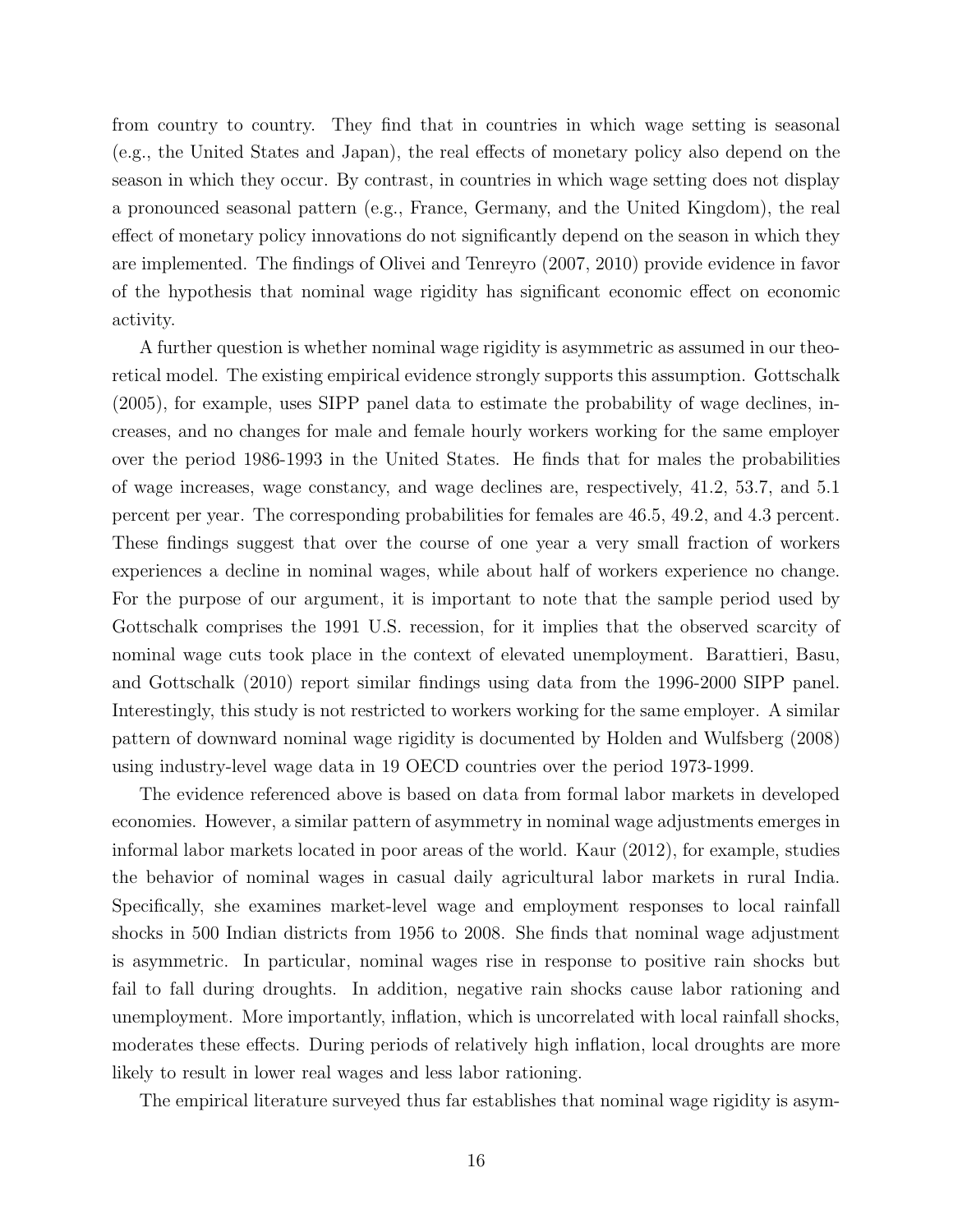metric and has significant economic effects. However, because it does not provide information on the speed of nominal downward wage adjustments, it does not lend itself to calibrating the wage-rigidity parameter  $\gamma$ . For this reason, we now propose an empirical strategy for identifying this parameter. It consists in observing the behavior of nominal wages during periods of rising unemployment. We focus on episodes in which an economy undergoing a severe recession keeps the nominal exchange rate fixed. Two prominent examples are Argentina during the second half of the Convertibility Plan (1996-2001) and the periphery of Europe during the great recession of 2008.

Figure 2 displays nominal (peso) wages, real (dollar) wages, the nominal exchange rate, and subemployment (defined as the sum of unemployment and underemployment) for Argentina during the period 1996-2006. The subperiod 1998-2001 is of particular interest because the Argentine central bank was holding on to the currency peg in spite of the fact that the economy was undergoing a severe contraction and both unemployment and underemployment were in a steep ascent. In the context of a flexible-wage model, one would expect that the rise in unemployment would be associated with falling real wages. However, during this period, the average nominal wage never fell. Indeed, because the Argentine peso was pegged to the dollar, the dollar wage rose throughout the 1998-2001 contraction. We interpret this behavior of nominal wages as suggesting a value of *γ* greater than or equal to unity. Additionally, the fact that real wages fell significantly and persistently with the devaluation of 2002 suggests that the 1998-2001 period was one of censored wage deflation, which further strengthens the view that nominal wages suffer from downward inflexibility.

We note that during the 1998-2001 Argentine contraction, consumer prices, unlike nominal wages, did fall significantly. The CPI rate of inflation was on average -0.86 percent per year over the period 1998-2001. It follows that real wages rose not only in dollar terms but also in terms of CPI units.<sup>4</sup>

The second episode that we use to infer the value of  $\gamma$  is the great recession of 2008 in the periphery of Europe. Table 1 presents a rough estimate of  $\gamma$  for eleven European economies that are either on the euro or pegging to the euro. Our model predicts that nominal wages should fall at the rate  $\gamma$  whenever the unemployment rate is above trend. The table shows the unemployment rate in 2008:Q1 and 2011:Q2. The starting point of this period corresponds to the beginning of the great recession in Europe according to the CEPR Euro Area Business Cycle Dating Committee, and the end point corresponds to the most recent data available at the time of the writing of this paper. The 2008 crisis caused unemployment rates to rise sharply across all eleven countries. The table also displays

<sup>&</sup>lt;sup>4</sup>In addition, this evidence provides some support for our assumption that downward nominal rigidities are less stringent for product prices than for factor prices.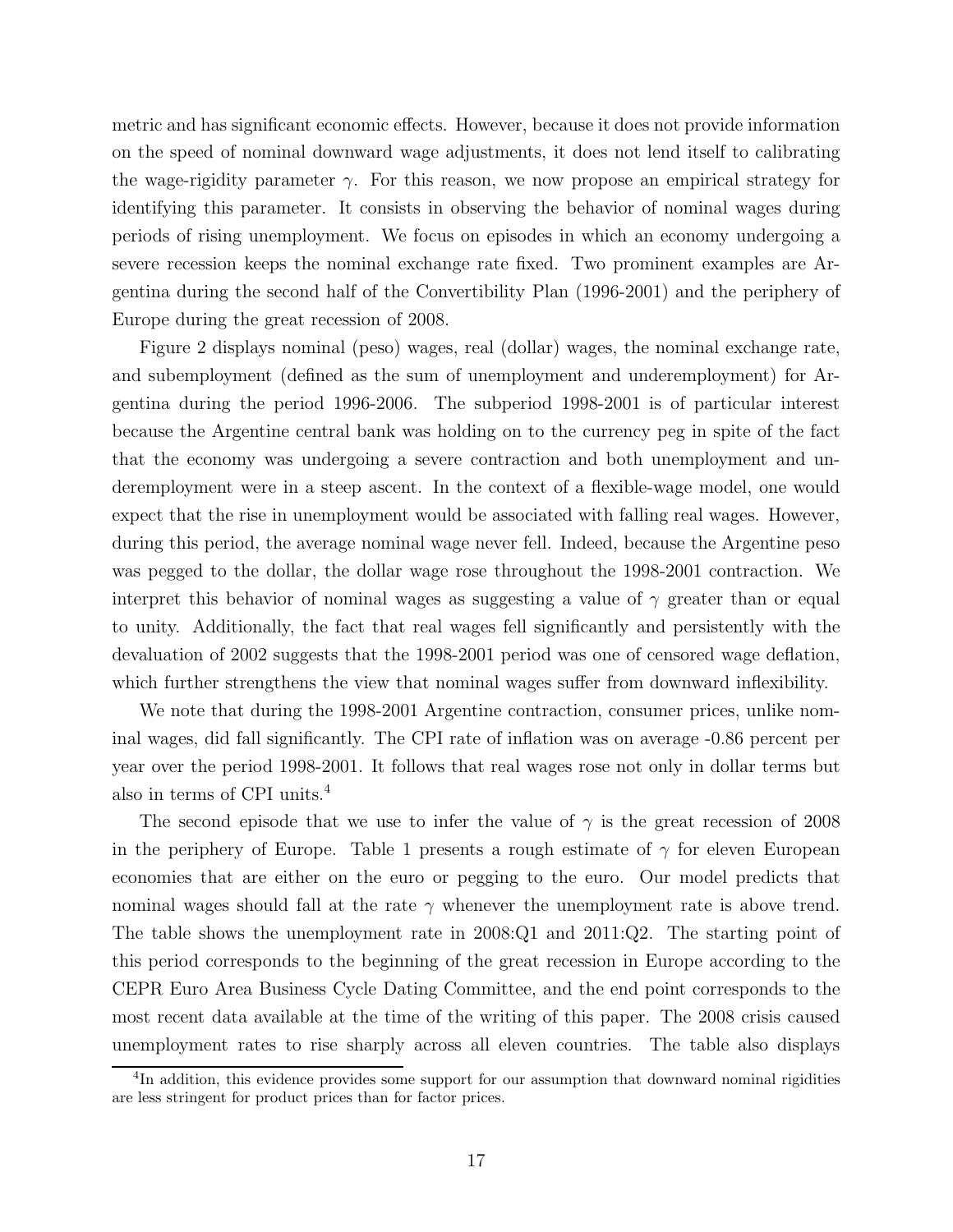

Figure 2: Nominal Wages and Unemployment in Argentina, 1996-2006

Source. Nominal exchange rate and nominal wage, BLS. Subemployment, INDEC.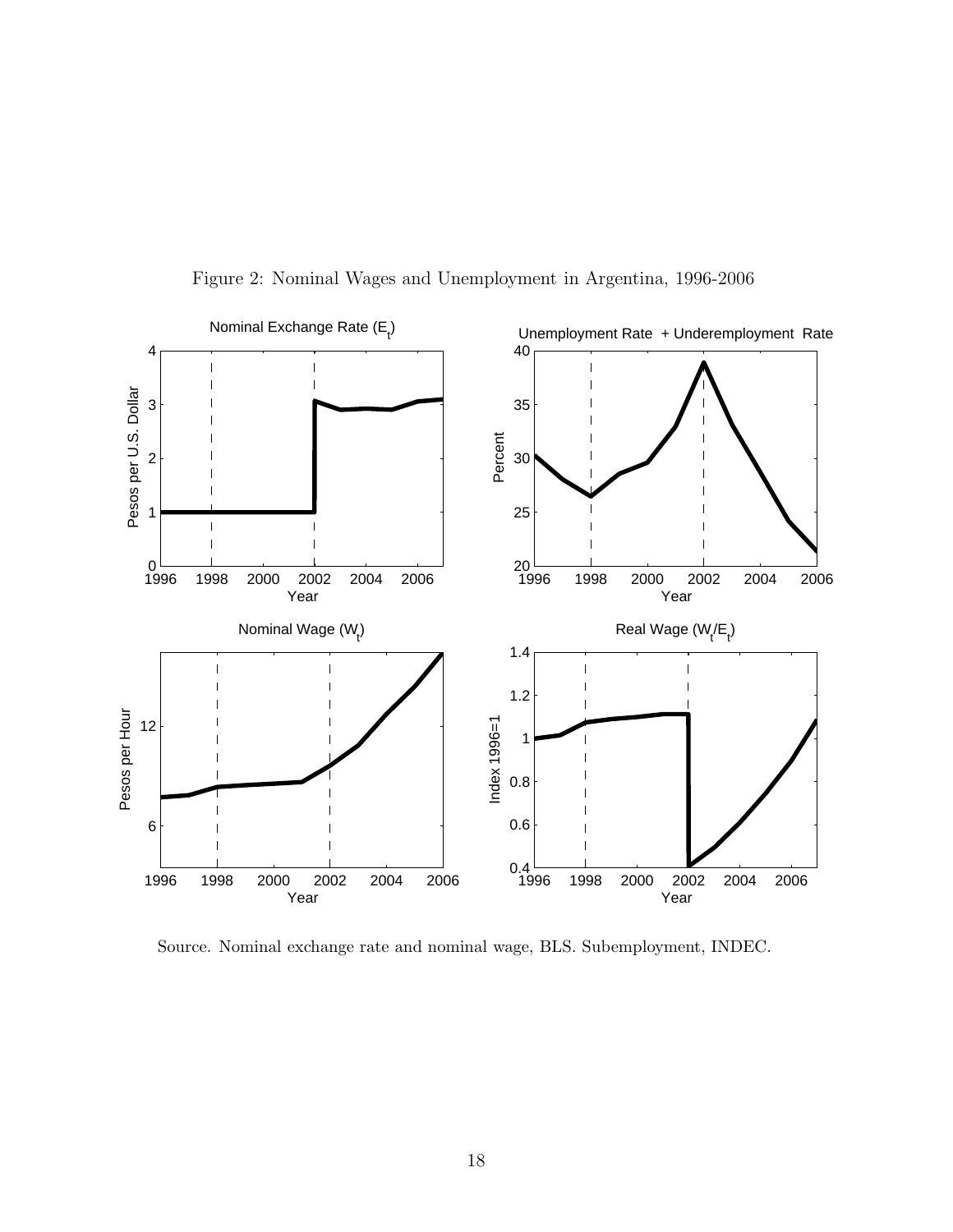|           | Unemployment Rate |              | Wage Growth                  | Implied  |  |
|-----------|-------------------|--------------|------------------------------|----------|--|
|           | 2008Q1            | 2011Q2       | $W_{2011Q2}$<br>$W_{2008Q1}$ | Value of |  |
| Country   | (in percent)      | (in percent) | (in percent)                 | $\gamma$ |  |
| Bulgaria  | 6.1               | 11.3         | 43.3                         | 1.028    |  |
| Cyprus    | 3.8               | 6.9          | 10.7                         | 1.008    |  |
| Estonia   | 4.1               | 12.8         | 2.5                          | 1.002    |  |
| Greece    | 7.8               | 16.7         | $-2.3$                       | 0.9982   |  |
| Ireland   | 4.9               | 14.3         | 0.5                          | 1.0004   |  |
| Lithuania | 4.1               | 15.6         | $-5.1$                       | 0.996    |  |
| Latvia    | 6.1               | 16.2         | $-0.6$                       | 0.9995   |  |
| Portugal  | 8.3               | 12.5         | 1.91                         | 1.001    |  |
| Spain     | 9.2               | 20.8         | 8.0                          | 1.006    |  |
| Slovenia  | 4.7               | 7.9          | 12.5                         | 1.009    |  |
| Slovakia  | 10.2              | 13.3         | 13.4                         | 1.010    |  |

Table 1: Unemployment, Nominal Wages, and *γ*: Evidence from the Eurozone

Note. *W* is an index of nominal average hourly labor cost in manufacturing, construction, and services. Unemployment is the economy-wide unemployment rate. Source: EuroStat.

the total growth of nominal hourly labor cost in manufacturing, construction and services (including the public sector) over the thirteen-quarter period  $2008:Q1-2011:Q2<sup>5</sup>$  Despite the large surge in unemployment, nominal wages grew in most countries and in those in which it fell, the decline was modest. The implied value of  $\gamma$ , shown in the last column of table 1, is given by the average growth rate of nominal wages over the period considered (that is,  $\gamma = (W_{2011:Q2}/W_{2008:Q1})^{1/13}$ . The estimated values of  $\gamma$  range from 0.996 for Lithuania to 1.028 for Bulgaria. Again, this evidence suggests a value of *γ* close to or even larger than unity.

In light of the above empirical evidence, we choose as the baseline value of  $\gamma$  0.99. This value means that nominal wages can fall frictionlessly by up to 4 percent per year. We regard this choice as conservative in the sense that it allows for more downward wage flexibility than what is suggested by the evidence presented above. Consider, for instance, the evidence presented in table 1. The largest fall in wages over the 13-quarter period since the start of the 2008 crisis is 5.1 percent and corresponds to Lithuania. Under our calibration, however, wages would have been allowed to fall by more than twice this amount, namely 13 percent. This conservative value allows for effects not explicitly captured by our model, such as foreign inflation and long-run growth.<sup>6</sup> We also consider even more conservative values of  $\gamma$  in the

<sup>5</sup>The public sector is not included for Spain due to data limitations.

 ${}^{6}$ For example, over the thirteen-quarter sample period considered in table 1 inflation in Germany was 3.6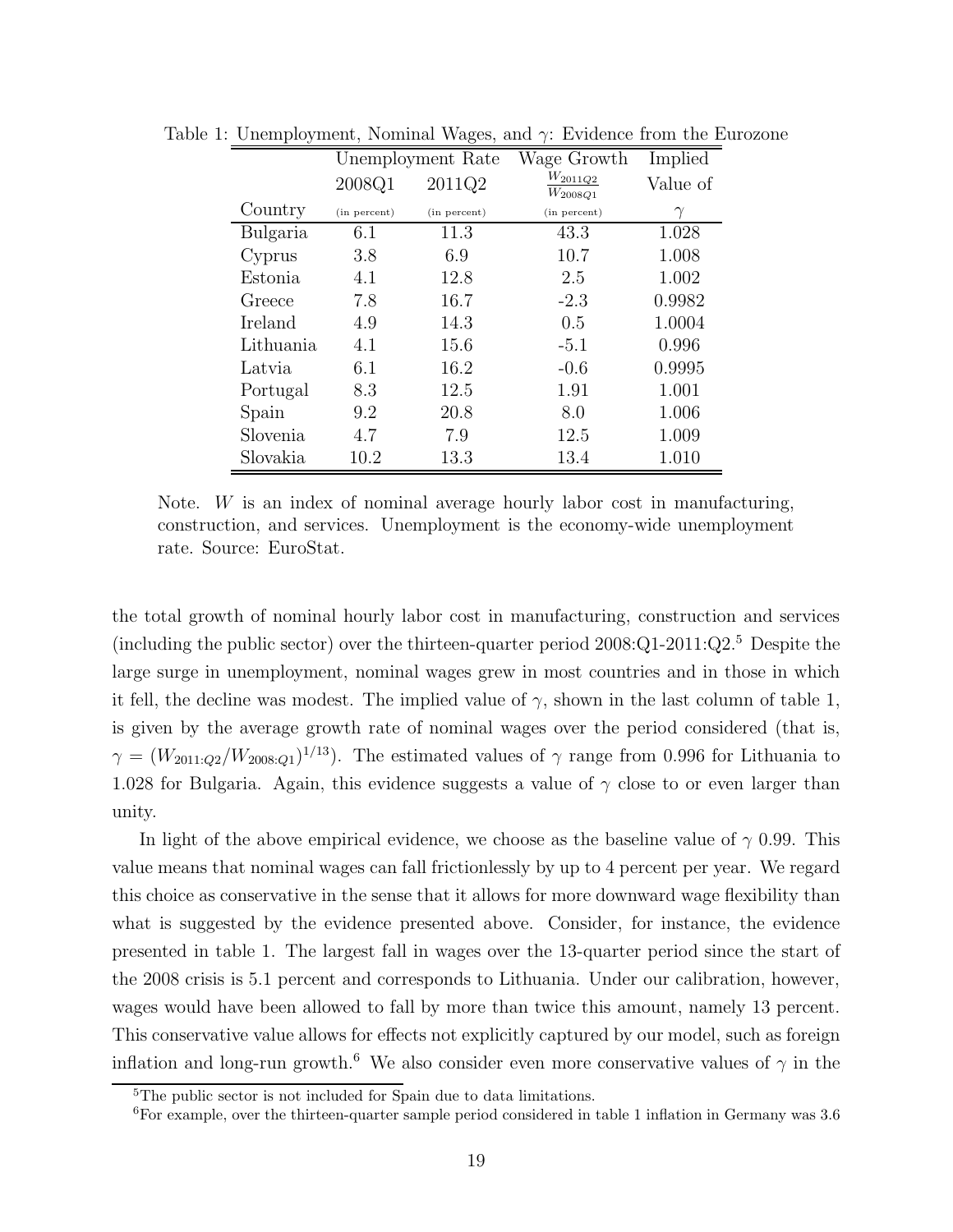interval 0.96 to 0.99. The lower end of this range allows for a 52 percent decline in nominal wages over a 13-quarter period, a figure that vastly exceeds the observed declines in nominal wages in the eurozone since the onset of the great recession.

## **4 A Quantitative Analysis of External Crises**

We wish to quantitatively characterize the response of our model to a large negative external shock. We have in mind extraordinary contractions like the 1989 or 2001 crises in Argentina, or the 2008 great recession in peripheral Europe. To this end, we estimate the joint stochastic process of our assumed exogenous driving forces (traded output and the country interest rate) using Argentine data. We calibrate the remaining structural parameters of the model to match salient aspects of the Argentine economy. Finally, we compute the economy's response to a large negative shock to traded output under a currency peg and under the optimal exchange rate policy (22).

### **4.1 Exogenous Driving Process and Definition of Crisis**

The law of motion of tradable output and the country-specific interest rate is assumed to be given by the following autoregressive process:

$$
\begin{bmatrix} \ln y_t^T \\ \ln \frac{1+r_t}{1+r} \end{bmatrix} = A \begin{bmatrix} \ln y_{t-1}^T \\ \ln \frac{1+r_{t-1}}{1+r} \end{bmatrix} + \epsilon_t,
$$
\n(25)

where  $\epsilon_t$  is a white noise of order 2 by 1 distributed  $N(\emptyset, \Sigma_{\epsilon})$ . The parameter *r* denotes the deterministic steady-state value of  $r_t$ . We estimate this system using Argentine data over the period 1983:Q1 to 2001:Q4. We exclude the period post 2001 because Argentina was in default between 2002 and 2005 and excluded from international capital markets. The default was reflected in excessively high country premia (see figure  $3(b)$ ). Excluding this period is in order because interest rates were not allocative, which is at odds with our maintained assumption that the country never loses access to international financial markets. This is a conservative choice, for inclusion of the default period would imply a more volatile driving force accentuating the real effects of currency pegs on unemployment.

Our empirical measure of  $y_t^T$  is the cyclical component of Argentine GDP in agriculture, forestry, fishing, mining, and manufacturing.<sup>7</sup> We obtain the cyclical component by removing

percent, or about 0.3 percent per quarter. At the same time, long-run growth in per capita income in Europe is about 1.2 percent per year, or 0.3 percent per quarter. Allowing for these effects would entail lowering  $\gamma$ by 0.006. For this reason, we use a value of  $\gamma$  of 0.99 rather than 0.996 as suggested in table 1.

<sup>7</sup>The data were downloaded from www.indec.mecon.ar.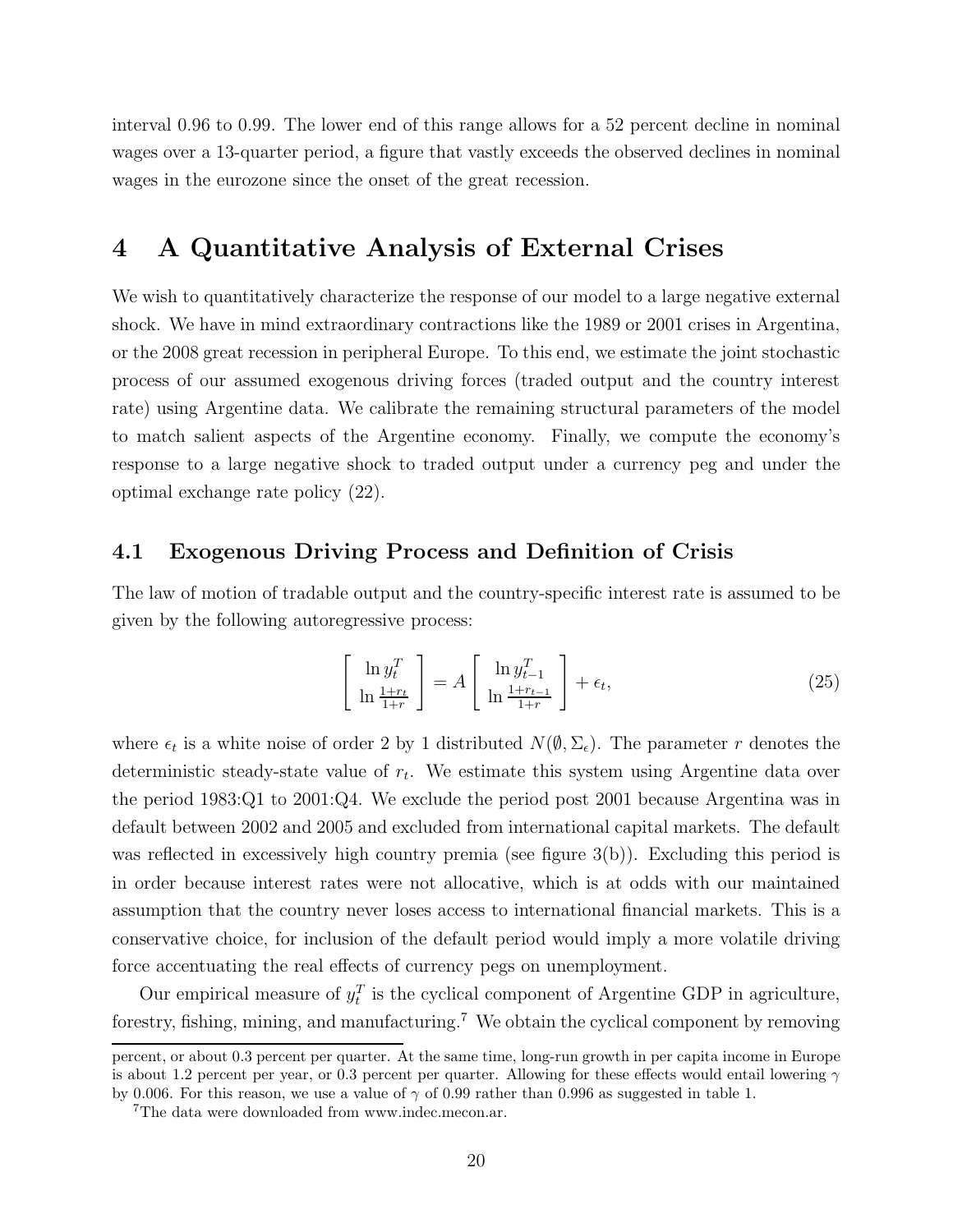

Figure 3: Traded Output and Interest Rate in Argentina, 1983:Q1-2008:Q3 (a) Traded Output

Note. Traded output is expressed in log-deviations from trend. Source: See the main text.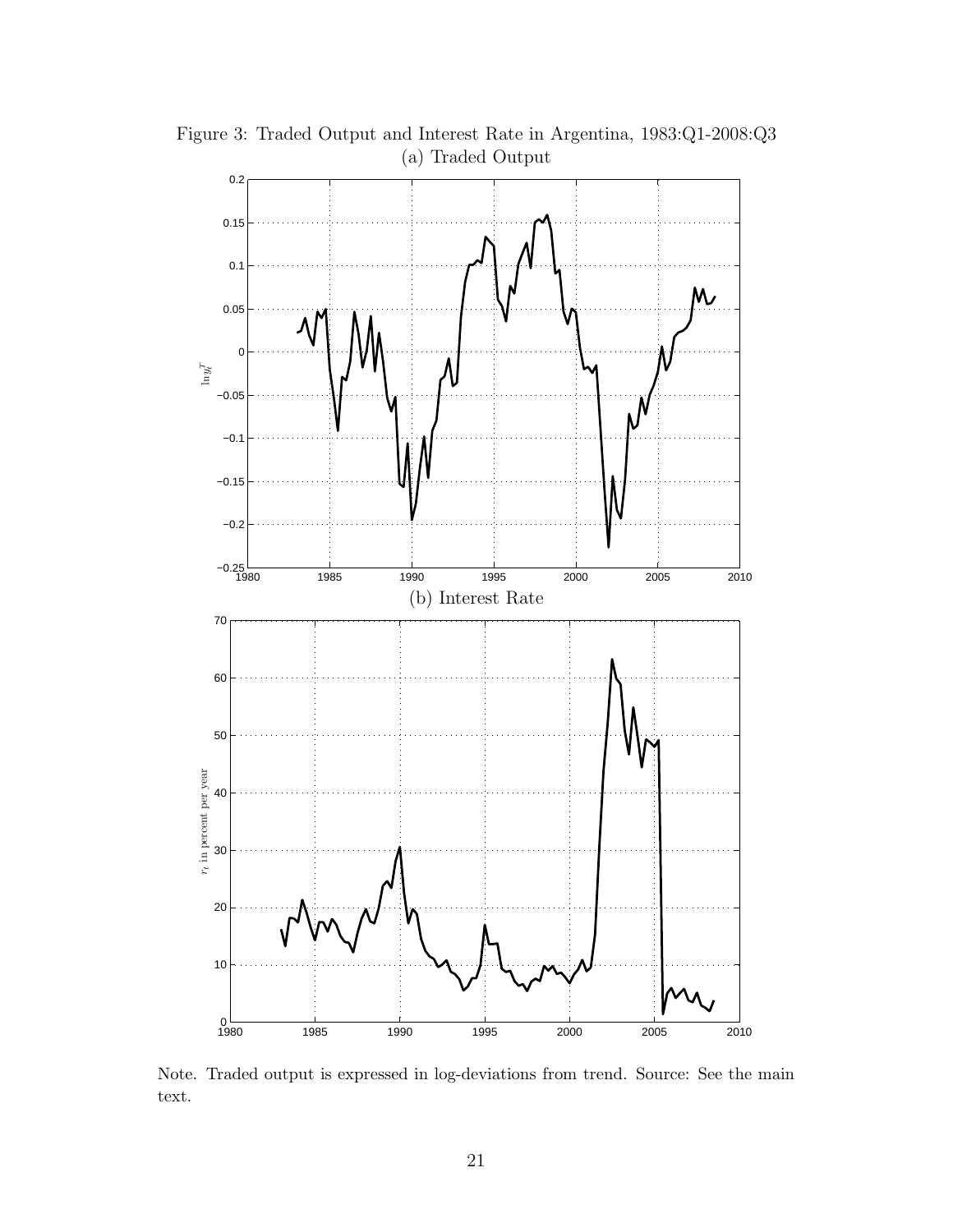a log-quadratic time trend. Figure  $3(a)$  displays the resulting time series. We measure the country-specific real interest rate as the sum of the EMBI+ spread for Argentina and the 90-day Treasury-Bill rate, deflated using a measure of expected dollar inflation.<sup>8</sup>

Our OLS estimates of the matrices A and  $\Sigma_{\epsilon}$  and of the scalar r are

$$
A = \begin{bmatrix} 0.79 & -1.36 \\ -0.01 & 0.86 \end{bmatrix}; \qquad \Sigma_{\epsilon} = \begin{bmatrix} 0.00123 & -0.00008 \\ -0.00008 & 0.00004 \end{bmatrix}; \qquad r = 0.0316.
$$

According to these estimates, both  $\ln y_t^T$  and  $r_t$  are highly volatile, with unconditional standard deviations of 12.2 percent and 1.7 percent per quarter (6.8 percent per year), respectively. Also, the unconditional contemporaneous correlation between  $\ln y_t^T$  and  $r_t$  is high and negative at -0.86. This means that periods of relatively low traded output are associated with high interest rates and vice versa. The estimated joint autoregressive process implies that both traded output and the real interest rate are highly persistent, with first-order autocorrelations of 0.95 and 0.93, respectively. Finally, we estimate a steady-state real interest rate of 3.16 percent per quarter, or 12.6 percent per year. This high average value reflects the fact that our sample covers a period in which Argentina underwent a great deal of economic turbulence.

We discretize the  $AR(1)$  process given in equation (25) using 21 equally spaced points for  $\ln y_t^T$  and 11 equally spaced points for  $\ln(1 + r_t)/(1 + r)$ . We construct the transition probability matrix of the state  $(\ln y_t^T, \ln((1+r_t)/(1+r)))$  by simulating a time series of length 1,000,000 drawn from the system (25). We associate each observation in the time series with one of the 231 possible discrete states by distance minimization. The resulting discretevalued time series is used to compute the probability of transitioning from a particular discrete state in one period to a particular discrete state in the next period. The resulting transition probability matrix captures well the covariance matrices of order 0 and 1.

During the great Argentine crises of 1989 and 2001 traded output fell by about two standard deviations within a period of two and a half years. Accordingly, we define an external crisis in our theoretical model as a situation in which tradable output is at or above trend in period  $t$  and at least two standard deviations below trend in period  $t + 10$ . To

<sup>&</sup>lt;sup>8</sup>Specifically, we construct the time series for the quarterly real Argentine interest rate,  $r_t$ , as  $1+r_t = (1+$  $i_t$ ) $E_t \frac{1}{1+\pi_{t+1}}$ , where  $i_t$  denotes the dollar interest rate charged to Argentina in international financial markets and  $\pi_t$  is U.S. CPI inflation. For the period 1983:Q1 to 1997:Q4, we take  $i_t$  to be the Argentine interest rate series constructed by Neumeyer and Perri (2005) and posted at www.fperri.net/data/neuperri.xls. For the period 1998:Q1 to 2001:Q4, we measure  $i_t$  as the sum of the EMBI+ spread and the 90-day Treasury bill rate, which is in line with the definition used in Neumeyer and Perri. We measure  $E_t \frac{1}{1+\pi_{t+1}}$  by the fitted component of a regression of  $\frac{1}{1+\pi_{t+1}}$  onto a constant and two lags. This regression uses quarterly data on the growth rate of the U.S. CPI index from 1947:Q1 to 2010:Q2.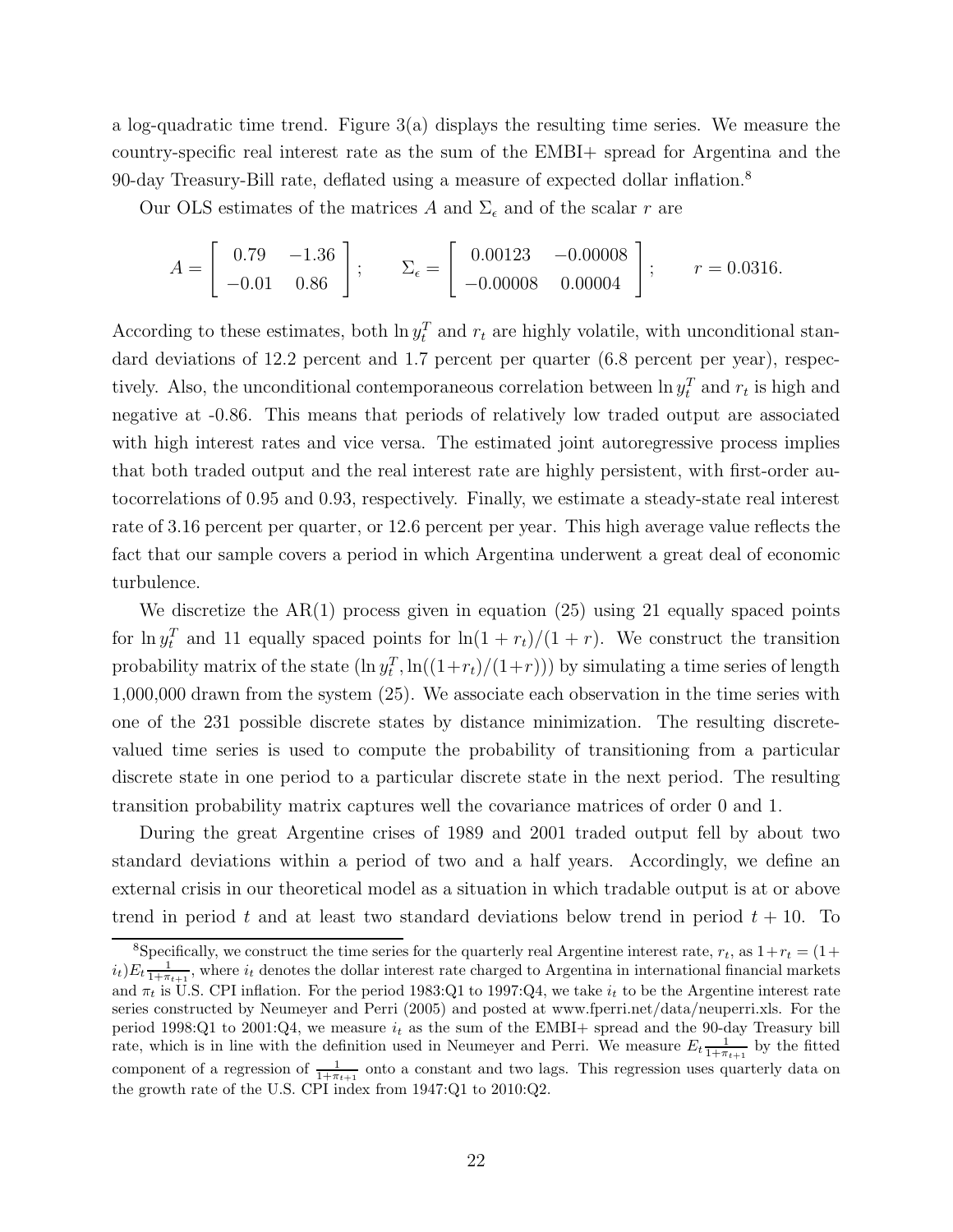

Figure 4: The Source of a Crisis

characterize the economy's behavior during such episodes, we simulate the model for 20 million quarters and identify episodes in which movements in traded output conform to our definition of an external crisis. We then average the responses of all variables of interest across the crisis episodes and subtract their respective means taken over the entire sample of 20 million quarters. The beginning of a crisis is normalized at  $t = 0$ .

Figure 4 displays the predicted average behavior of the two exogenous variables, traded output and the country interest rate, during a crisis. The downturn in traded output can be interpreted either as a drastic fall in the quantity of tradables produced by the economy or as an exogenous collapse in the country's terms of trade. The figure shows that at the trough of the crisis (period 10), tradable output is 23 percent below trend. The contraction in tradable output is accompanied by a sharp increase in the interest rate that international financial markets charge to the emerging economy. The country interest rate peaks in quarter 10 at about 12 percentage points per annum above its average value. This behavior of the interest rate is dictated by the estimated negative correlation between tradable output and country interest rates.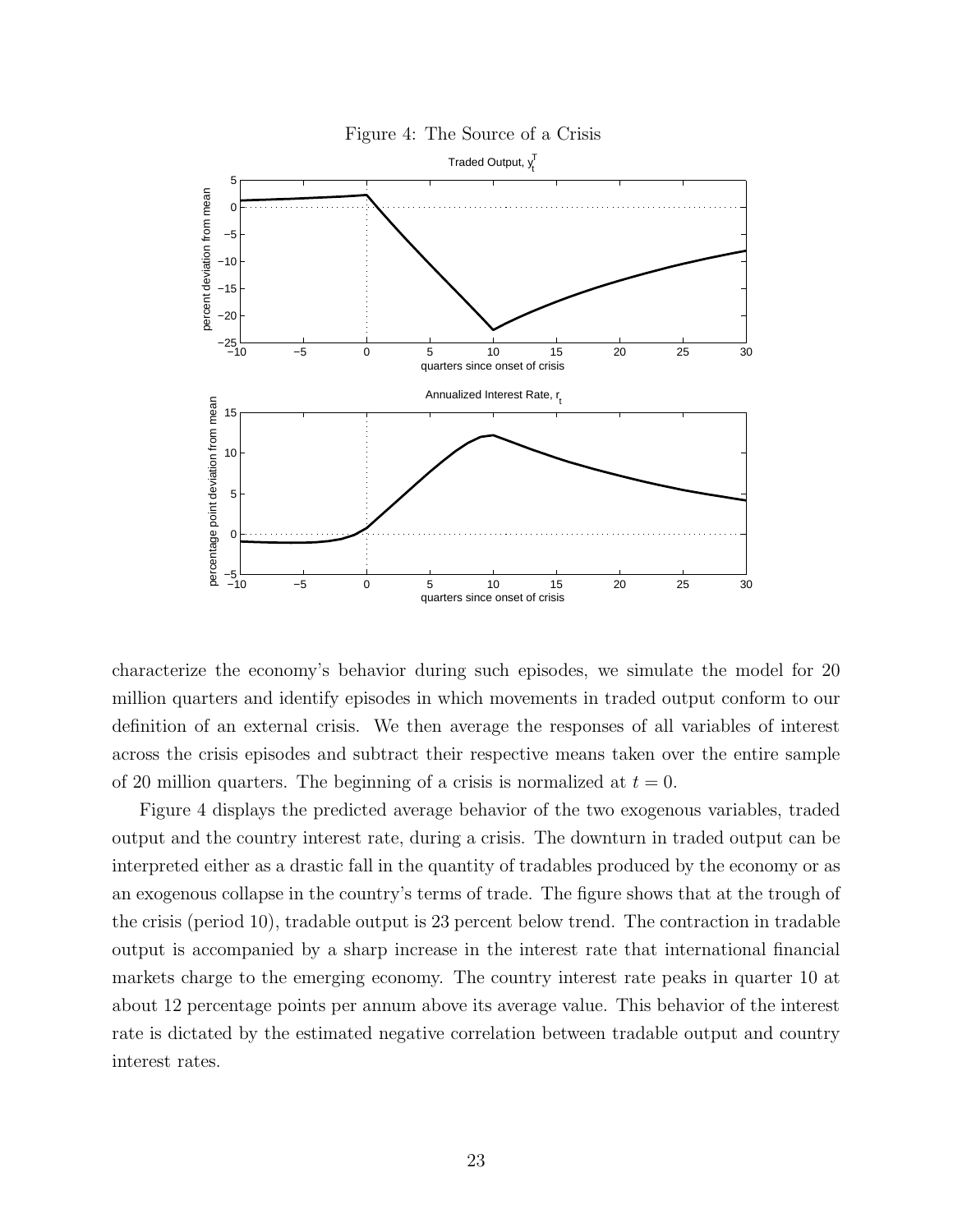| Parameter       | Value         | Description                                                   |
|-----------------|---------------|---------------------------------------------------------------|
| $\gamma$        | $0.99 - 0.95$ | Degree of downward nominal wage rigidity                      |
| $\sigma$        | $5^{\circ}$   | Inverse of intertemporal elasticity of consumption            |
| $y^T_{\bar{h}}$ |               | Steady-state tradable output                                  |
|                 |               | Labor endowment                                               |
| $\alpha$        | 0.26          | Share of tradables                                            |
|                 | 0.44          | Elasticity of substitution between tradables and nontradables |
| $\alpha$        | 0.75          | Labor share in nontraded sector                               |
|                 | 0.9375        | Quarterly subjective discount factor                          |

Table 2: Calibration

### **4.2 Calibration**

We adopt a CRRA form for the period utility function, a CES form for the aggregator function, and an isoelastic form for the production function of nontradables:

$$
U(c) = \frac{c^{1-\sigma} - 1}{1 - \sigma},
$$
  

$$
A(c^T, c^N) = \left[a(c^T)^{1-\frac{1}{\xi}} + (1 - a)(c^N)^{1-\frac{1}{\xi}}\right]^{\frac{\xi}{\xi - 1}},
$$

and

 $F(h) = h^{\alpha}$ .

We calibrate the model at a quarterly frequency using data from Argentina as shown in table 2. Reinhart and Végh (1995) estimate the intertemporal elasticity of substitution to be 0.21 using Argentine quarterly data. We therefore set  $\sigma$  equal to 5. We normalize the steady-state levels of output of tradables and hours at unity. Then, if the steady-state trade-balance-to-output ratio is small, the parameter *a* is approximately equal to the share of traded output in total output. We set this parameter at 0.26, which is the share of traded output (as defined above) observed in Argentine data over the period 1980:Q1-2010:Q1. Using time series data for Argentina over the period 1993Q1-2001Q3, González Rozada et al. (2004) estimate the elasticity of substitution between traded and nontraded consumption, *ξ*, to be 0.44. This estimate is consistent with the cross-country estimates of Stockman and Tesar (1995). These authors include in their estimation both developed and developing countries. Restricting the sample to include only developing countries yields a value of *ξ* of 0.43 (see Akinci, 2011). Following Uribe's (1997) evidence on the size of the labor share in the nontraded sector in Argentina, we set  $\alpha$  equal to 0.75.

We set  $\bar{d}$  at the natural debt limit, which we define as the level of external debt that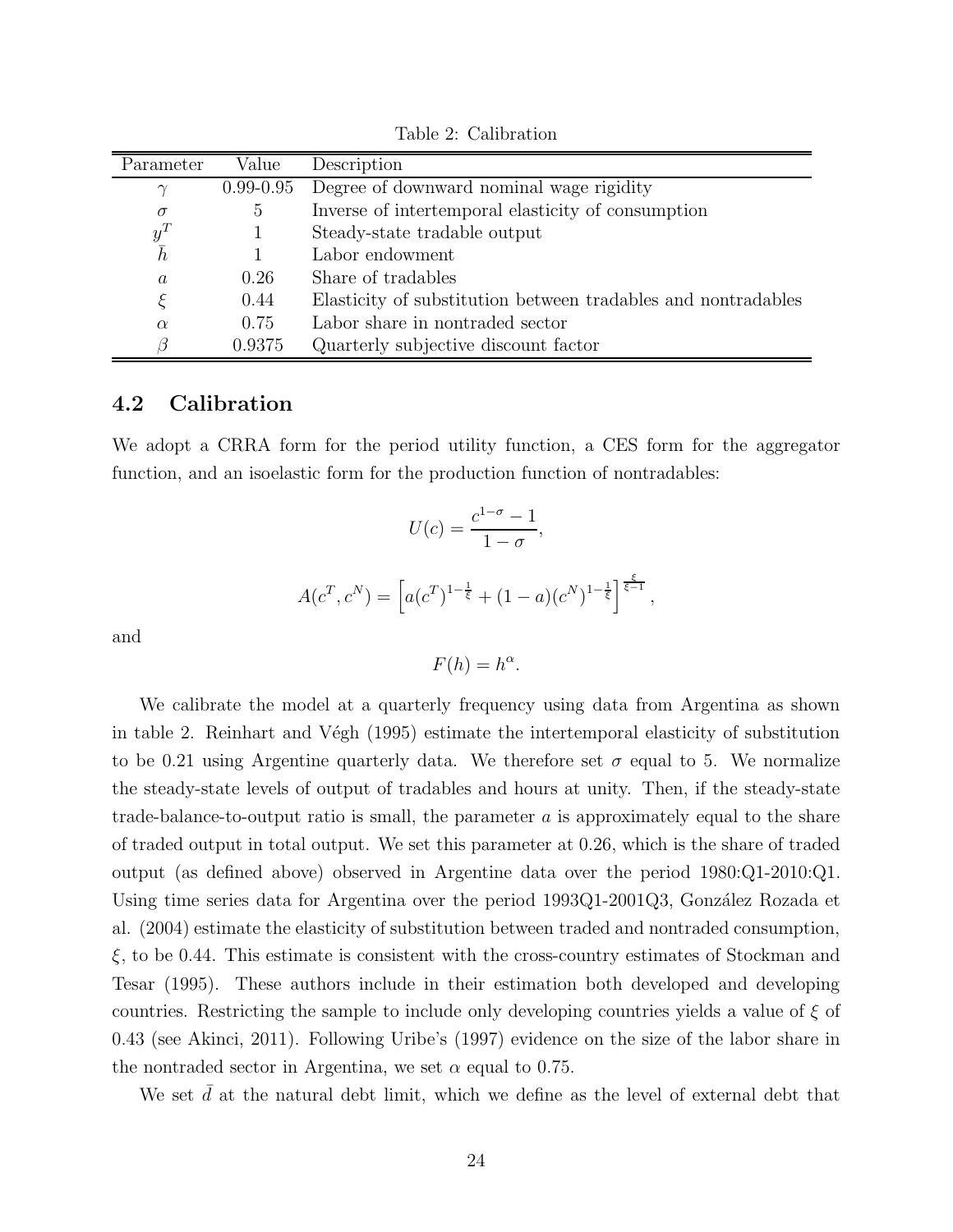can be supported with zero tradable consumption when the household perpetually receives the lowest possible realization of tradable endowment,  $y^T$ <sup>min</sup>, and faces the highest possible realization of the interest rate,  $r^{\text{max}}$ . Formally,  $\bar{d} \equiv y^{\text{rmin}}(1 + r^{\text{max}})/r^{\text{max}}$ . Given our discretized estimate of the exogenous driving process,  $\bar{d}$  equals 8.34. In the numerical simulations presented below, we fix the upper bound of the debt grid at 8. The reason why we set this upper bound slightly below the natural debt limit is that our numerical algorithm requires evaluating the aggregator function for consumption at all points in the discretized state space. If we allowed the state to take the value  $(y^T\text{min}, r^{\text{max}}, \bar{d})$ , traded consumption would take zero or negative values for all possible choices of next-period debt in the grid. As a result, the aggregate level of consumption would not be defined at this particular state. Experimenting with values for the upper bound of the debt grid closer to the natural debt limit did not affect our results.

The final parameter we calibrate is the subjective discount factor *β*. We set this parameter so as to match a foreign-debt-to-output ratio of 26 percent per year, a value in line with that reported for Argentina over our calibration period by Lane and Milesi-Ferretti (2007). In the context of our model, the task of calibrating *β* is complicated by the fact that the debt-to-output ratio is highly sensitive to the assumed monetary regime. This is problematic because in emerging countries in general and in Argentina in particular, monetary regimes tend to change frequently and widely. A compromise is therefore in order. In calibrating *β*, we assume that the underlying monetary regime takes the form of a currency peg. This strategy results in a value of *β* of 0.9375. In section 10 we explore the sensitivity of our results to changes in  $\beta$  as well as all other calibrated parameters.

### **4.3 Crisis Dynamics Under A Currency Peg**

At center stage in our analysis is the characterization of the costs of maintaining a currency peg. A currency peg is meant to capture, for example, the monetary policy in place in Argentina between April 1991 and December 2001 or the monetary restrictions faced by the small emerging economies that are members of the Eurozone, such as Greece, Portugal, and Ireland.

Approximating the dynamics of the model under a currency peg is computationally more demanding than doing so under optimal exchange rate policy due to the emergence of a fourth state variable,  $w_{t-1}$ . In addition, because of the distortions created by nominal rigidities, aggregate dynamics cannot be cast in terms of a Bellman equation without introducing additional state variables (such as the individual level of debt, which households perceive as distinct from its aggregate counterpart). We therefore approximate the solution by Euler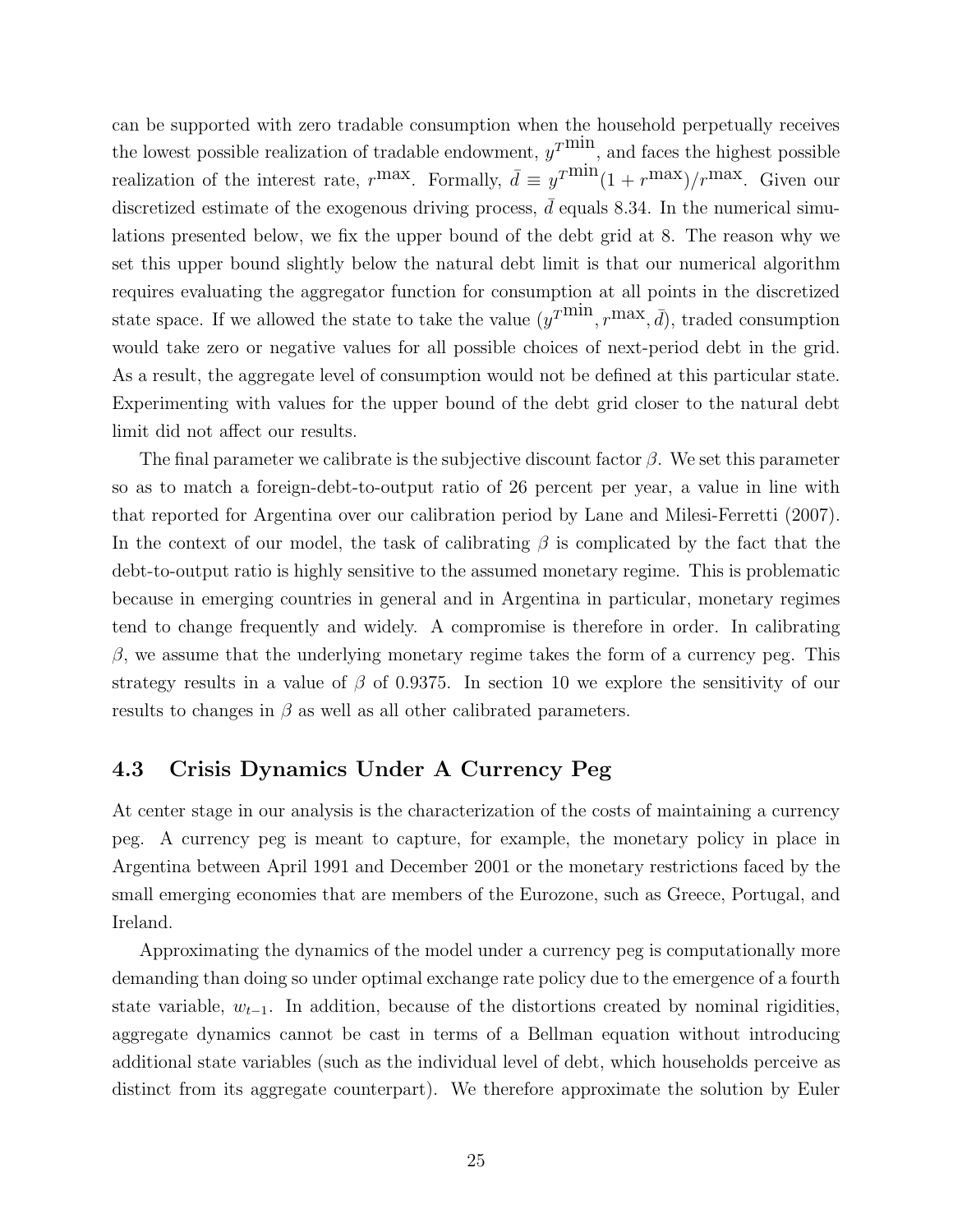equation iteration over a discretized version of the state space  $(y_t^T, r_t, d_t, w_{t-1})$ . Appendix B describes our numerical algorithm in more detail. The discretization of the exogenous states  $y_t^T$  and  $r_t$  is as described in section 4.1. For the discretization of the endogenous states, we use 501 equally spaced points for external debt,  $d_t$ , and 500 equally spaced points for the logarithm of  $w_{t-1}$ .

Figure 5 depicts with solid lines the dynamics induced by a large external crisis when the monetary policy takes the form of an exchange rate peg. Recall from section 4.1 that an external crisis is defined as a situation in which in period 0 tradable output is at or above trend and in period 10 it is at least two standard deviations below trend.

The central characteristic of the response of the currency-peg economy to an external crisis is that the contraction in the traded sector spills over to the nontraded sector. This is because the monetary authority fails to devalue the domestic currency preventing real wages and thus also marginal costs in the nontraded sector from adjusting downward. With real wages too high, the labor market is in disequilibrium and unemployment emerges. At the same time, because marginal costs are high, firms are unwilling to cut the relative price of nontradables. Consequently, there is insufficient expenditure switching away from tradables toward nontradables. Put differently, the combination of downward nominal wage rigidity and a currency peg hinders the ability of the price system to signal to firms and consumers the relative aggregate scarcity of tradable goods and the relative aggregate abundance of nontradable goods.

The collapse in the demand for nontradables pushes the unemployment rate up by more than 20 percentage points. Moreover, unemployment is highly persistent. Even five years after the trough of the crisis, the unemployment rate remains more than 7 percentage points above average. This sluggishness in unemployment is due to the fact that real wages adjust slowly downward at the gross rate  $\gamma$ . The predicted unemployment is involuntary, in the sense that every unemployed individual would be willing to work at the going wage rate.

The predictions of our model suggest that a hands-off policy approach whereby the necessary real depreciation is let to occur via deflation, while maintaining a currency peg, is highly costly in terms of unemployment and forgone consumption of nontradables. Although the currency-peg economy displays a mild deflation during the crisis, the fall in nominal product prices is too small and too slow to bring about the efficient real depreciation required to avoid unemployment. It is interesting to point out that nominal product prices fail to decline to the level consistent with full employment in spite of the fact that they are fully flexible. The reason for the seemingly sticky behavior of product price inflation is that, because nominal wages are downwardly rigid, marginal costs remain high and therefore firms are unable to cut prices without making losses. Next, we show that this is a key difference between price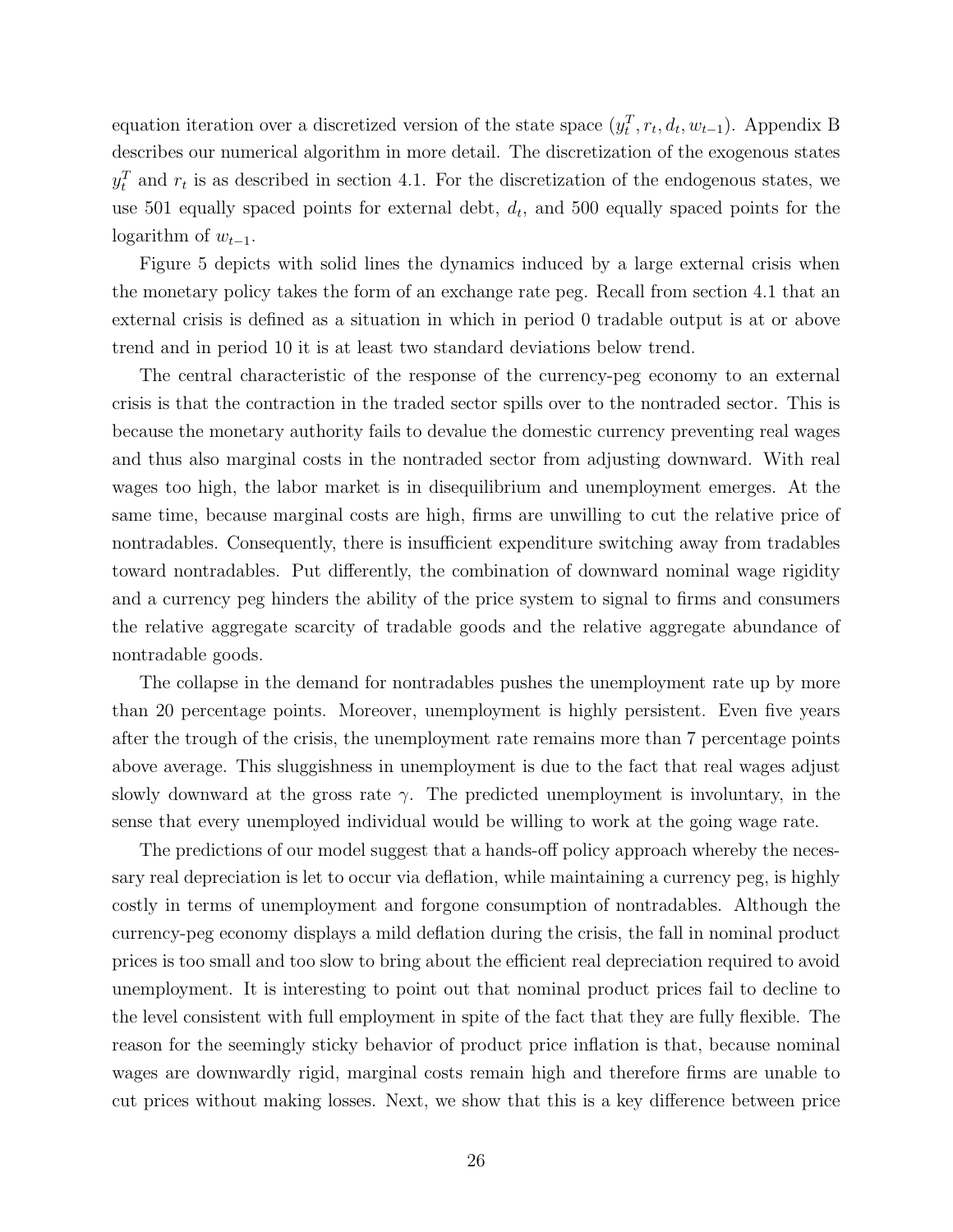

Figure 5: The Dynamics of a Crisis: Response to a Two-Standard-Deviation Fall in  $y_t^T$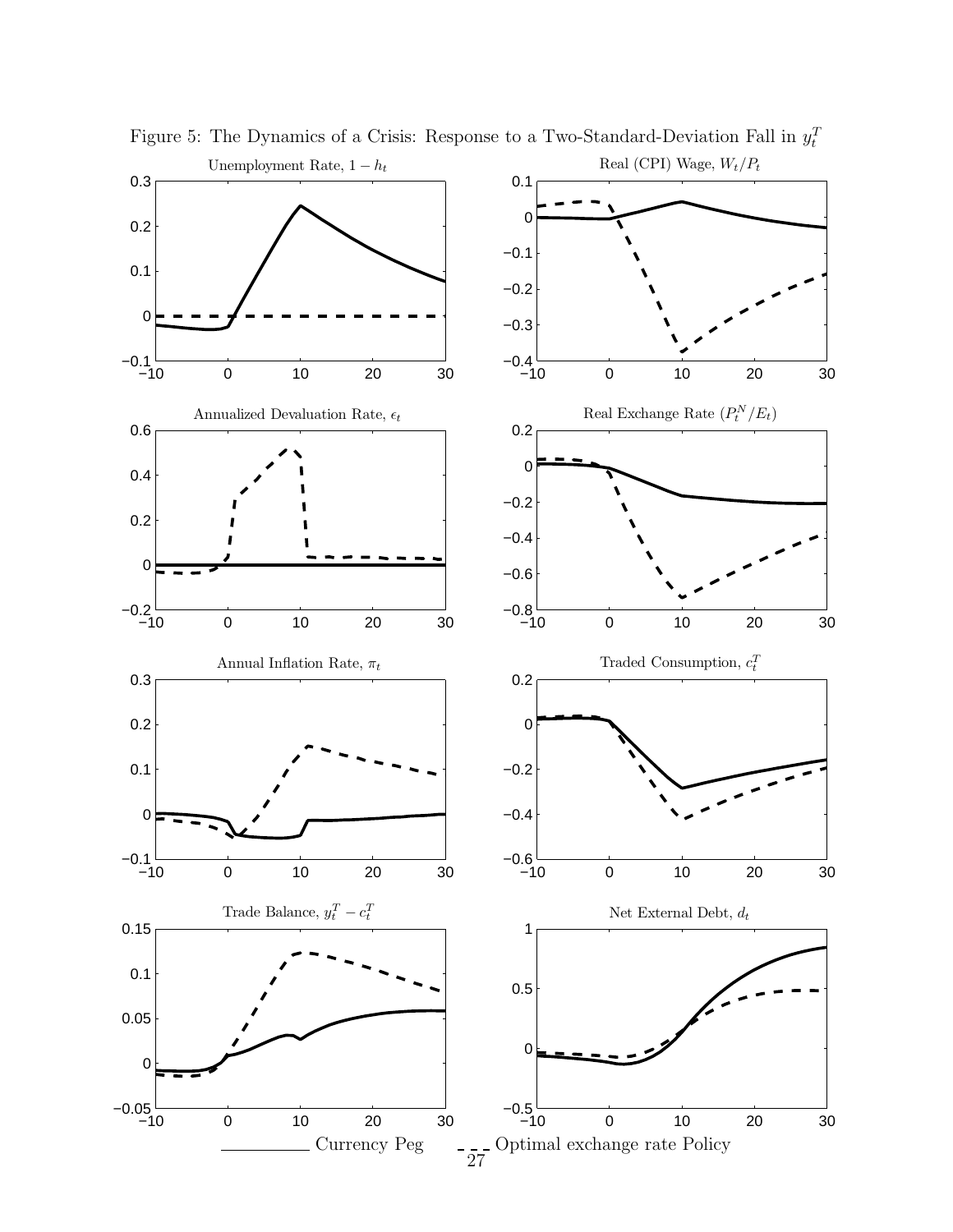dynamics under a currency peg and the optimal exchange-rate regime.

### **4.4 Crisis Dynamics Under the Optimal Exchange Rate Policy**

We numerically approximate the equilibrium dynamics under the optimal exchange rate policy by applying the method of value function iteration over a discretized state space. Under optimal exchange rate policy, the state of the economy in period  $t \geq 0$  is the triplet  $\{y_t^T, r_t, d_t\}$ . In subsection 4.1, we explain the method employed for discretizing the exogenous state space  $\{y_t^T, r_t\}$ . In the discretization of the endogenous state  $d_t$ , we use 1001 equally spaced points.

Figure 5 displays with broken lines the average response of the economy to a large external crisis under the optimal exchange rate policy. By construction, the behavior of the exogenous variables, traded output and the country interest rate, is identical to that used to simulate the crisis in the currency-peg economy (see figure 4).

The central difference in the response to an external crisis between the optimal exchangerate-economy and the currency-peg economy is that in the optimal-exchange-rate economy the monetary authority prevents the external crisis from spilling over to the nontraded sector. Indeed, as shown in proposition 1 the unemployment rate is nil under the optimal exchangerate policy. To maintain full employment in the nontraded sector, the government engineers a significant expenditure switch away from tradables and toward nontradables. The instrument the government uses to accomplish this expenditure switch is a series of large devaluations of the domestic currency of about 40 percent per year during the contractionary phase of the crisis. The main purpose of these devaluations is to lower labor costs in the nontraded sector. In turn, the decline in labor costs allows firms to lower the relative price of nontradable goods in terms of tradable goods, which results in a depreciation of the real exchange rate. The purchasing power of wages in terms of the composite consumption good,  $W_t/P_t$ , falls by about 40 percent and the real exchange rate,  $p_t \equiv P_t^N/E_t$ , depreciates by about 70 percent, where  $P_t$  denotes the nominal price of one unit of the composite consumption good in period *t*, and  $P_t^N$  denotes the nominal price of one unit of nontradable consumption in period  $t$ <sup>0</sup>.

During the crisis, the constraint on nominal wage cuts is typically binding. Therefore, the median quarterly proportional decline in nominal wages is  $1-\gamma$ , or 1 percent per quarter, implying a cumulative decline of about 10 percent over the course of the crisis. The nominal price of nontradables mimics the behavior of nominal wages. To see this, note that under the optimal exchange rate policy  $P_t^N$  must satisfy  $P_t^N F'(\bar{h}) = W_t$ , which implies that the nominal price of nontradables falls at the same rate as nominal wages. It follows that the nominal

<sup>9</sup>Formally,  $P_t \equiv \left[ a^{\xi} E_t^{1-\xi} + (1-a)^{\xi} P_t^{N1-\xi} \right]^{1-\xi}$ .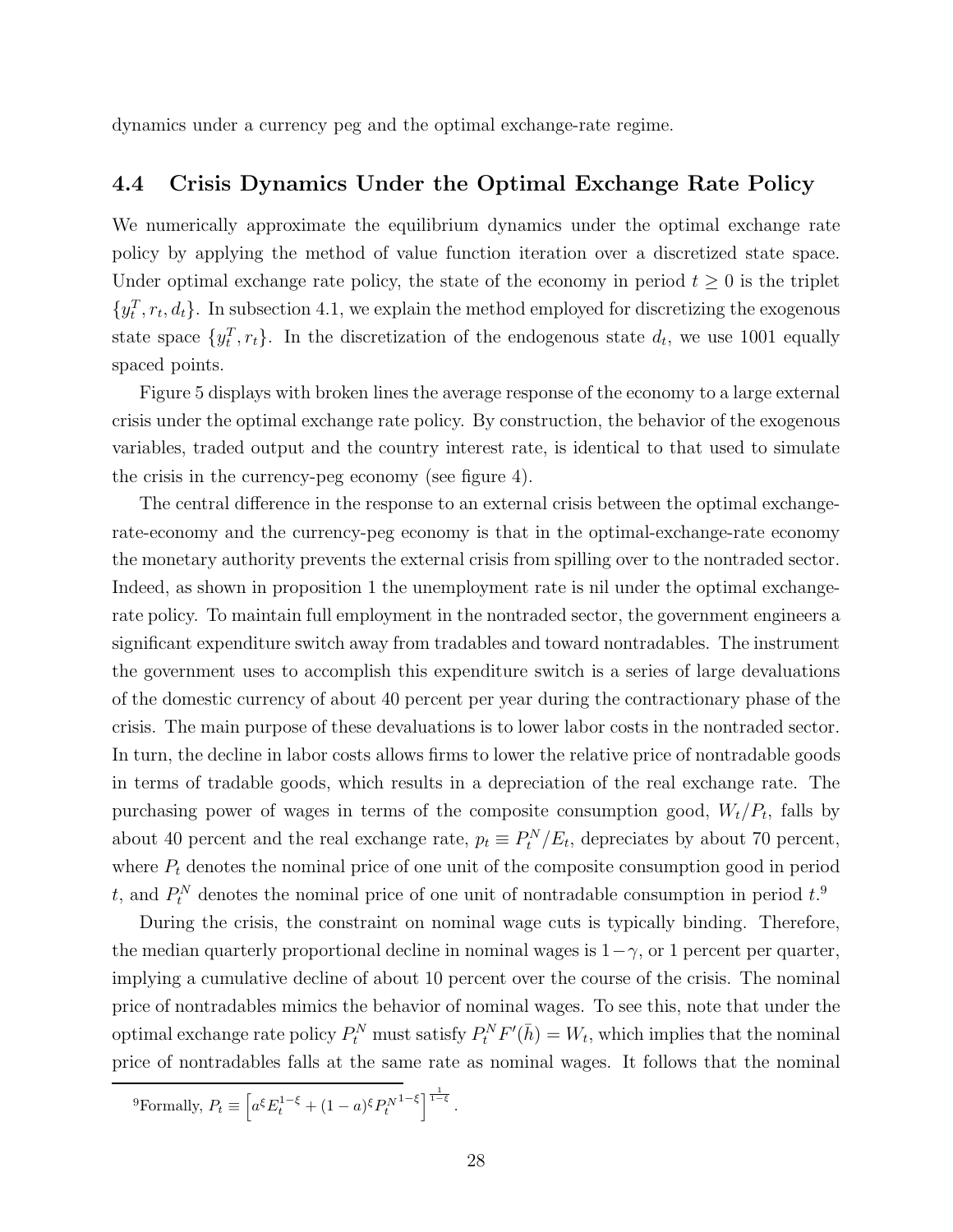price of nontradables remains relatively flat as the large nominal devaluations occur. This prediction of our model is remarkable because nominal prices of nontradables are assumed to be fully flexible. The predicted sluggish adjustment of the nominal price of nontradables is in line with the empirical findings of Burstein, Eichenbaum, and Rebelo (2005) who report that the primary force behind the observed large drop in the real exchange rate that occurred after the large devaluations in Argentina (2002), Brazil (1999), Korea (1997), Mexico (1994), and Thailand (1997) was the slow adjustment in the nominal prices of nontradable goods.

In the tradable sector, the expenditure switch is reflected in a drastic fall in tradable consumption of about 40 percent. In fact the fall in the domestic absorption of tradable goods is larger than the contraction in the supply of tradables. This results in a significant improvement in the trade balance from slightly below trend to about 10 percent of tradable GDP above trend. However, because of the elevated debt-service cost stemming from the interest-rate hike, the large improvement in the trade balance is not sufficient to prevent external debt from growing during the crisis.

The large optimal devaluations that take place during the crises are prima facie an indication that rigidly adhering to a currency peg during times of duress might carry nontrivial real effects in terms of unemployment, output, and welfare. We turn to this issue next.

# **5 The Welfare Costs of Currency Pegs**

In the present model, currency pegs are costly not only during crises but also over regular business-cycle fluctuations. For currency pegs make the economy vulnerable to persistent unemployment spells. Under our calibration the average unemployment rate under a currency peg is 14 percent. As a consequence the average supply of nontraded goods is lower than in the optimal exchange rate economy, in which unemployment is zero at all times.

We quantify the welfare cost of living in an economy in which the central bank pegs the currency by computing the percent increase in the consumption stream of the representative household living in the currency-peg economy that would make him as happy as living in the optimal exchange rate economy. This computation must take explicitly into account the transitional dynamics induced by the switch from a peg to the optimal policy. Specifically, one can express the value function associated with the currency-peg economy as

$$
v^{PEG}(y_t^T, r_t, d_t, w_{t-1}) = E_t \sum_{s=0}^{\infty} \beta^s \frac{\left(c_{t+s}^{PEG}\right)^{1-\sigma} - 1}{1-\sigma},
$$

where  $c_t^{PEG}$  denotes the stochastic process of consumption of the composite good in the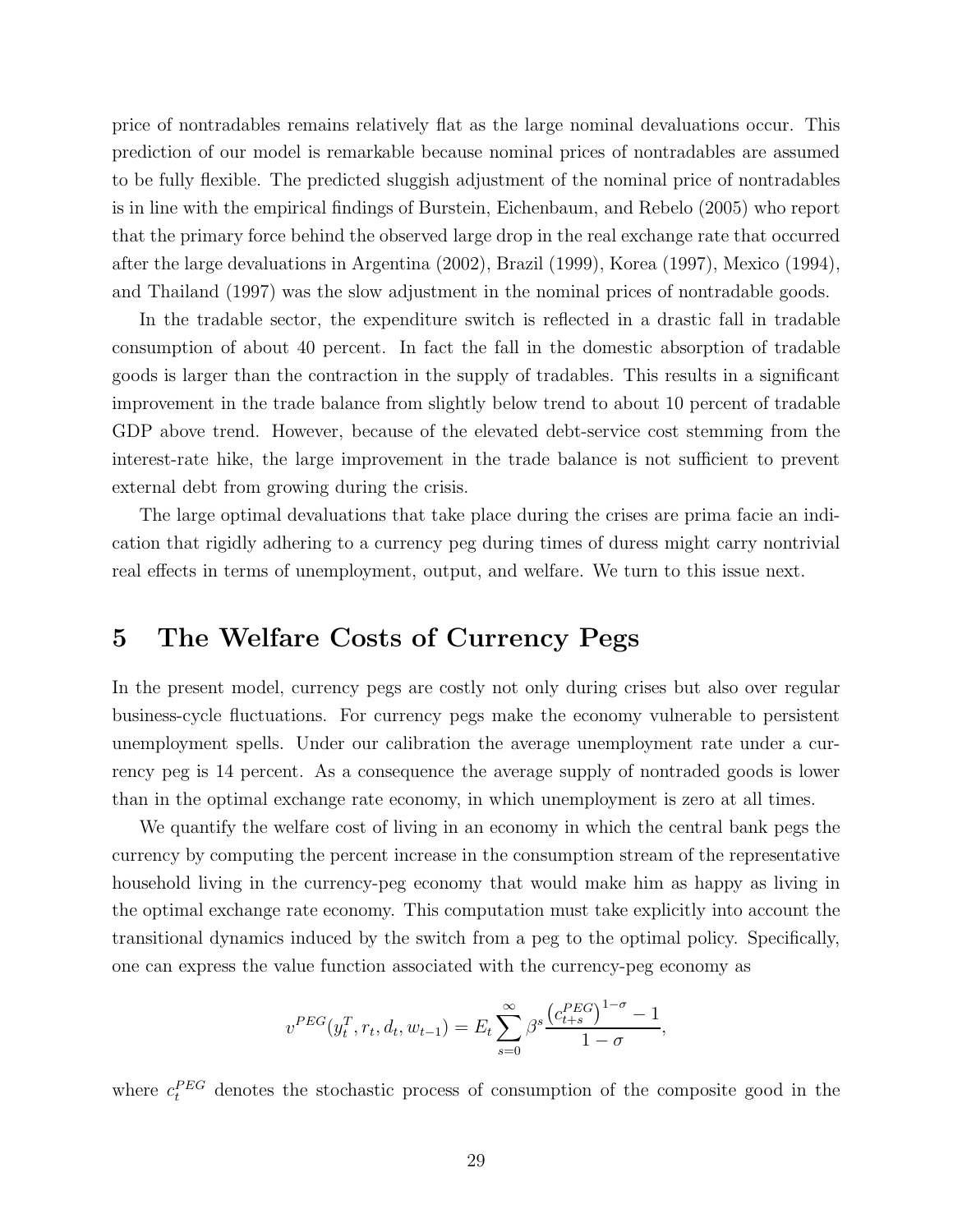currency-peg economy. Then, define the proportional compensation rate  $\lambda(y_t^T, r_t, d_t, w_{t-1})$ implicitly as

$$
E_t \sum_{s=0}^{\infty} \beta^s \frac{\left[c_{t+s}^{PEG}(1 + \lambda(y_t^T, r_t, d_t, w_{t-1}))\right]^{1-\sigma} - 1}{1-\sigma} = v^{OPT}(y_t^T, r_t, d_t),
$$

where  $v^{OPT}(y_t^T, r_t, d_t)$  denotes the value function associated with the optimal exchange-rate policy, defined in equation (24). Solving for the welfare cost  $\lambda(y_t^T, r_t, d_t, w_{t-1})$ , we obtain

$$
\lambda(y_t^T, r_t, d_t, w_{t-1}) = \left[ \frac{v^{OPT}(y_t^T, r_t, d_t)(1-\sigma) + (1-\beta)^{-1}}{v^{PEG}(y_t^T, r_t, d_t, w_{t-1})(1-\sigma) + (1-\beta)^{-1}} \right]^{1/(1-\sigma)} - 1.
$$

This expression makes it clear that the compensation  $\lambda(y_t^T, r_t, d_t, w_{t-1})$  is state dependent. Specifically, the distribution of  $\lambda(y_t^T, r_t, d_t, w_{t-1})$  depends upon the distribution of the state  $(y_t^T, r_t, d_t, w_{t-1}).$ 

The ergodic distributions of debt under the currency peg and under the optimal policy do not have the same support (see figure 8 to be discussed below). Therefore, in order to compute  $\lambda(y_t^T, r_t, d_t, w_{t-1})$  one must evaluate the welfare function  $v^{OPT}(y_t^T, r_t, d_t)$  at levels of debt outside of the support of its ergodic distribution under the optimal policy. Having computed  $\lambda(y_t^T, r_t, d_t, w_{t-1})$  for all values of the state in its ergodic distribution under the currency peg, we proceed to compute the probability density function of  $\lambda(y_t^T, r_t, d_t, w_{t-1})$ by sampling from the ergodic distribution of the state under the currency peg.

Figure 6 displays with a solid line the unconditional probability density function of  $\lambda(y_t^T, r_t, d_t, w_{t-1})$  expressed in percentage points. The probability density is highly skewed to the right, implying that the probability of very high welfare costs is non-negligible. Table 3 reports the median and the mean of  $\lambda(y_t^T, r_t, d_t, w_{t-1})$ . The median welfare cost of a currency peg is 10.4 percent of the consumption stream. That is, households living in a currency peg economy require 10.4 percent more consumption in every date and state in order to be indifferent between staying in the currency-peg regime and switching to the optimal exchange rate regime. This is an enormous number as welfare costs go in monetary business-cycle theory. Even under the most favorable initial conditions, the welfare cost of a currency peg is large, 5.6 percent of consumption each period. (This figure corresponds to the lower bound of the support of the probability density of  $\lambda(y_t^T, r_t, d_t, w_{t-1})$ .)

The welfare consequences of unemployment under a currency peg are reflected in the implied average levels of consumption. Eventhough the currency-peg economy enjoys 8.5 percent higher average consumption of tradables, due to lower average debt holdings (see figure 8), aggregate consumption under the currency peg is 5 percent lower than under the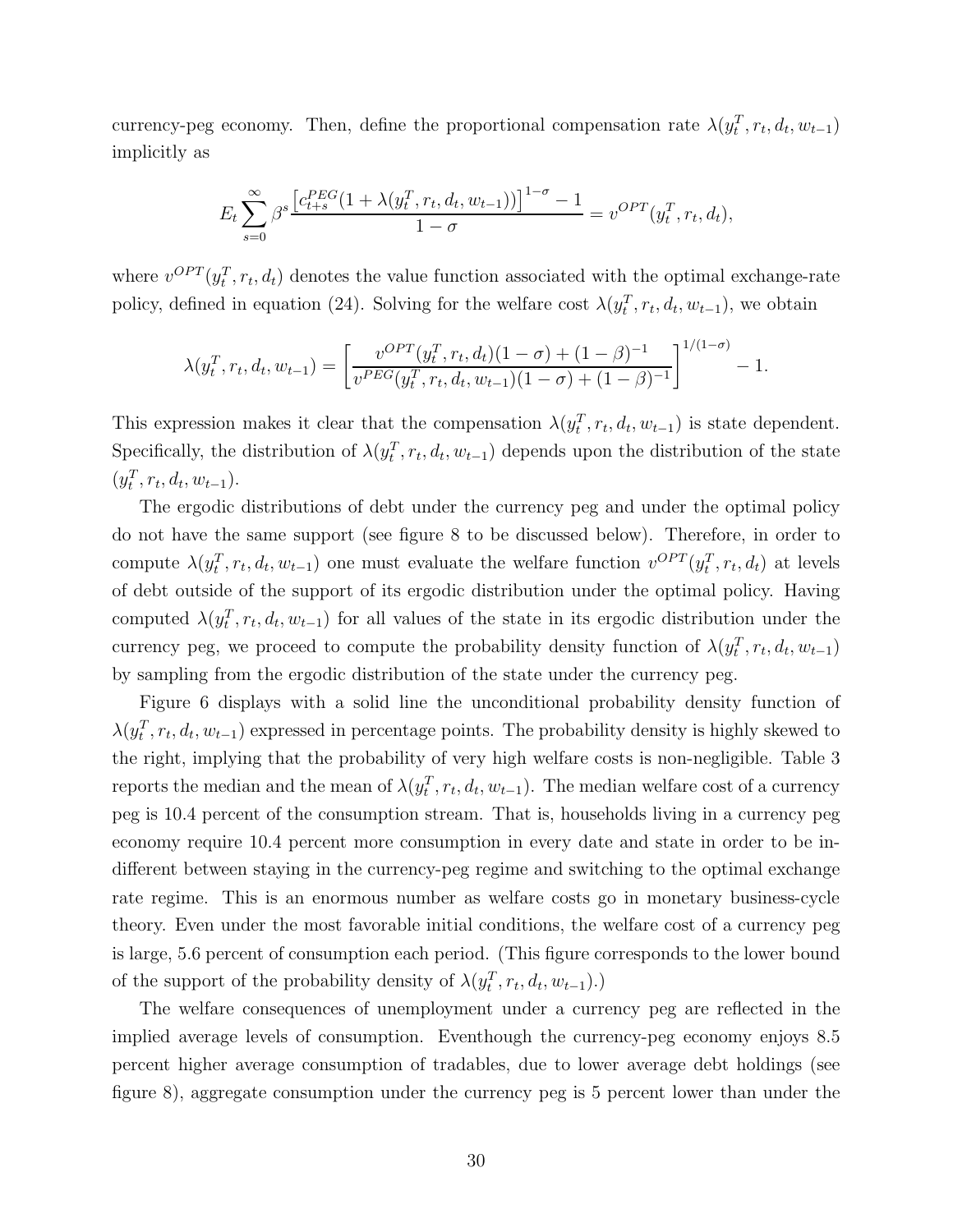

Figure 6: Probability Density Function of the Welfare Cost of Currency Pegs

Table 3: The Welfare Costs of Currency Pegs

|                                                  | Welfare Cost |      |
|--------------------------------------------------|--------------|------|
| Parameterization                                 | Median       | Mean |
| Baseline                                         | 10.4         | 12.3 |
| Endogenous labor supply: $\theta = 1$            | 4.5          | 6.2  |
| Endogenous labor supply: $\theta = 6$            | 6.8          | 8.6  |
| Production in Traded Sector: $\alpha_T = 0.5$    | 9.0          | 10.6 |
| Less downward wage rigidity: $\gamma = 0.98$     | 6.7          | 8.1  |
| Less downward wage rigidity: $\gamma = 0.97$     | 5.1          | 6.2  |
| Less downward wage rigidity: $\gamma = 0.96$     | 4.3          | 5.2  |
| Higher patience: $\beta = 0.945$                 | 8.0          | 9.2  |
| Higher intratemp. elast. of subst.: $\xi = 0.88$ | 8.6          | 10.8 |
| Higher share of tradables: $a = 0.4$             | 9.1          | 10.4 |
| Higher intertemp. elast. of subst.: $\sigma = 2$ | 9.9          | 10.8 |

Note. The welfare cost of a currency peg is given by the percent increase in consumption that would make an individual living in the currency-peg economy as well off as an individual living in the optimal-exchange-rate economy for a given state of the economy  $(y_t^T, r_t, d_t, w_{t-1}).$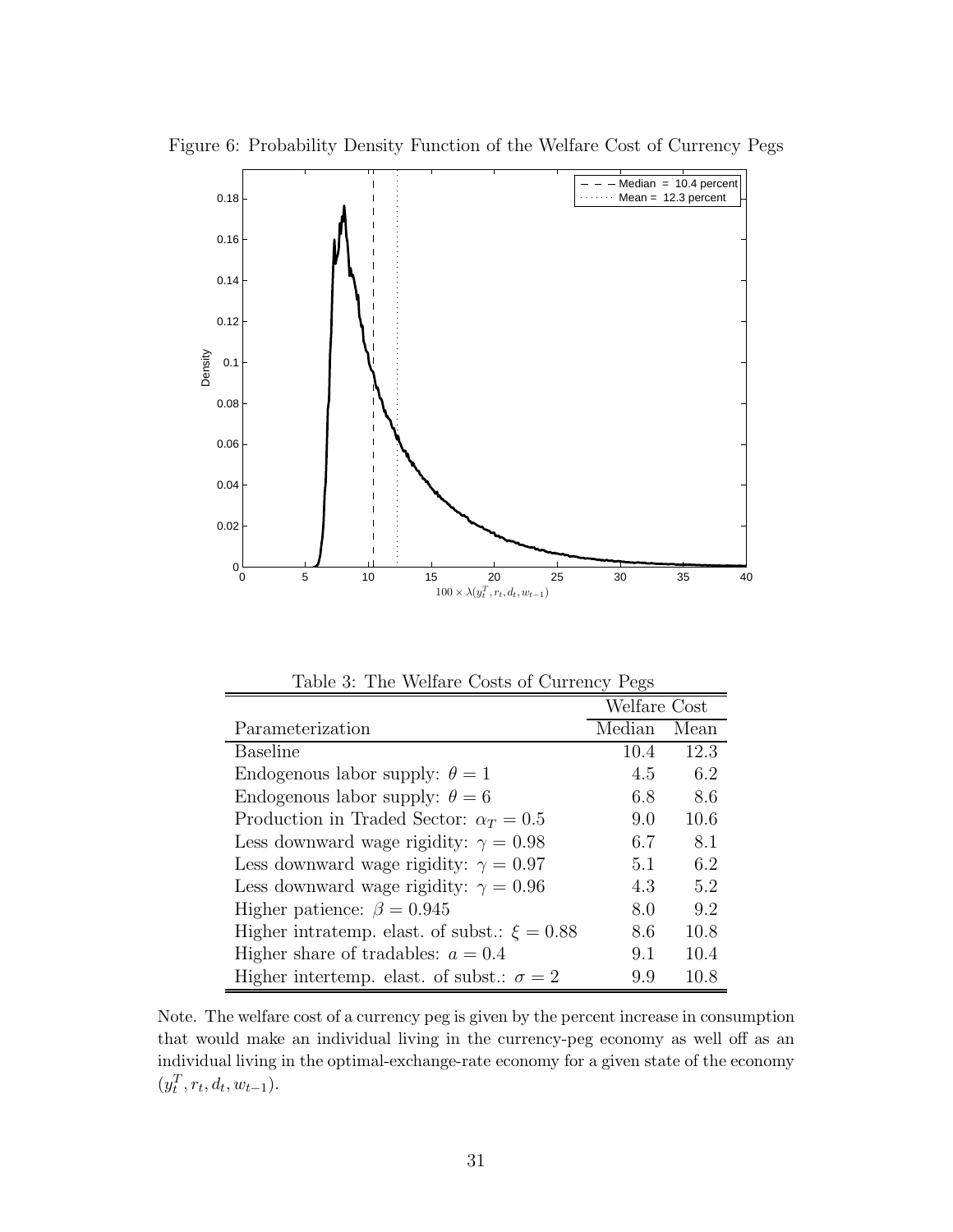optimal exchange rate policy. This is because, due to unemployment in the nontraded sector, consumption of nontradables under the currency peg is on average 11 percent lower than under the optimal exchange rate regime. As mentioned earlier, this is the main reason why the welfare costs of currency pegs are so high in our model.

Our finding of large welfare costs of currency pegs stands in stark contrast to a large body of work, pioneered by Lucas (1987), suggesting that the costs of business cycles (not just of suboptimal monetary policy) are minor. Lucas' approach to computing the welfare costs of business cycles consists in first removing a trend from a consumption time series and then evaluating a second-order approximation of welfare using observed deviations of consumption from trend. Implicit in this methodology is the assumption that the trend is unaffected by policy. In our model, however, suboptimal monetary policy, creates an endogenous connection between the amplitude of the business cycle and the average rate of unemployment. In turn, through its effect on the average level of unemployment, suboptimal exchange-rate policy has a significant effect on the average level of consumption. And indeed lower average consumption is the main reason currency pegs are so costly in our model. It follows that applying Lucas' methodology to data stemming from our model would overlook the effects of policy on trend consumption and therefore would result in spuriously low welfare costs.

The marked skewness of the unconditional distribution of the welfare cost of currency pegs suggests that there are initial states at which an economy undergoing a currency peg is particularly vulnerable. Figure 7 sheds light on what these states are. It displays the welfare cost of currency pegs as a function of the four state variables. In each panel only one state variable is allowed to vary (along the horizontal axis) and the remaining three state variables are fixed at their respective unconditional means (under a currency peg, in the case of endogenous states). The figure shows that currency pegs are more painful when the country is initially more indebted, when it inherits higher past real wages, when the tradable sector is undergoing a contraction (due, for example, to unfavorable terms of trade), or when the country interest-rate premium is high. Viewing the recent debt crisis among eurozone emerging countries through the lens of our model, it is not difficult to understand why doubts about the optimality of European monetary union are the strongest for member countries like Greece, Portugal, and Spain: These are countries with highly inflexible labor markets that before the 2008 crisis experienced large increases in wages and sizable current account deficits.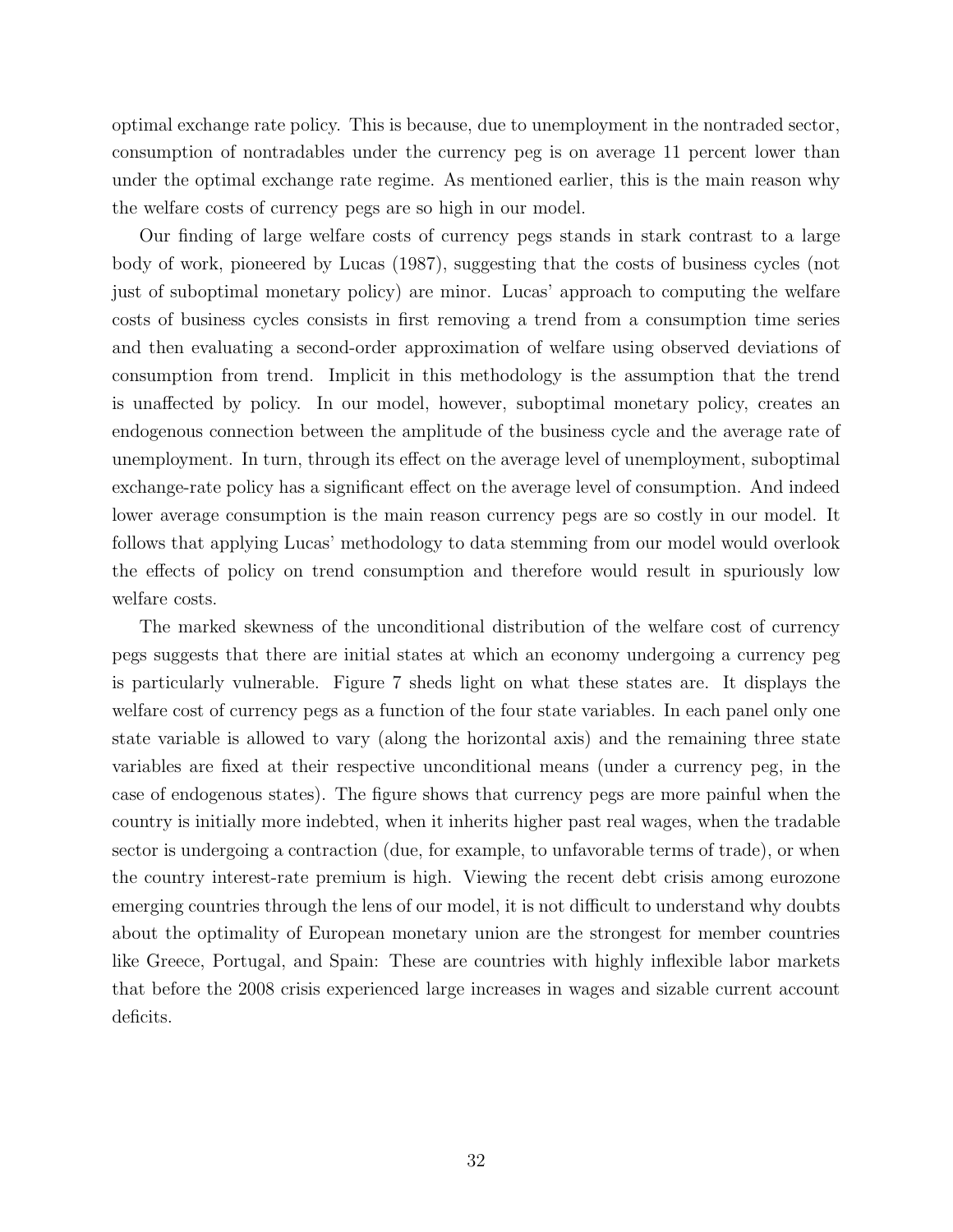

Figure 7: Welfare Cost of Currency Pegs as a Function of the State Variables

Note. In each plot, all states except the one shown on the horizontal axis are fixed at their unconditional mean values. The dashed vertical lines indicate the unconditional mean of the state displayed on the horizontal axis (under a currency peg if the state is endogenous).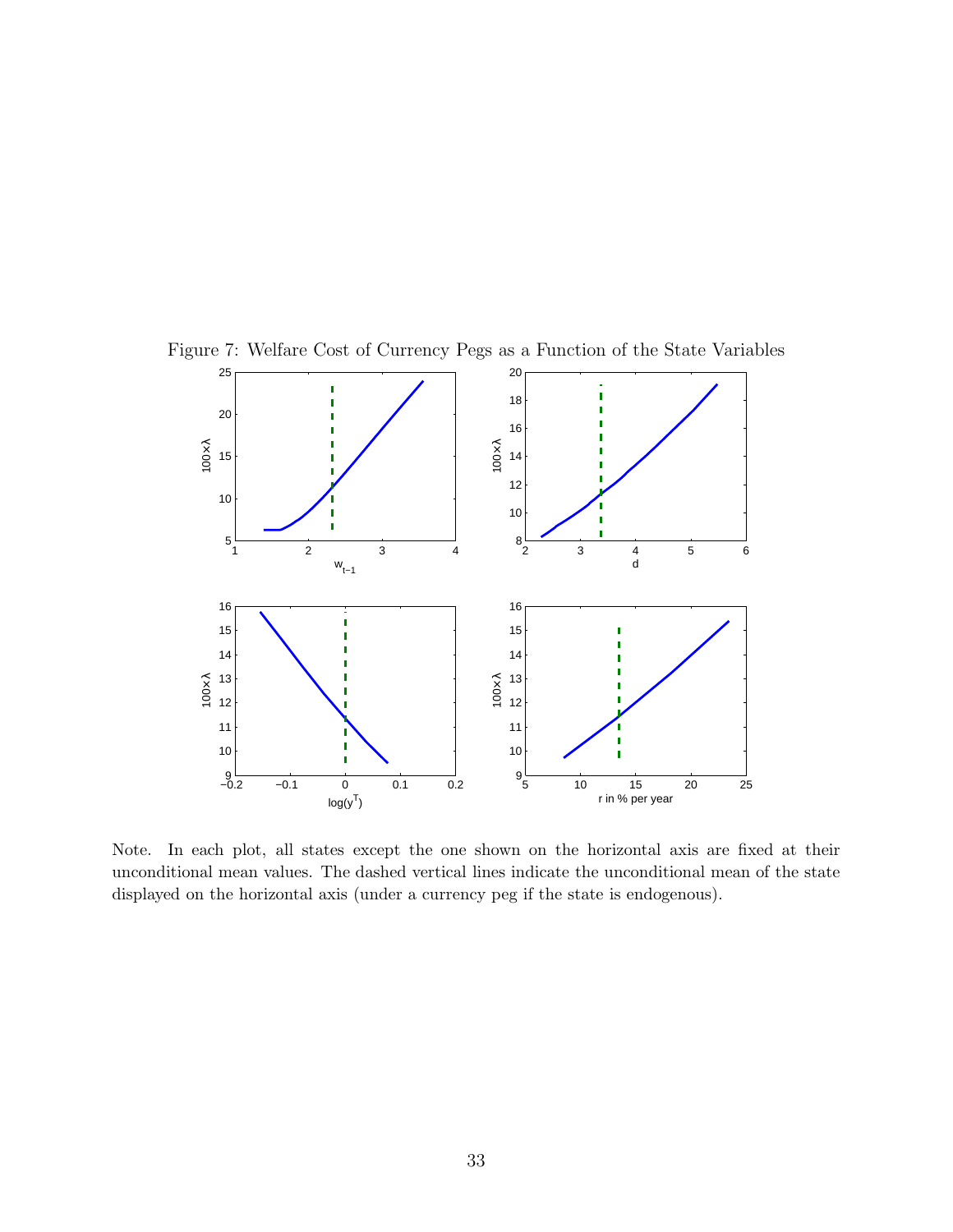

## **6 Debt Dynamics**

One consequence of the combination of downward wage rigidity and a currency peg is an excessive absorption of tradable goods during the crisis (see the right panel in the third row of figure 5). The excess consumption of tradables (relative to what is optimal) is driven by the fact that the exchange rate does not depreciate sufficiently in real terms. Under a currency peg the improvement in the trade balance during the crisis is more modest than under the optimal exchange rate policy, spurring a more rapid rise in external debt driven by the higher interest rates (see the two panels at the bottom of figure 5). Indeed, the suboptimal behavior of the external debt affects the country's long-run ability to accumulate external financial obligations. In this section, we explore the relationship between the exchange rate regime and the level and volatility of external debt.

Figure 8 displays the unconditional distribution of the external debt in the stochastic steady state of the currency-peg and optimal exchange rate economies. The debt distribution associated with the optimal exchange rate economy features a higher mean and is more concentrated about the mean than the debt distribution associated with the currency-peg economy. Specifically, the mean debt under the optimal exchange rate policy is 5.8 (or 146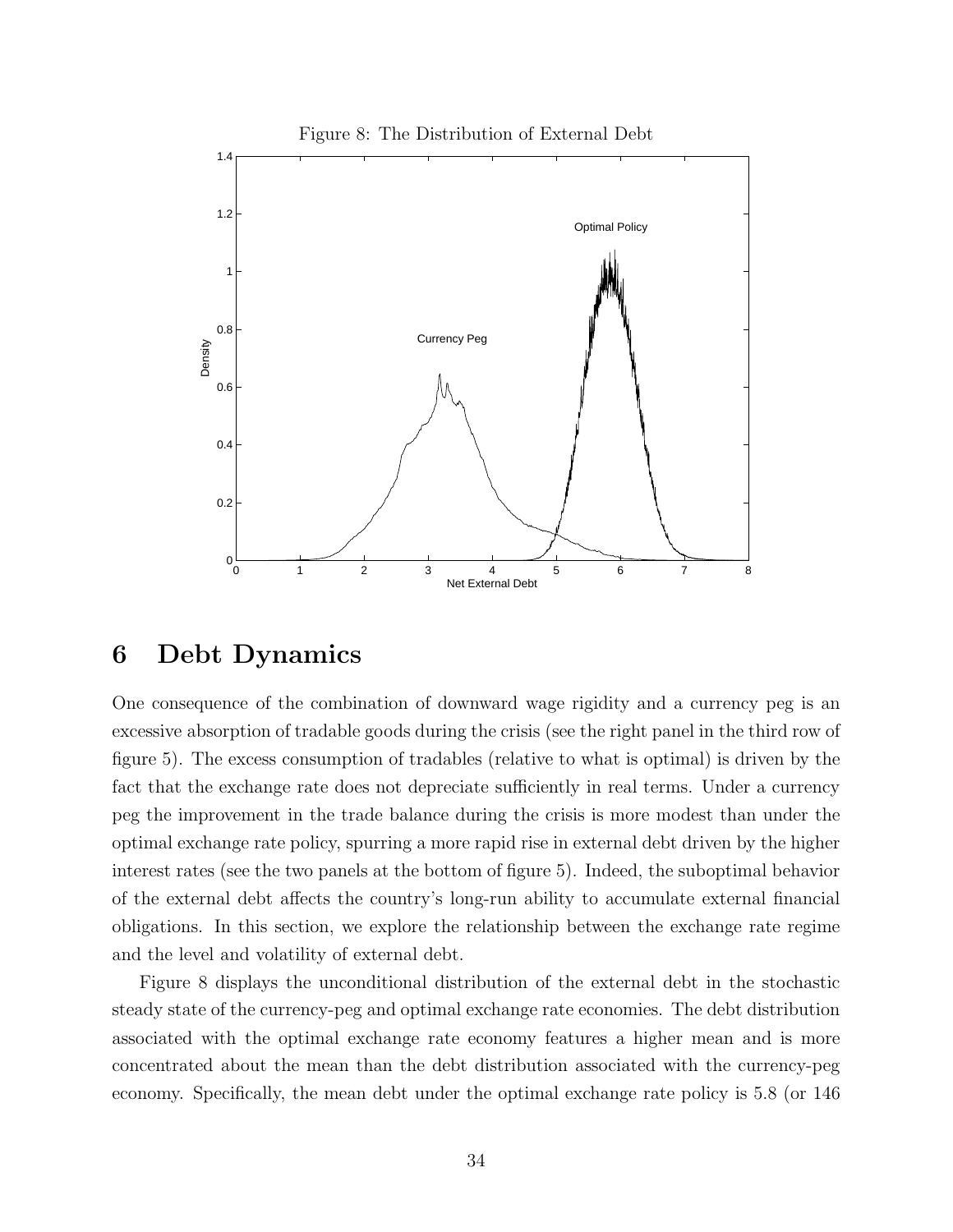percent of the annual steady-state endowment of traded goods) and the standard deviation is 0.4 (or 10 percent of annual traded endowment). By contrast, in the currency-peg economy the mean external debt is 3.4 (or 84 percent of annual steady-state tradable output) with a standard deviation of 0.8 (or 20 percent of annual tradable output).

These differences in the distribution of the level of external debt are due to the fact that in the currency-peg economy the price mechanism that induces households to drastically cut their absorption of tradable goods during periods in which the traded endowment is low and the interest rate is high malfunctions due to the real rigidity imposed by the combination of downward nominal wage rigidity and a currency peg. During crises, the currency-peg economy takes on too much external debt. The resulting path of debt is excessively volatile. The only way such debt dynamics can be supported in the long-run is by lowering the average level of external debt. In summary, inefficient short-run volatility acts as a borrowing constraint and has long-run effects on the debt distribution.

The prediction that the average level of external debt is higher under the optimal exchange rate policy than under a currency peg depends, however, on the relative magnitudes of the intra- and intertemporal elasticities of substitution,  $\xi$  and  $1/\sigma$ , respectively. Our baseline calibration assumes that the intratemporal elasticity exceeds the intertemporal elasticity, 0.44 versus 0.2. If the intertemporal elasticity of substitution is set at a higher value than the intratemporal elasticity, it becomes possible that the average level of external debt is higher in the currency-peg economy than in the optimal exchange rate economy. Figure 9 illustrates this point. It displays the distribution of external debt under the optimal exchange rate policy and under the currency peg for the case that the intratemporal elasticity of substitution is smaller than the intertemporal elasticity of substitution,  $\xi < 1/\sigma$ . Specifically, in producing the figure we set  $\xi$  at 0.15 and maintain all other parameters at their baseline values, including  $1/\sigma = 0.2$ . Under this calibration, the mean external debt is larger under a peg than under the optimal exchange rate policy.

The reason why the difference in mean debt under the peg and the optimal policy depends on the difference between the intertemporal and intratemporal elasticities of substitution is that this difference governs the relative response of tradable consumption to disturbances in the marginal utility of wealth. In appendix C, we show that the elasticity of traded consumption with respect to the marginal utility of wealth satisfies the following expression:

$$
\frac{d\ln(c_t^T)}{d\ln(\lambda_t)} = \begin{cases}\n\frac{-1}{\eta\sigma + (1-\eta)\frac{1}{\xi}} & \text{Under the optimal exchange rate policy} \\
\frac{d\ln(\lambda_t)}{\eta\sigma + (1-\eta)\frac{1}{\xi} + (\sigma - \frac{1}{\xi})\frac{1-\eta}{1+\xi\left(\frac{1-\alpha}{\alpha}\right)}} & \text{when wage rigidity does bind in a peg}\n\end{cases}
$$

*,*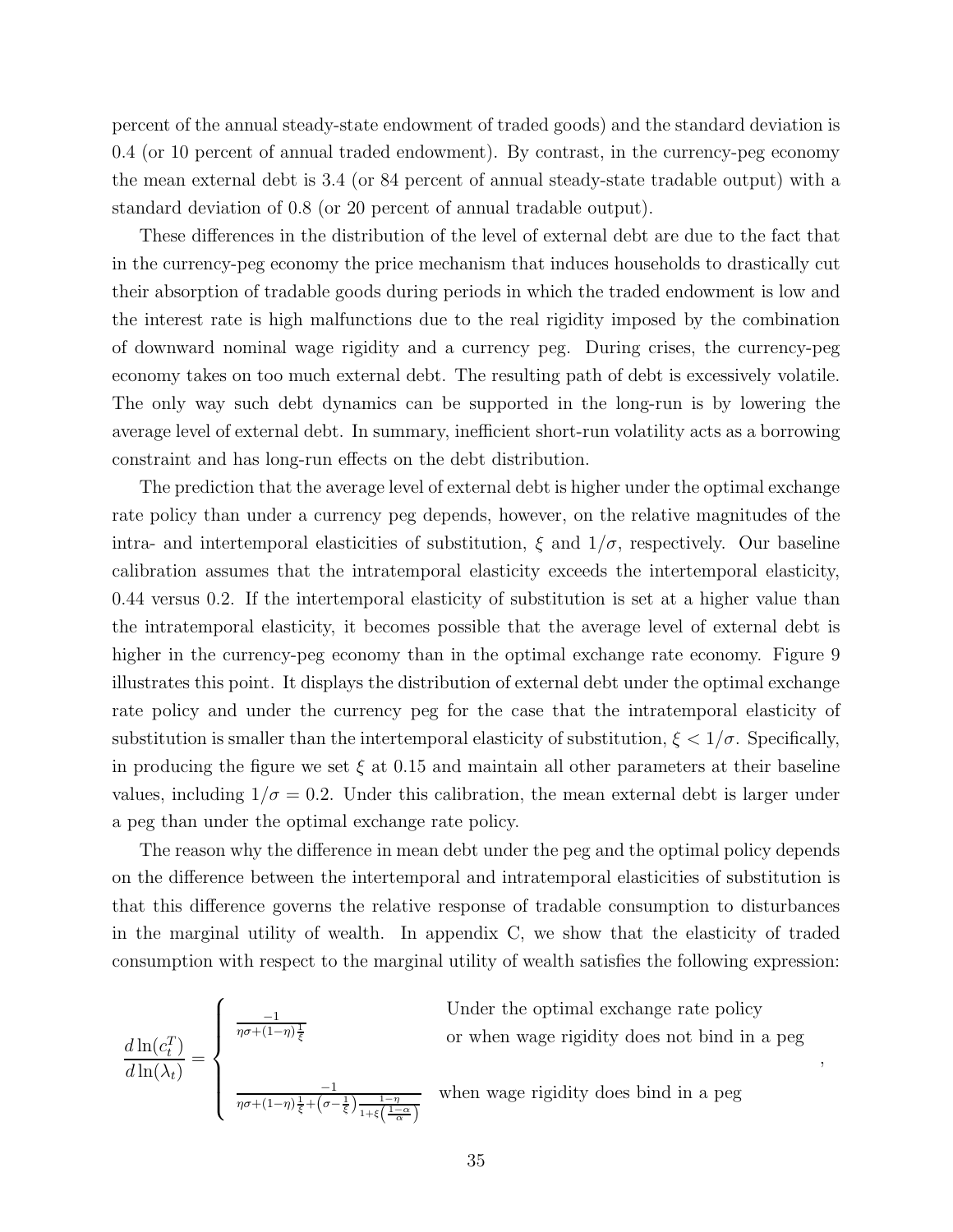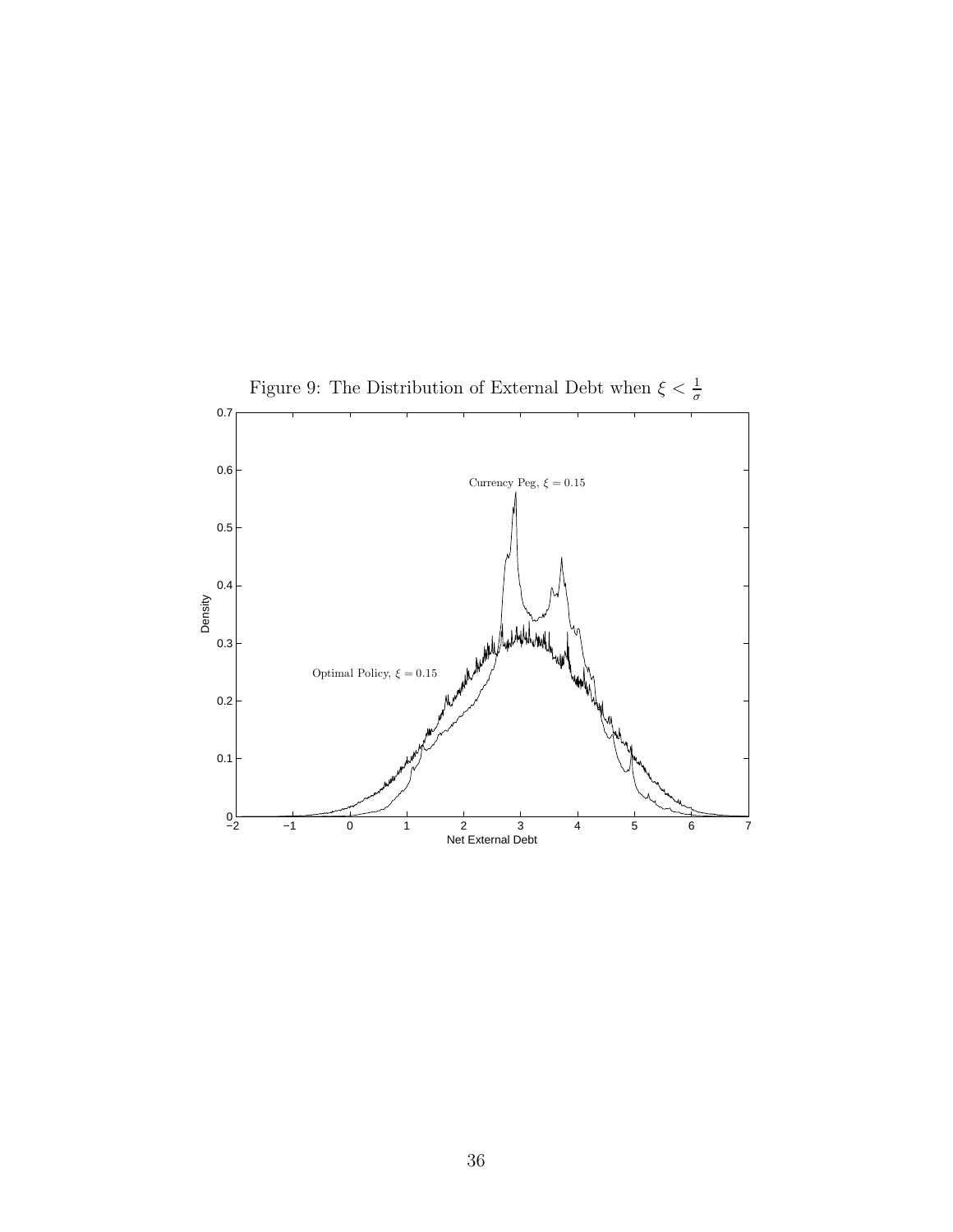where  $\eta \in (0,1)$  is a measure of the share of tradable consumption in total consumption. This expression shows that in the special case in which the intratemporal and intertemporal elasticities of substitution are equal to each other  $(\xi = 1/\sigma)$ , the wealth elasticity of traded consumption is the same under both exchange rate regimes. That is, a given rise in the marginal utility of wealth, due, for instance to a fall in tradable endowment or a rise in the world interest rate when households are net external debtors, causes the same proportional decline in the consumption of tradable goods under a peg and under the optimal exchange rate policy. However, when the intratemporal elasticity of substitution exceeds the intertemporal elasticity  $(\xi > 1/\sigma)$ , as is the case in our baseline calibration, then the contraction in tradable consumption triggered by a given proportional increase in the marginal utility of wealth is smaller under a peg than under the optimal exchange rate policy. It follows that in this case, during a crisis, the economy experiences a smaller improvement in the trade balance and larger accumulation of external debt under the currency peg than it does under the optimal exchange rate policy. The reverse is true when the intratemporal elasticity is smaller than the intertemporal one.

The intuition behind this finding is as follows. One can show that tradable and nontradable goods are gross substitutes in consumption if the intratemporal elasticity of substitution, *ξ*, is larger than the intertemporal elasticity of substitution,  $1/\sigma$ . That is, if  $\xi > 1/\sigma$ , then traded consumption falls when the relative price of nontradables declines. During a crisis, the relative price of nontradables falls by much more under the optimal exchange rate regime than under a currency peg. Therefore, under gross substitutability, traded consumption falls by more under the optimal exchange rate regime than under the currency peg. This implies, in turn, that the economy displays a smaller improvement in the trade balance and a larger deterioration in the external debt position during a crisis under a currency peg than it does under the optimal exchange rate policy. The reverse is the case if tradables and nontradables are gross complements  $(\xi < 1/\sigma)$ .

In the special case in which the intra- and intertemporal elasticities of substitution are equal to each other  $(\xi = 1/\sigma)$ , one can show analytically that the stochastic processes of external debt,  $d_t$  and consumption of tradables,  $c_t^T$ , are independent of the exchange rate regime and, in particular, identical under a currency peg and the optimal exchange-rate policy. In other words, in this special case, the dynamics of  $d_t$  and  $c_t^T$  are independent of the presence of downward wage rigidity. We collect this result in the following proposition.

**Proposition 2** *Suppose*  $\xi = 1/\sigma$ . Then the dynamics of  $d_t$  and  $c_t^T$  are independent of the *exchange-rate regime.*

**Proof:** Note that when  $\xi = 1/\sigma$ , we have that condition (6) becomes  $\lambda_t = a(c_t^T)^{-1/\xi}$ .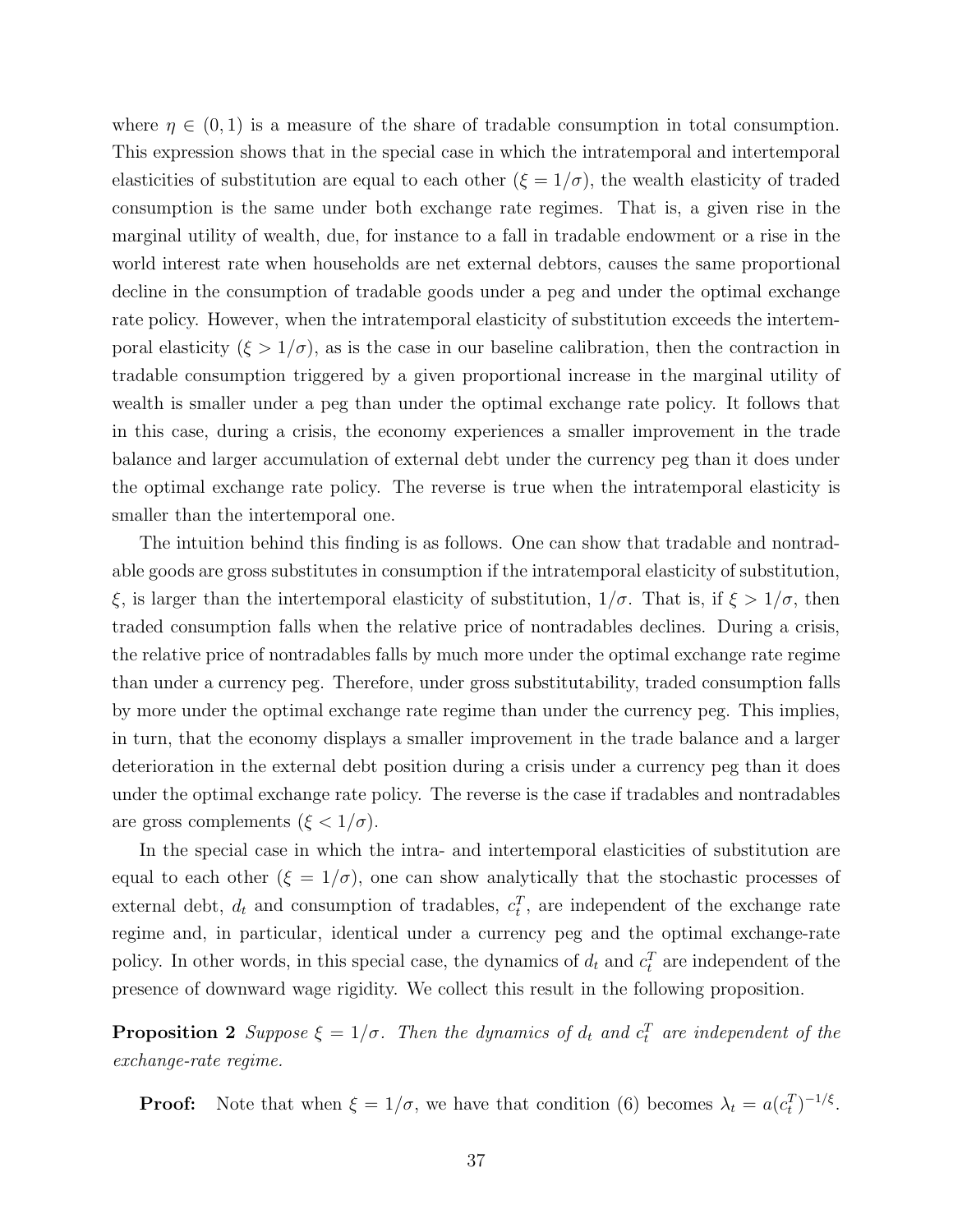Now, consider the following subset of conditions describing aggregate dynamics (4), (6)- (9), and (15). These conditions can be solved for  $c_t^T$ ,  $d_t$ ,  $\lambda_t$ , and  $\mu_t$  independently of the exchange-rate regime.

It is worth noting that this proposition does not imply the absence of welfare costs associated with currency pegs. For downward wage rigidity in combination with a fixed exchange rate will continue to cause unemployment and hence lower production and consumption of nontradable goods when the economy is hit by negative external shocks. The proposition does say, however, that unemployment in the nontraded sector will not disrupt the allocation of expenditures in tradable goods.

# **7 A Demand For Money**

We now introduce money in the model. The motivation for allowing for real balances is that doing so creates a channel through which devaluations may become costly.

We modify the period utility function as follows:

$$
u(c_t, M_t/P_t) = \frac{c_t^{1-\sigma} - 1}{1 - \sigma} + \delta_0 \frac{(M_t/P_t)^{1-\delta_1} - 1}{1 - \delta_1},
$$

where  $M_t$  denotes domestic nominal money balances held in period  $t$ , and  $P_t$  denotes the domestic-currency price of consumption. The household's sequential budget constraint is now given by

$$
c_t^T + p_t c_t^N + d_t + \frac{M_t}{E_t} \le y_t^T + w_t h_t + \frac{d_{t+1}}{1 + r_t} + \frac{M_{t-1}}{E_t} + \phi_t + \tau_t,
$$

where  $\tau_t$  denotes a transfer received from the government. The optimality condition of the household with respect to money implies the liquidity preference function

$$
\frac{M_t}{P_t} = \left(\frac{i_t}{\delta_0(1+i_t)}\right)^{-1/\delta_1} c_t^{\sigma/\delta_1},
$$

where  $i_t$  denotes the nominal interest rate on one-period, domestic-currency-denominated bonds. In turn, the nominal interest rate must satisfy

$$
\frac{\lambda_t}{1+i_t} = \beta \mathbb{E}_t \frac{\lambda_{t+1}}{\epsilon_{t+1}} + \mu_t.
$$

All variables in this expression are as defined earlier. The remaining building blocks of the model are the same as in the baseline formulation developed in section 2. We assume that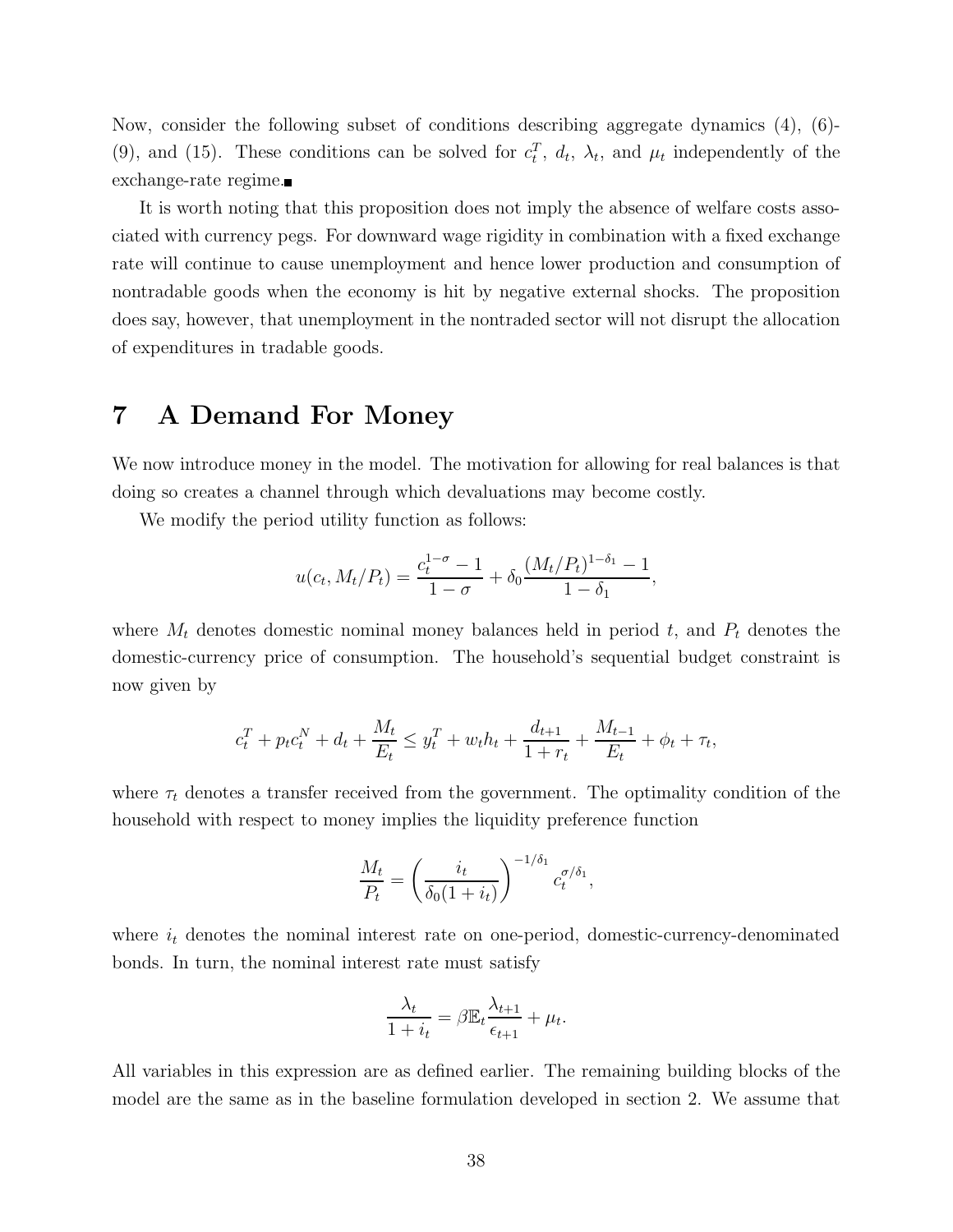the opportunity cost of holding money faced by the household is bounded below by a positive parameter i close to zero. We cannot impose a strict zero bound on the opportunity cost of holding money because the above liquidity preference function does not display satiation. This lower bound could be implemented through Gesell-like taxes. We set *i* to 0.000625, which corresponds to 25 basis points per year. Guided by the empirical regularity that the expenditure elasticity of money demand is close to unity, we set  $\delta_1 = \sigma$ . Finally, we calibrate  $\delta_0$  so that the average money-to-output ratio implied by our currency-peg economy matches the 7.3 percent value observed in Argentina during the Convertibility plan (1991-2001). This calibration strategy yields  $\delta_0 = 0.000053$ .

As before, we compare two exchange-rate regimes. One is a peg and the other is a full-employment exchange-rate policy. Note that, because of the presence of money, the full-employment policy is no longer Pareto optimal, since the central bank now has only one instrument, the rate of devaluation, and two targets, unemployment and the opportunity cost of holding money. This means that the welfare costs of pegs reported here are lower bounds, in the sense that the welfare costs of pegs relative to the Pareto optimal policy must necessarily be at least as large. Finally, we must pick one among the infinite exchange-rate policies that belong to the family of full-employment exchange-rate regimes. This choice is inconsequential in the baseline model, because of the absence of money. However, it does matter in the present monetary economy, because each full-employment regime will in general be associated with different paths for the opportunity cost of holding money. We pick the following regime:

$$
\epsilon_t = \gamma \frac{w_{t-1}}{\Omega(c_t^T)}.
$$

Under this full-employment exchange-rate regime gross nominal-wage growth is constant over time and equal to  $\gamma$ . In this regime, the unconditional median of gross inflation is also given by *γ*. This exchange-rate regime exemplifies that the presence of nominal downward wage rigidity does not imply that a full-employment exchange-rate policy must be inflationary on average. This point is important for understanding that in general full-employment policies need not entail a loss of welfare due to higher average levels of inflation. The way the central bank manages to bring about full employment in a low-inflation environment is by aggressively devaluing the domestic currency during recessions (see figure 5), and at the same time revaluing the currency during booms. These revaluations entail no employment costs because they occur during periods in which the full employment real wage is increasing. So these revaluations accommodate the efficient increase in real wages while preventing nominal wage inflation.

Table 4 displays the welfare cost of a currency peg relative to the full-employment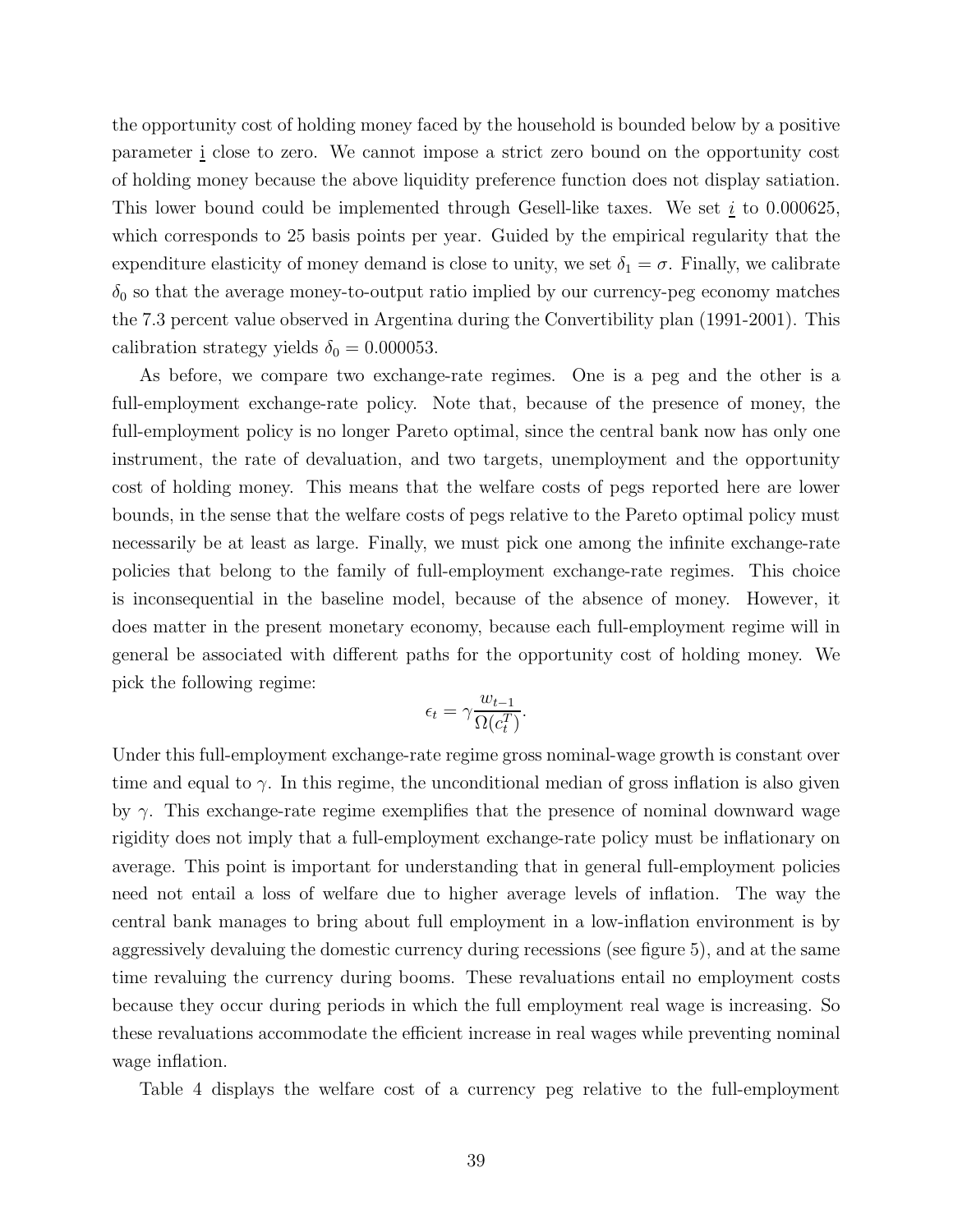| Average Money-to-Output |          |              |      |
|-------------------------|----------|--------------|------|
| Ratio During Pegs       |          | Welfare Cost |      |
| $\%$                    | Ô∩       | Median       | Mean |
|                         |          | 10.4         | 12.3 |
| 7.4                     | 0.000053 | 10.5         | 12.5 |
| 16.1                    | 0.0026   | 10.6         | 12.6 |

Table 4: Welfare Costs of Currency Pegs In A Money-Demand Economy

Note. The welfare cost of a currency peg is calculated as the percent increase in consumption that would make an individual living in the currency-peg economy as well off as an individual living in the economy with a full-employment exchange-rate policy for a given state of the economy  $(y_t^T, r_t, d_t, w_{t-1})$ .

exchange-rate policy. The main insight from this table is that introducing a demand for money does not alter the size of the welfare cost of currency pegs in a significant way. The median welfare cost of a currency peg is 10.5 percent of consumption per period, which is essentially the same cost as the one obtained in the economy without a demand for money. The reason for this result is that the full-employment policy need not be associated with higher average inflation than a currency peg. Indeed, under the full-employment exchangerate policy studied here, the average rate of inflation is lower than under the currency peg (-3.1 versus 0.1 percent per year). As a result, average money holdings are not significantly different in the two exchange-rate regimes. The last row of the table presents welfare calculations for an economy with a money-to-output ratio that is more than twice as large as the one observed in the calibration sample (7.4 versus 16.1 percent). We find that the welfare costs of a currency peg are robust to increasing households preference for liquidity. The reason for this result is again that the full-employment exchange-rate regime need not increase the average rate of inflation.

# **8 Endogenous Labor Supply**

We now relax the assumption of an inelastic labor supply schedule. Specifically, we consider a period-utility specification of the form

$$
U(c_t, h_t) = \frac{c_t^{1-\sigma} - 1}{1 - \sigma} + \varphi \frac{(\bar{h} - h_t)^{1-\theta} - 1}{1 - \theta},
$$

where  $\varphi$ ,  $\theta$ , and  $\bar{h}$ , are positive parameters, and  $c_t$  and  $h_t$  denote, respectively, consumption of the composite good and hours worked. Under this specification, the household's optimization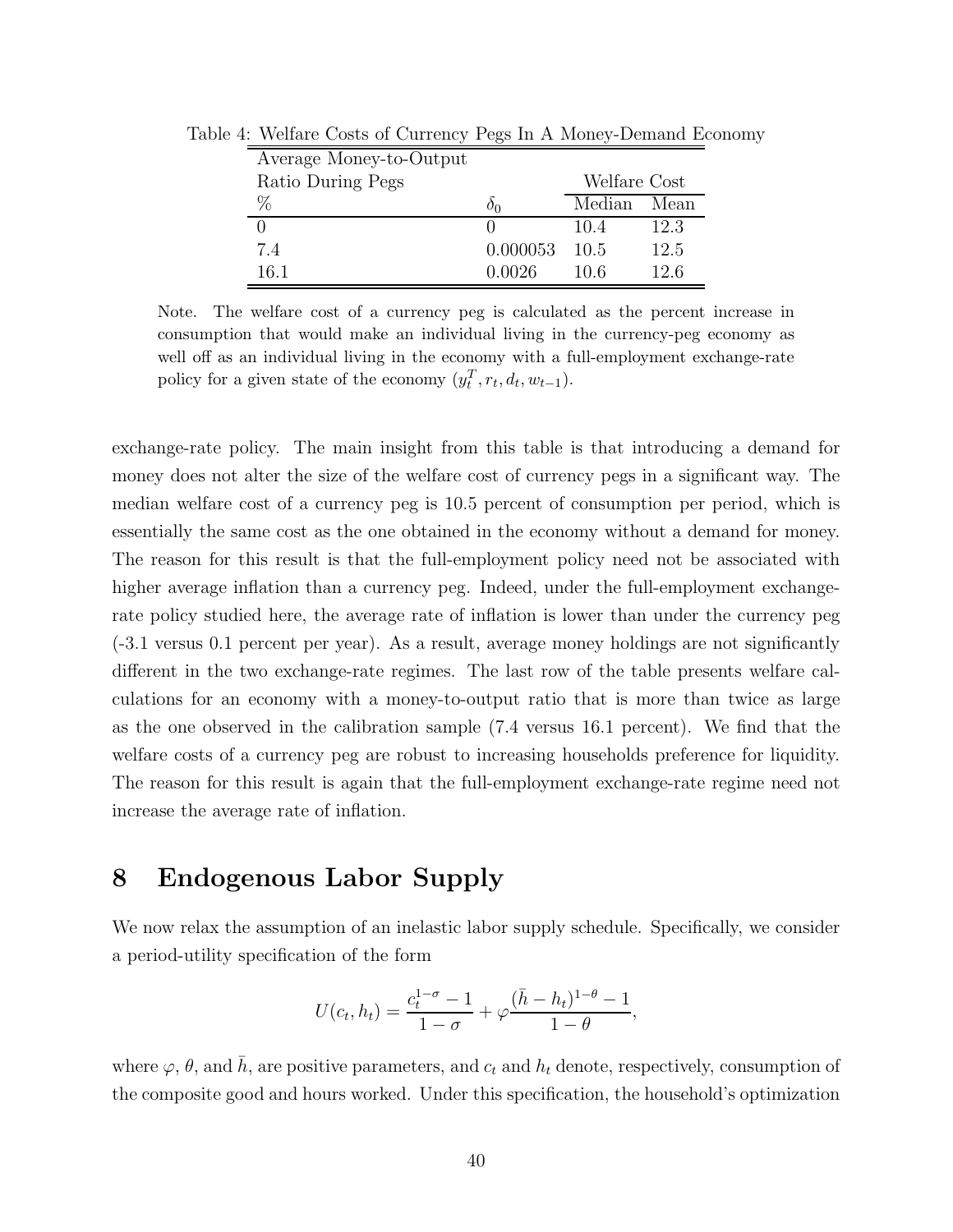problem features a new efficiency condition of the form

$$
\varphi(\bar{h} - h_t^s)^{-\theta} = w_t \lambda_t,
$$

where  $h_t^s$  denotes the number of hours supplied to the market, which may exceed the number of hours actually worked,  $h_t$ . In addition, conditions  $(12)$  and  $(18)$  of the baseline economy are replaced, respectively, by

$$
h_t^s \ge h_t,
$$

and

$$
(h_t^s - h_t) \left( w_t - \gamma \frac{w_{t-1}}{\epsilon_t} \right) = 0.
$$

All other conditions describing aggregate dynamics are as before. In the present economy, the variable  $h_t^s - h_t$  measures the level of involuntary unemployment. We set  $\varphi = 4.4$ ,  $\bar{h} = 3$ , and  $\theta = 1.001$  or 6. The values of  $\varphi$  and  $\bar{h}$  are chosen so that the average level of employment is about unity, which is the level of full-employment in the baseline economy with inelastic labor supply. (It is somewhat above unity for  $\theta = 6$  and somewhat below unity for  $\theta = 1.001$ .) The two values of  $\theta$  are meant to capture an environment with a relatively large labor supply elasticity ( $\theta = 1.001$ , or near logarithmic specification) and one with relatively low labor supply elasticity  $(\theta = 6)$ . Specifically, business-cycle studies measure the Frisch labor supply elasticity for preference specifications of the type used here as  $(\bar{h} - h_t)/h_t/\theta$  evaluated at some average level of employment. In our model, under a peg this measure of the labor supply elasticity equals 0.3 on average when  $\theta$  equals 6 and 4 when *θ* equals 1.001. (The corresponding values under the optimal policy are 0.2 and 3.)

Table 3 shows the welfare cost of a currency peg implied by this model specification. The median welfare cost is 4.5 percent of consumption per period when  $\theta$  equals 1.001 and 6.8 percent when  $\theta$  equals 6. These welfare costs continue to be large compared to results in the related literature. The intuition behind this result is that with a higher labor supply elasticity wages rise by less during booms, which reduces the required fall during contractions, making the lower bound constraint on nominal wages less stringent.

It is worth noting that the welfare costs of currency pegs obtained under endogenous labor supply are likely to be biased downward. The reason is that the preference specification considered in this section treats voluntary leisure and involuntary leisure (i.e., involuntary unemployment) as perfect substitutes. There exists an extensive empirical literature on subjective well being when unemployed suggesting that the nonpecuniary costs of unemployment are substantial (see, Winkelmann and Winkelmann, 1998, and the references cited therein).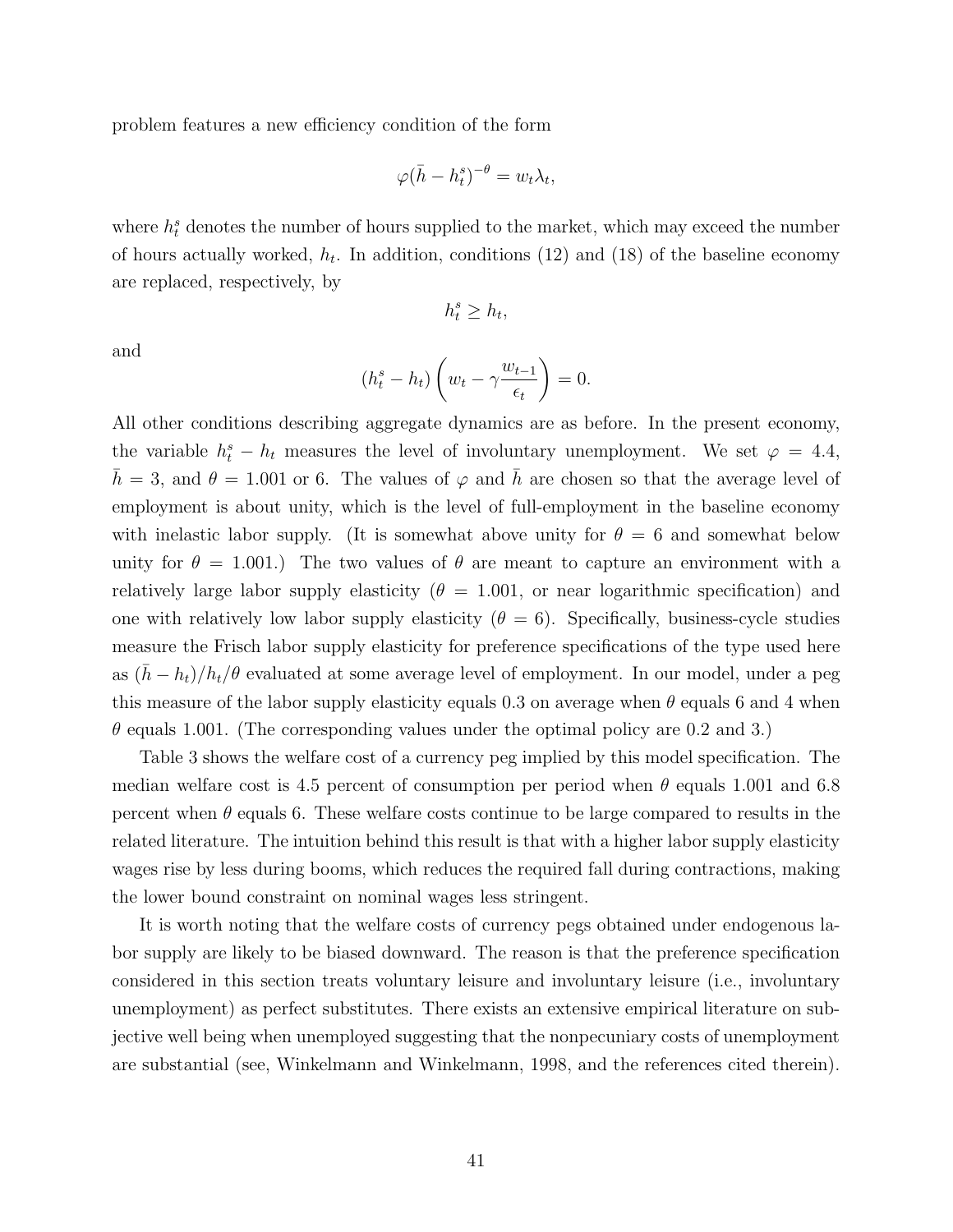### **9 Production in the Traded Sector**

Our baseline model specification assumes that the supply of tradables,  $y_t^T$ , is exogenous. We now relax this assumption and assume instead that tradables are produced with labor. Specifically, we assume that

$$
y_t^T = e^{z_t} \left( h_t^T \right)^{\alpha_T},
$$

where  $y_t^T$  denotes output of tradable goods,  $h_t^T$  denotes labor employed in the traded sector, and  $\alpha_T \in (0,1)$  is a parameter. The variable  $z_t$  is assumed to be exogenous and stochastic. We interpret  $z_t$  either as a productivity shock in the traded sector or as a disturbance in the country's terms of trade. We assume that, as in the nontraded sector, firms in the traded sector are perfectly competitive in product and labor markets. Firms choose labor to maximize profits, which are given by  $P_t^T e^{z_t} (h_t^T)^{\alpha_T} - W_t h_t^T$ . The first-order condition associated with the firm's profit maximization problem is

$$
\alpha_T P_t^T e^{z_t} \left( h_t^T \right)^{\alpha_T - 1} = W_t. \tag{26}
$$

Letting  $h_t^N$  denote hours employed in the nontraded sector, total hours worked, denoted by  $h_t$ , are given by

$$
h_t = h_t^T + h_t^N.
$$

All other conditions of the model are as in the baseline formulation.

We assume that  $z_t$  and  $r_t$  follow the joint stochastic process given in equation (25), with  $z_t$  taking the place of  $\ln y_t^T$ . This strategy for calibrating the law of motion of  $z_t$  results in a standard deviation of  $\ln y_t^T$  of 0.14 under a peg which is slightly above the value in the baseline model. A more satisfactory approach to calibrating the parameters defining the process  $z_t$  would be to construct a time series for total factor productivity in the traded sector. We do not pursue this avenue here. Following Uribe (1997), we set  $\alpha_T = 0.5$ . All other parameters take the values indicated in table 2.

Table 3 shows that the welfare cost of currency pegs in the present economy is 10.6 percent of consumption per period on average. It follows that our main finding is robust to allowing for production in the traded sector. The intuition for why the welfare costs of currency pegs continue to be large even when the supply of tradables is endogenous, can be illustrated by considering the adjustment of the economy to negative shocks when the lower bound on wages is binding. Consider first a negative interest-rate shock (i.e., an increase in  $r_t$ ). If the wage rigidity is binding, then, as in the baseline economy, employment in the nontraded sector falls because of a weaker demand for this type of goods. At the same time, optimality condition (26) indicates that employment in the traded sector is unchanged, since wages are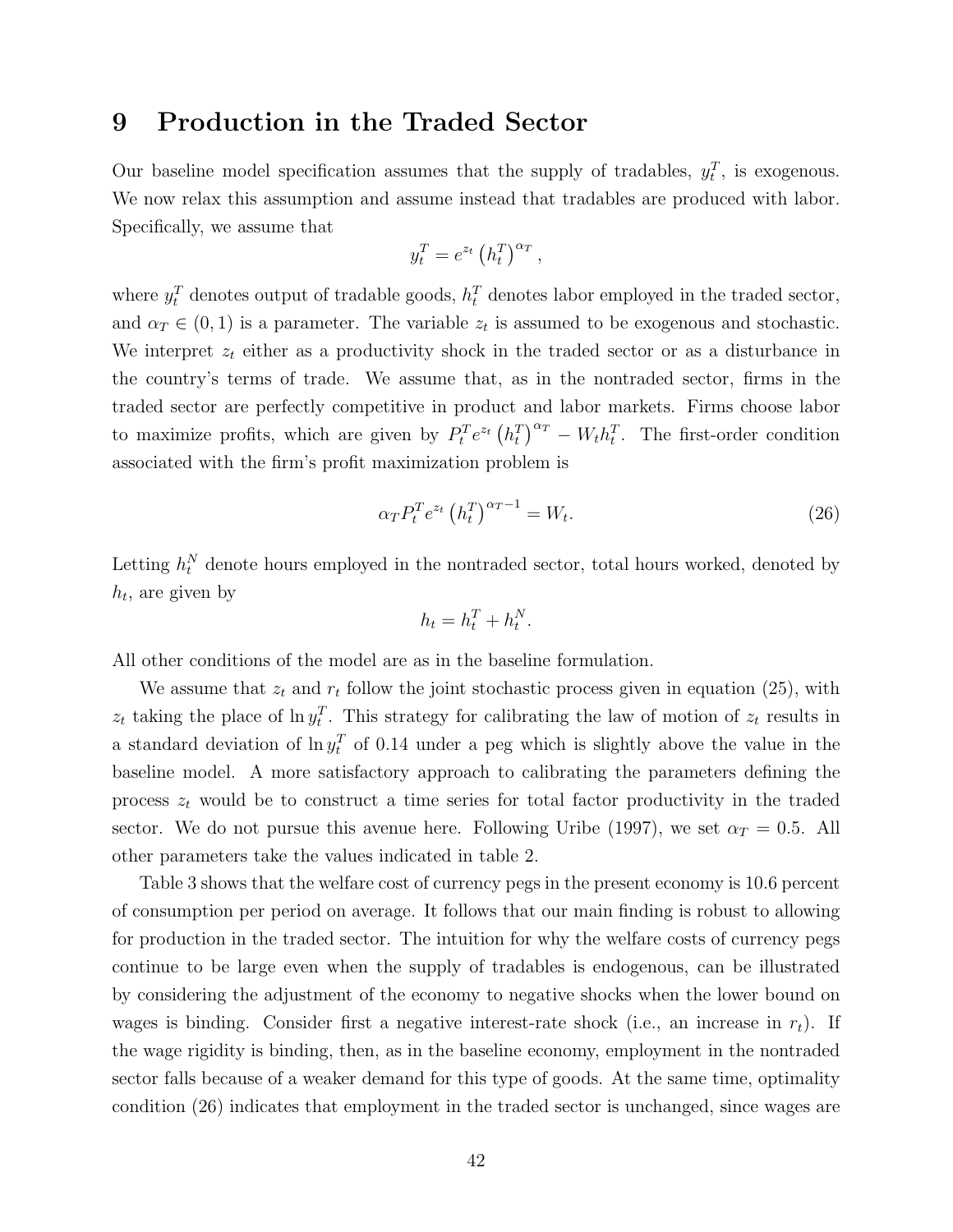downwardly rigid and the exchange rate is pegged. This means that the unemployment that emerges in the nontraded sector will not be absorbed by the traded sector. Consider now the effect of a deterioration in the terms-of-trade or a negative productivity shock in the traded sector (i.e., a decline in  $z_t$ ). Suppose again that the lower bound on nominal wages is binding. In this case, optimality condition (26) implies that employment in the traded sector will fall. This is because the product wage is unchanged but the marginal product of labor falls at any given level of employment. In the nontraded sector, demand declines because the negative productivity shocks produces a negative income effect. It follows that the nontraded sector does not absorb the hours lost in the traded sector. On the contrary, employment in the nontraded sector will also decline due to a weaker demand. It follows that the introduction of production in the traded sector does not ameliorate the unemployment problem induced by the combination of nominal downward wage rigidity and a currency peg. Our results show that this is the case not only qualitatively but also quantitatively.

### **10 Sensitivity Analysis**

In this section, we study how the welfare costs of currency pegs are affected by alternative parameterizations of the model. In particular, we study the sensitivity of the implied welfare costs of currency pegs to lower degrees of downward wage rigidity, a higher intertemporal elasticity of substitution, a higher intratemporal elasticity of substitution, a higher share of tradables in consumption, and preferences featuring more patient households.

### **10.1 Lower Downward Nominal Wage Rigidity**

The fact that unemployment is the main source of welfare losses associated with currency pegs suggests that a key parameter determining the magnitude of these welfare losses should be *γ*, which governs the degree of downward nominal wage rigidity. Our baseline calibration  $(\gamma = 0.99)$  implies that nominal wages can fall frictionlessly up to four percent per year. As argued in section 3, this is a conservative value in the sense that it allows for falls in nominal wages during crises that are much larger than those observed either in the 2001 Argentine crisis or the ongoing crisis in peripheral Europe. We now consider alternative values that allow for nominal wage declines of up to 16 percent per year. Taking into account that the largest wage decline observed in Argentina in 2001 or in the periphery of Europe since the onset of the great recession was 1.6 percent per year (Lithuania, see table 1), it follows that we are considering degrees of wage rigidity substantially lower than those implied by observed wage movements during recent large contractions. Table 3 shows that the median welfare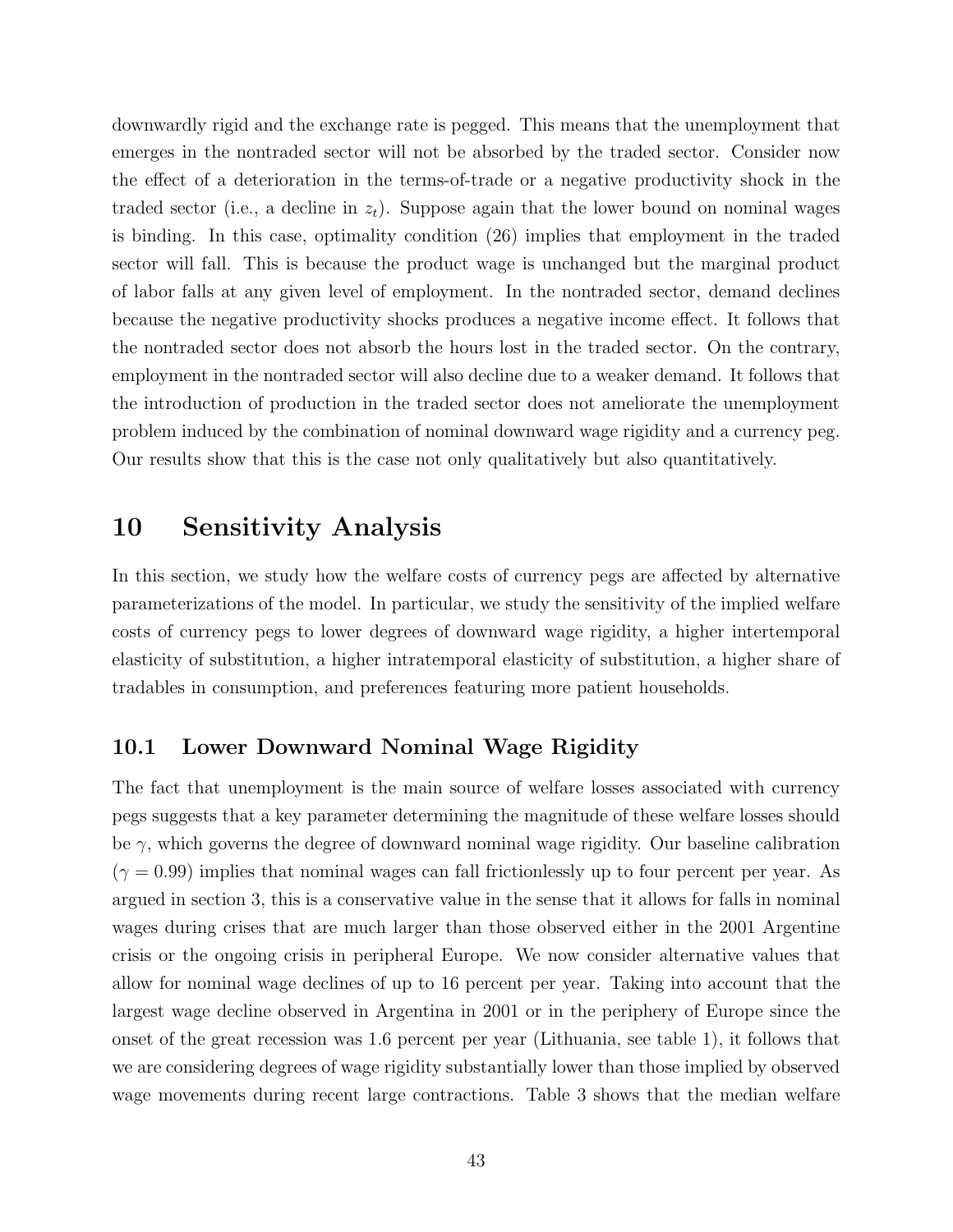cost of a currency peg is 4.3 percent for the lowest value of  $\gamma$  considered, 0.96. This welfare cost, although smaller than the one obtained under our baseline calibration of  $\gamma$ , is still a large figure compared to existing results in monetary economics. The intuition why currency pegs are less painful when wages are more downwardly flexible is straightforward. A negative aggregate demand shock reduces the demand for nontradables which requires a fall in the real wage rate to avoid unemployment. Under a currency peg this downward adjustment must be brought about exclusively by a fall in nominal wages. The less downwardly rigid are nominal wages, the faster is the downward adjustment in both the nominal and the real wage and therefore the smaller is the resulting level of unemployment.

#### **10.2 Patience**

We now consider the case that households are more patient. A reason for considering this case is that in principle there exist two equivalent strategies to calibrate the subjective discount factor *β*. One strategy is to match the mean net external debt to output ratio. The other is to match the mean trade-balance-to-output ratio. When working with actual data, however, these two strategies are not equivalent because of the necessity to use finite samples and because of the presence of measurement error. In our baseline calibration we adopt the strategy of matching the average debt-to-output ratio in Argentina, which as mentioned earlier is 26 percent over the calibration period. This approach delivers a tradebalance-to-output ratio of 3.7 percent which is higher than the value of 2.2 percent observed over our calibration period. We now calibrate  $\beta$  so as to match this value of the tradebalance-to-output ratio. This requires raising *β* from its baseline value of 0.9375 to 0.945. The raising of the discount factor results in a decline in the average debt-to-output ratio in the currency peg economy from 26 to 15 percent of annual output. Table 3 shows that under this alternative calibration the welfare costs of a currency peg relative to the optimal exchange rate policy has a median of 8 percent and a mean of 9.2 percent of the consumption stream. These figures are smaller than those corresponding to the baseline calibration but still extremely large as costs of business cycles go. As discussed earlier, in our economy with downwardly rigid wages a currency peg acts like a borrowing constraint. This is because a currency peg induces a more dispersed debt distribution, which requires a lower mean debt (or higher precautionary savings) to ensure long-run solvency. More patient agents are in general less negatively affected by a given borrowing limit than are less patient agents. This explains why the welfare cost of a currency peg under the current calibration is smaller than under the baseline calibration.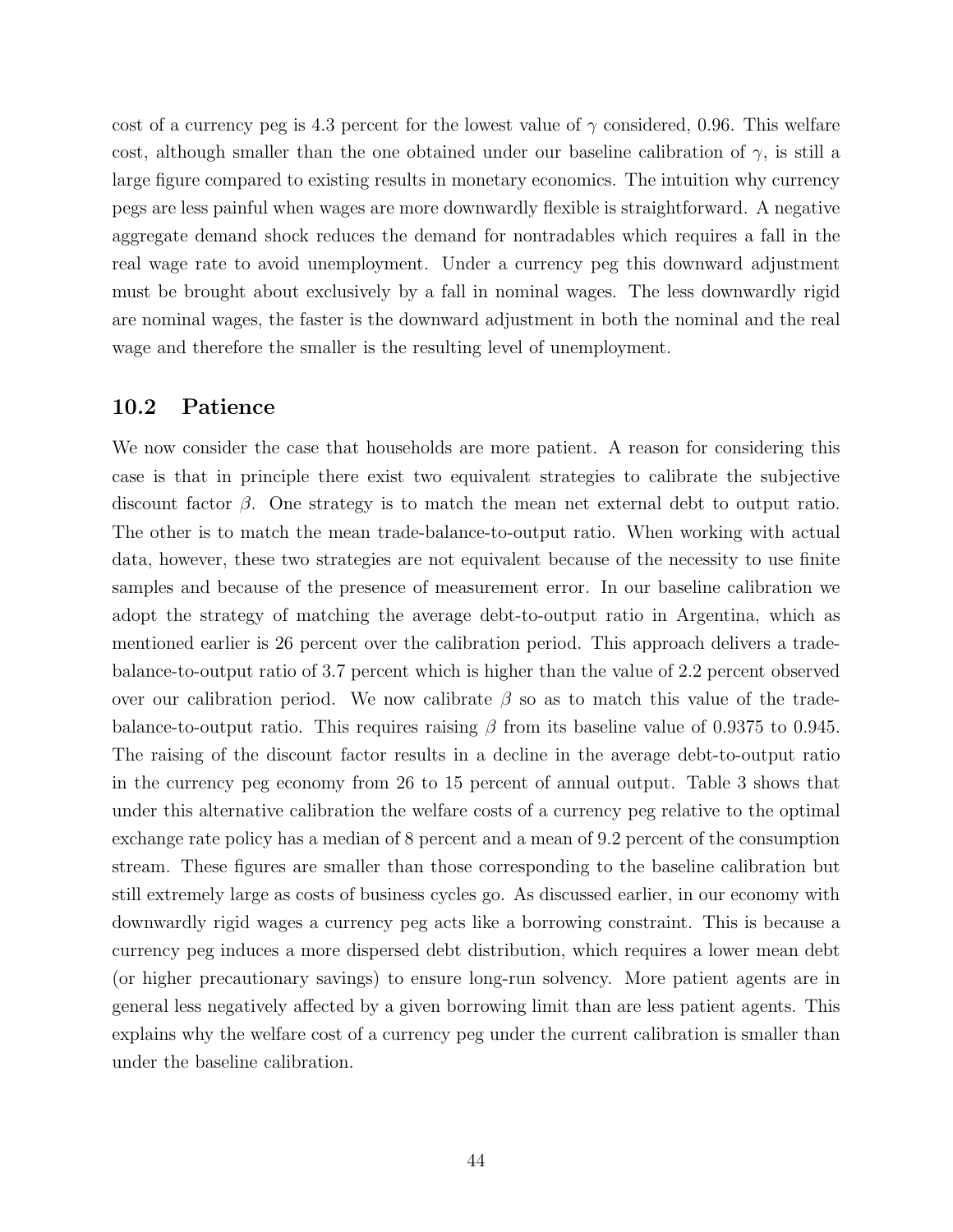### **10.3 Intratemporal Elasticity of Substitution**

An important parameter in our model is *ξ* measuring the intratemporal elasticity of substitution between traded and non-traded goods. A reason why this parameter is important in our model is that the higher is the elasticity of substitution between tradables and nontradables, the smaller is the real depreciation required to bring about the necessary expenditure switch away from tradables and towards nontradables in response to negative aggregate demand shocks. It follows that the higher is  $\xi$  the less disruptive is the presence of nominal downward rigidities in wages for macroeconomic adjustment. We therefore consider a value of *ξ* that is twice as large as our baseline value. This value is in line with the one obtained by restricting the cross-country sample of Stockman and Tesar (1995) to include only developed countries, (see Akinci 2011). This higher value of  $\xi$  is also consistent with the estimates reported in Ostry and Reinhart (1992) for a panel of Latin American countries. Consistent with our intuition, we find that the average unemployment rate falls from 14 to 11 percent as *ξ* increases from its baseline value of 0.44 to 0.88. And the median welfare cost of a currency peg relative to the optimal exchange rate policy falls from 10.4 to 8.6 percent of the consumption stream. These figures show that even in an environment in which consumers can substantially more easily substitute tradables for nontradables, currency pegs continue to be extremely painful.

### **10.4 Share of Nontradables in Consumption**

The inefficiency created by the combination of downward wage rigidity and a fixed exchange rate manifests itself in underutilization of labor services in the nontraded sector. It is then of interest to investigate the sensitivity of our findings to reducing the importance of the nontraded sector. We do so by lowering the parameter 1−*a*, which weights the consumption of nontradables in the aggregator function. Lowering the share of nontradables should reduce the welfare costs of pegs, the inefficiently low level of nontradable consumption they induce is given a smaller weight in the utility function. Table 3 reports the welfare cost of currency pegs for an economy in which *a* takes the value 0.4 and all other parameters are kept at their baseline values. Under this calibration the share of traded consumption in total consumption implied by the model is 43 percent on average. This value is higher than the ones observed for Argentina and the peripheral European countries shown in table 1. The table shows that the welfare costs of currency pegs continue to be extremely high even for a small share of the nontraded sector.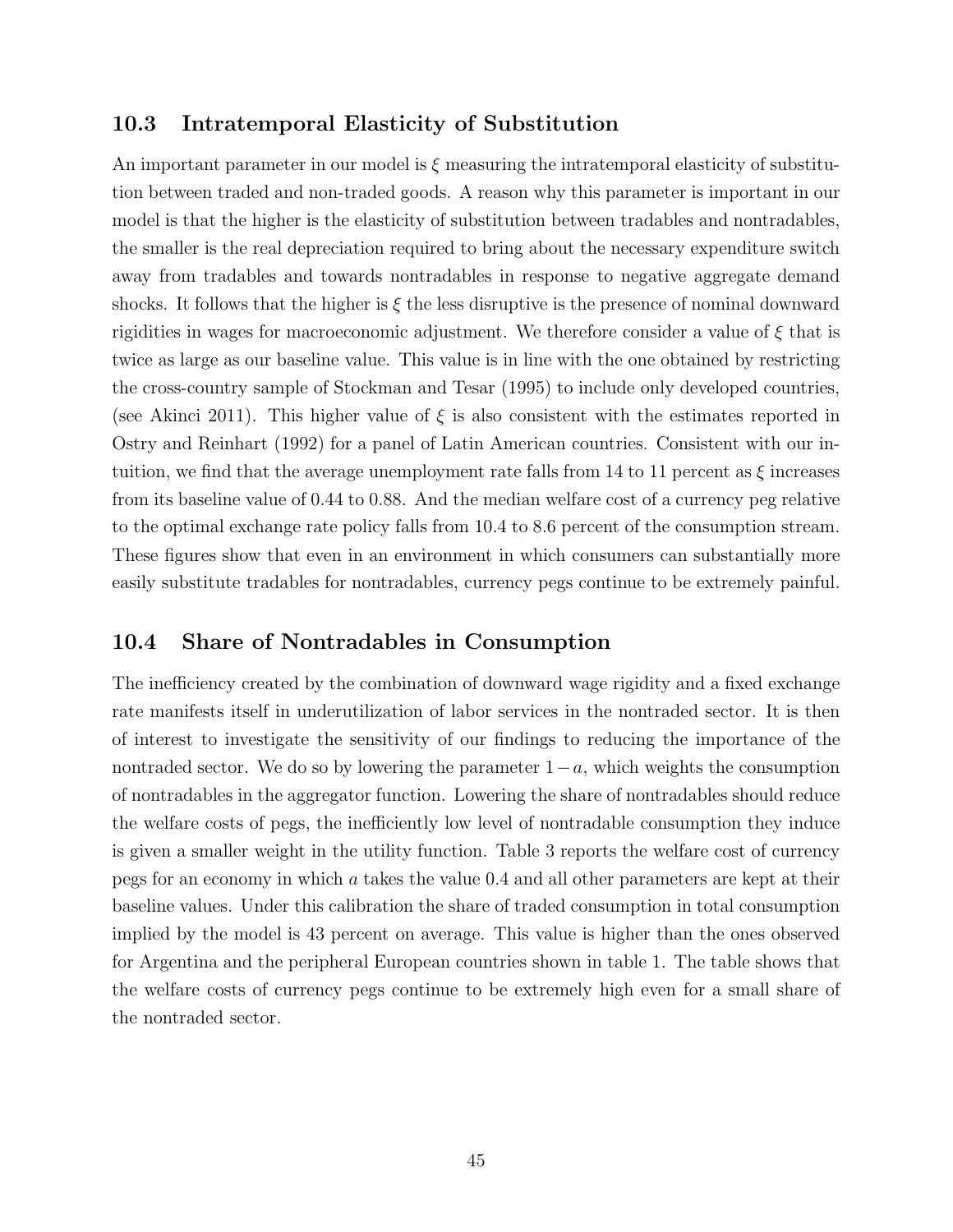### **10.5 Intertemporal Elasticity of Substitution**

We also investigate the sensitivity of our findings to increasing the intertemporal elasticity of substitution,  $1/\sigma$ . Specifically, we lower  $\sigma$  from its baseline value of 5 to a value of 2. This latter value is widely used in emerging-country business-cycle analysis, see Uribe (2011) and the references cited therein. Raising the intertemporal elasticity of substitution makes households less risk averse and as a result more willing to assume external debt. Holding all parameters other than  $\sigma$  constant at their baseline values, the lowering of  $\sigma$  results in debt distributions (under both the currency peg regime and the optimal exchange rate regime) that pile up to the left of the natural debt limit. The implied debt-to-output ratios are many times larger than those observed over our calibration period. For this reason, we adjust the value of *β* from its baseline value of 0.9375 to 0.964 to ensure that together with a value of  $\sigma = 2$ , the currency-peg economy delivers an external debt share in line with that observed over the calibration period (about 26 percent of annual output). In contrast to the baseline calibration, under the present calibration the intertemporal elasticity of substitution,  $1/\sigma$ , exceeds the intratemporal elasticity, *ξ*. As a consequence and as suggested in section 6, the average debt to output ratio is higher in the currency peg economy than in the optimal exchange rate economy (0.24 versus 0.14, respectively), which represents a reversal of the predictions obtained under the baseline calibration. Table 3 shows that under this alternative calibration the welfare costs of currency pegs continue to be extremely high with a median of 9.9 percent of consumption per period. This figure is slightly smaller than its baseline counterpart. This is expected because less risk averse agents are more tolerant to economic fluctuations, and because consumption is more volatile in the currency peg economy than in the optimal exchange rate policy economy. However, in our model, the bulk of the welfare losses associated with a currency peg stems not from this second-order source but from the average unemployment induced by this type of policy, which is a first-order effect. And the high rate of unemployment induced by a currency peg appears to be robust to changes in *σ*. Specifically, when *σ* takes the value of 2, the average rate of unemployment continues to be high, above ten percent. Such a high rate of unemployment implies a permanent loss of nontradable output of about 12 percent per period, which given the weight of 0.74 of nontradable consumption in the aggregator function implies a permanent loss of total consumption of about 9 percent per period. This loss of consumption is entirely avoided under the optimal exchange rate policy because in that case the economy is always operating at full employment.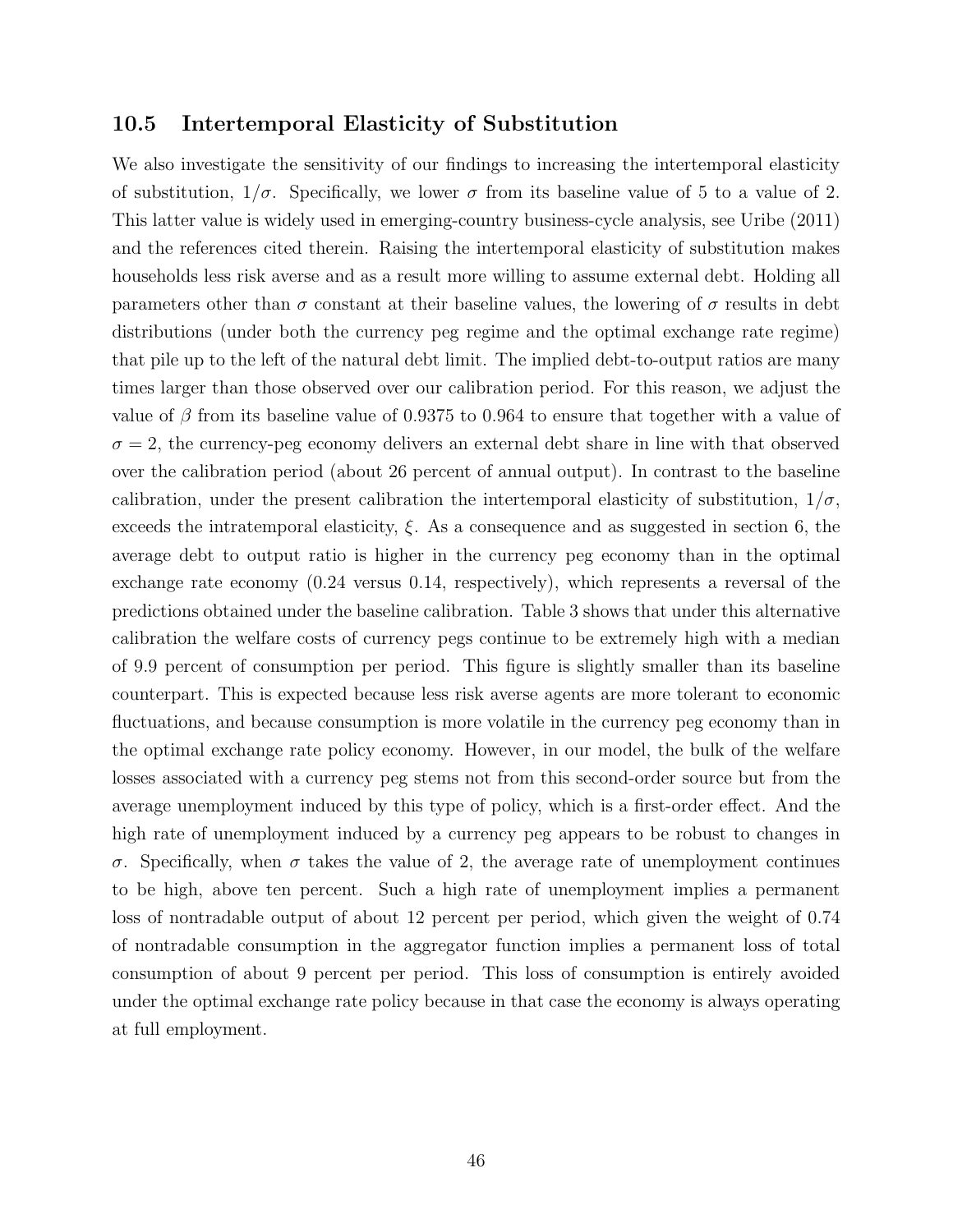# **11 A Fiscal Alternative To Devaluations**

Many observers have suggested the use of fiscal policy to ease the pains of currency pegs currently felt in the periphery of the European Union. However, advocates of active fiscal policy do not speak with a single voice. Some argue that the right medicine for emerging country members of the European Union is fiscal restraint via tax increases and cuts in public expenditures. Others hold diametrically opposed views and argue that only widespread increases in government spending and tax cuts can offer pain relief. Our model suggests that both of these extreme views are misguided. Instead, the model suggests that the way to ease the pain of a currency peg by means of fiscal policy is more sophisticated in nature. Specifically, optimal fiscal policy in the context of a currency peg consists in a time-varying labor income subsidy that targets industries with high degrees of downward wage rigidity. It can be shown that in our currency-peg economy the full-employment equilibrium can be reached by implementing a proportional wage subsidy at the rate  $\tau_t$ , where

$$
\tau_t = \max\left\{0, 1 - \frac{\omega(c_t^T)}{\gamma w_{t-1}}\right\},\tag{27}
$$

where  $\omega(c_t^T)$  denotes the full-employment real wage and  $\gamma w_{t-1}$  denotes the real wage that prevails when the wage rigidity is binding. If the combination of the currency peg and the downward nominal wage rigidity prevent the real wage from falling to the full-employment real wage, the subsidy is positive. Otherwise, the subsidy is zero. This subsidy scheme can be financed in a revenue neutral fashion, by an appropriate proportional tax on any source of income (labor income,  $w_t h_t$ , tradable income,  $y_t^T$ , profits,  $\phi_t$ , or any combination thereof). We note that these financing schemes work even when the labor supply is elastic. The reason is that the subsidy is positive only in states of the world in which, in the absence of the subsidy, households are off their labor supply schedule, or involuntarily unemployed.<sup>10</sup> It is clear from equation (27) that the optimal subsidy inherits the stochastic properties of the optimal devaluation rate studied in previous sections (see equation (21)). Because the optimal devaluation rate is found to be highly volatile at business-cycle frequency, it follows that the fiscal alternative presented here may indeed introduce an impractically high level of volatility in the tax/subsidy regime. This conclusion gives credence to the dictum that nominal rigidities are best addressed by monetary policy.

 $10$ In a more recent contribution, Farhi et al. (2011) expand this idea to other economic environments.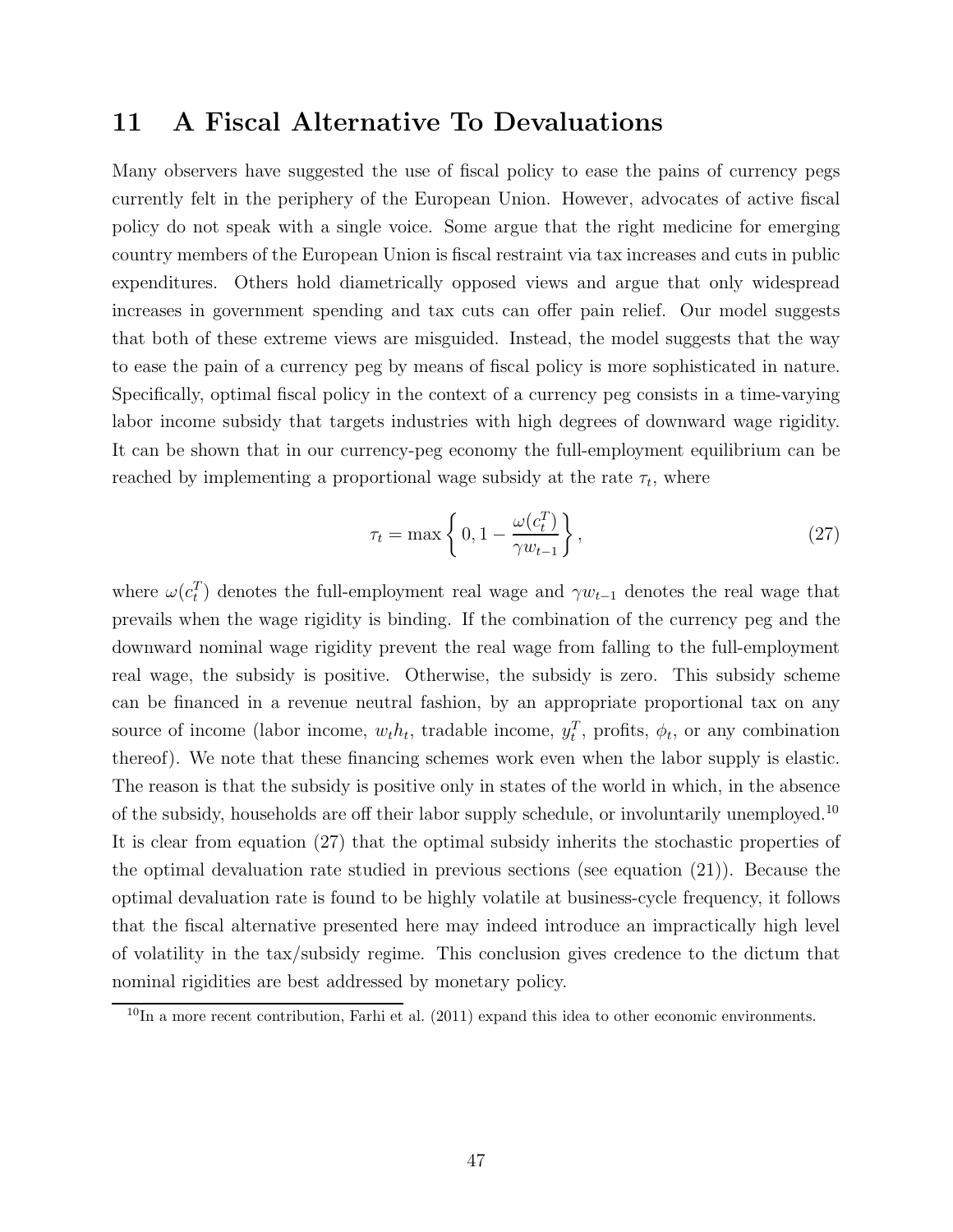# **12 Conclusion**

In this paper we fill a gap between historical and model-based assessments of the costs of currency pegs. While the former attribute major macroeconomic failures to currency pegs, the latter find that their welfare consequences are negligible. Our theoretical approach is based on a familiar narrative that goes back to Keynes' (1925) and Friedman' (1953) reservations against fixed exchange-rate arrangements. We incorporate this narrative in the context of a dynamic stochastic model of the open economy amenable to welfare evaluations. We refocus attention on downward nominal wage rigidity as the central source of monetary nonneutrality. Our theoretical contribution is to depart from sticky-wage models in the Calvo-Rotemberg tradition by assuming that employment is not always demand determined. A novel implication of the model we propose is an endogenous connection between the amplitude of the business cycle and the average rate of unemployment. This connection opens the door to large welfare gains from optimal stabilization policy, and therefore has the potential to bring historical and model-based assessments of the pains of pegs closer together.

Using a calibrated version of our model, we find that external crises can be extremely contractionary when the exchange rate is fixed. Specifically, the model predicts that a large external shock, defined as a two-standard-deviation collapse in the value of tradable output and a two-standard-deviation increase in the country interest-rate premium, causes a massive increase in unemployment of about 20 percent of the labor force. This figure is consistent with the unemployment rates observed in the aftermath of recent large contractions in emerging market economies that followed a fixed exchange rate regime, including Argentina 1998-2001 and the periphery of the European Union (e.g., Latvia, Greece, Portugal, Spain, and Ireland) post 2008. Furthermore, we find that under a currency peg unemployment is highly persistent. Our model predicts that even five years after the trough of the crisis the unemployment rate remains about 7 percentage points above average.

Our model predicts that currency pegs are costly not only during crises but also over regular business-cycle fluctuations. We find that the unconditional welfare costs of currency pegs are enormous. At the median of the distribution of welfare costs, households living under a currency peg require a ten percent increase in consumption every period to be as well off as households living in an economy in which the central bank implements the optimal exchange rate policy. The source of these large welfare costs is primarily that currency pegs entail high levels of unemployment which affects negatively the supply and ultimately the domestic absorption of nontradable goods. We find that the welfare costs of currency pegs are larger than its median of ten percent when the initial state of the economy is characterized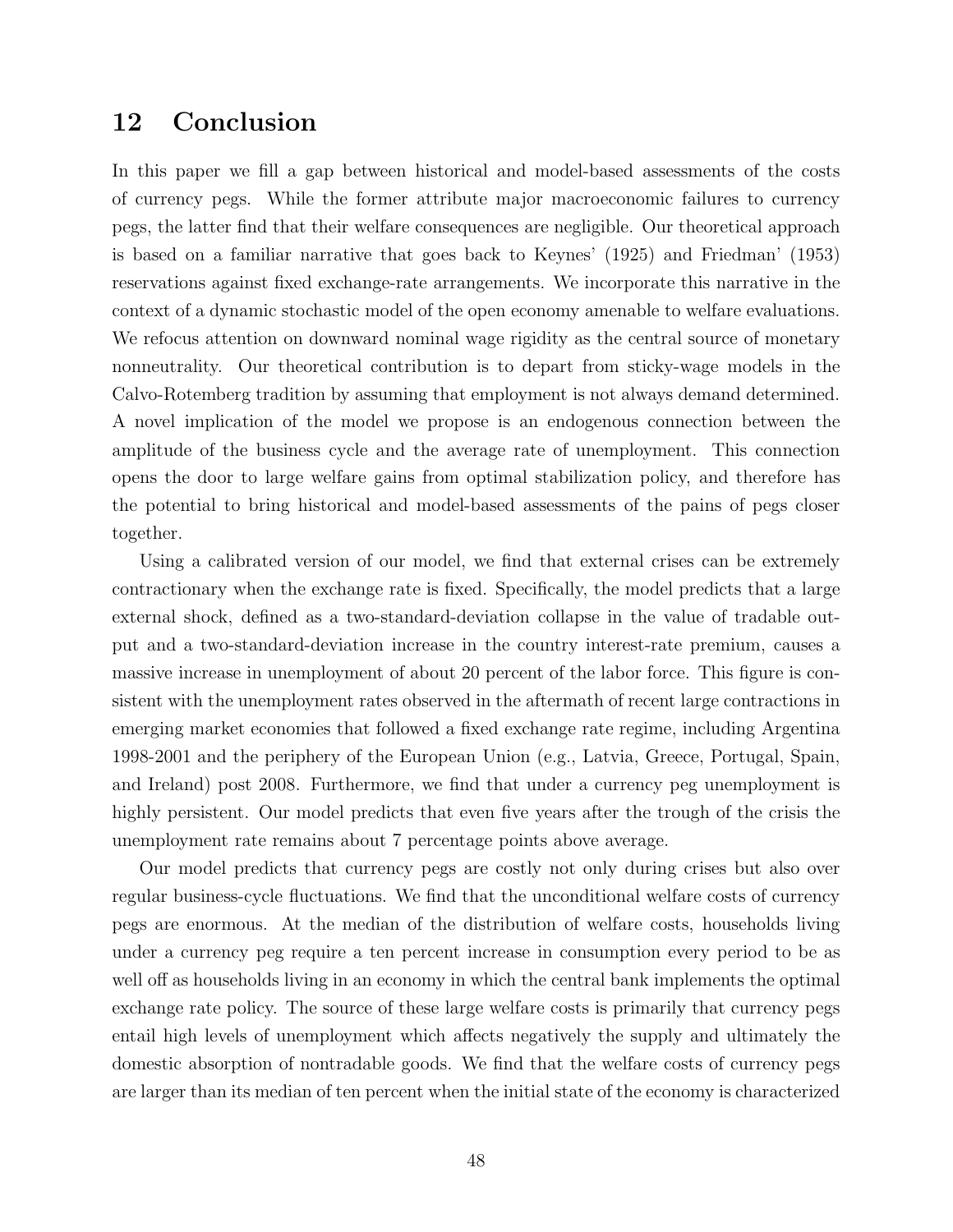by weak fundamentals such as high external debt, high past real wages, high country premia, or weak terms of trade. These findings shed light on why pressures to abandon the currency peg emerged with force in Argentina in 2001 and across the emerging-market members of the European Union in the wake of the great contraction of 2008. Besides being on a fixed exchange rate, these countries had in common high country premia, high levels of external debt, weak terms of trade, and a highly unionized labor force that all but prevented nominal wage cuts.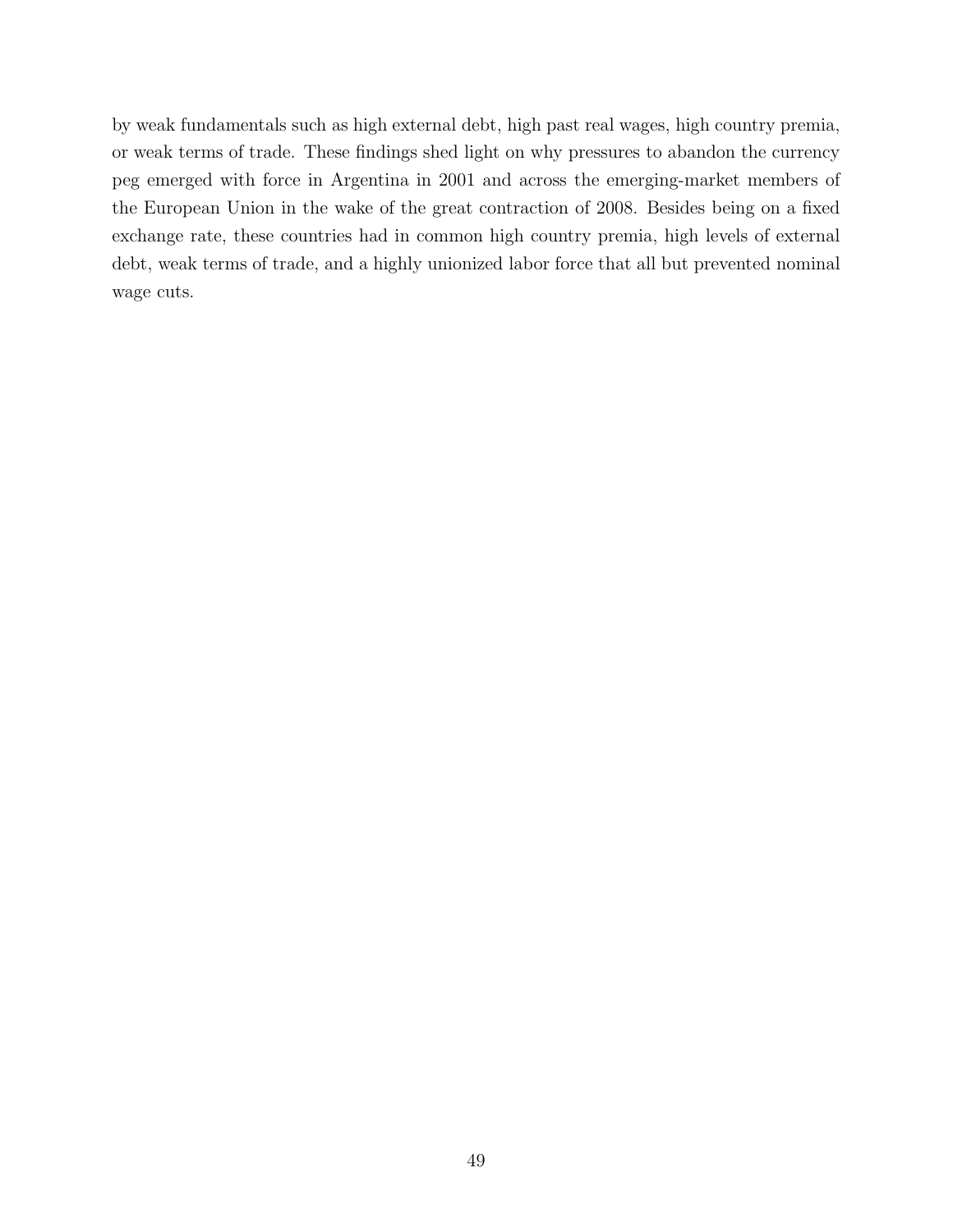# **Appendix A: Proof of Proposition 1**

Consider a set of stochastic processes  $\{c_t, c_t^T, c_t^N, h_t, p_t, w_t, d_{t+1}, \lambda_t, \mu_t, \epsilon_t\}_{t=0}^{\infty}$  satisfying the conditions given in Definition 1 and the exchange rate policy (21). We first show that *h*<sub>t</sub> must equal  $\bar{h}$  at all times. This part of the proof is by contradiction. Suppose  $h_t < \bar{h}$  for some  $t \geq 0$ . Then, by (18) we have that

$$
w_t = \frac{\gamma w_{t-1}}{\epsilon_t}.\tag{28}
$$

Using (21) to eliminate  $\epsilon_t$ , implies that  $w_t \leq \omega(c_t^T)$ . Using (5), (16), and (20) we can write this inequality as

$$
\frac{A_2(c_t^T, F(h_t))}{A_1(c_t^T, F(h_t))} F'(h_t) \le \frac{A_2(c_t^T, F(\bar{h}))}{A_1(c_t^T, F(\bar{h}))} F'(\bar{h}).
$$

Because the left-hand side of this expression is strictly decreasing in  $h_t$ , we have that  $h_t$ must equal  $h$ , which is a contradiction. We have therefore shown that under the exchange rate policy given in (21), unemployment is nil at all dates and states. Evaluating (2), (4),  $(6)-(9)$ ,  $(14)$  and  $(15)$  at  $h_t = \bar{h}$ , we obtain

$$
d_{t+1} \geq \bar{d}
$$

$$
\lambda_t = U'(A(c_t^T, \bar{h}))A_1(c_t^T, \bar{h})
$$

$$
\frac{\lambda_t}{1 + r_t} = \beta \mathbb{E}_t \lambda_{t+1} + \mu_t
$$

$$
\mu_t \geq 0,
$$

$$
\mu_t(d_{t+1} - \bar{d}) = 0,
$$

$$
c_t^T + d_t = y_t^T + \frac{d_{t+1}}{1 + r_t},
$$

which are precisely the first-order necessary and sufficient conditions associated with the social planner's problem consisting in maximizing (24) subject to (4) and (15). The fact that the first-order conditions of the social planner's problem are necessary and sufficient follows directly from the strict concavity of the planner's objective and the convexity of the planner's constraint set.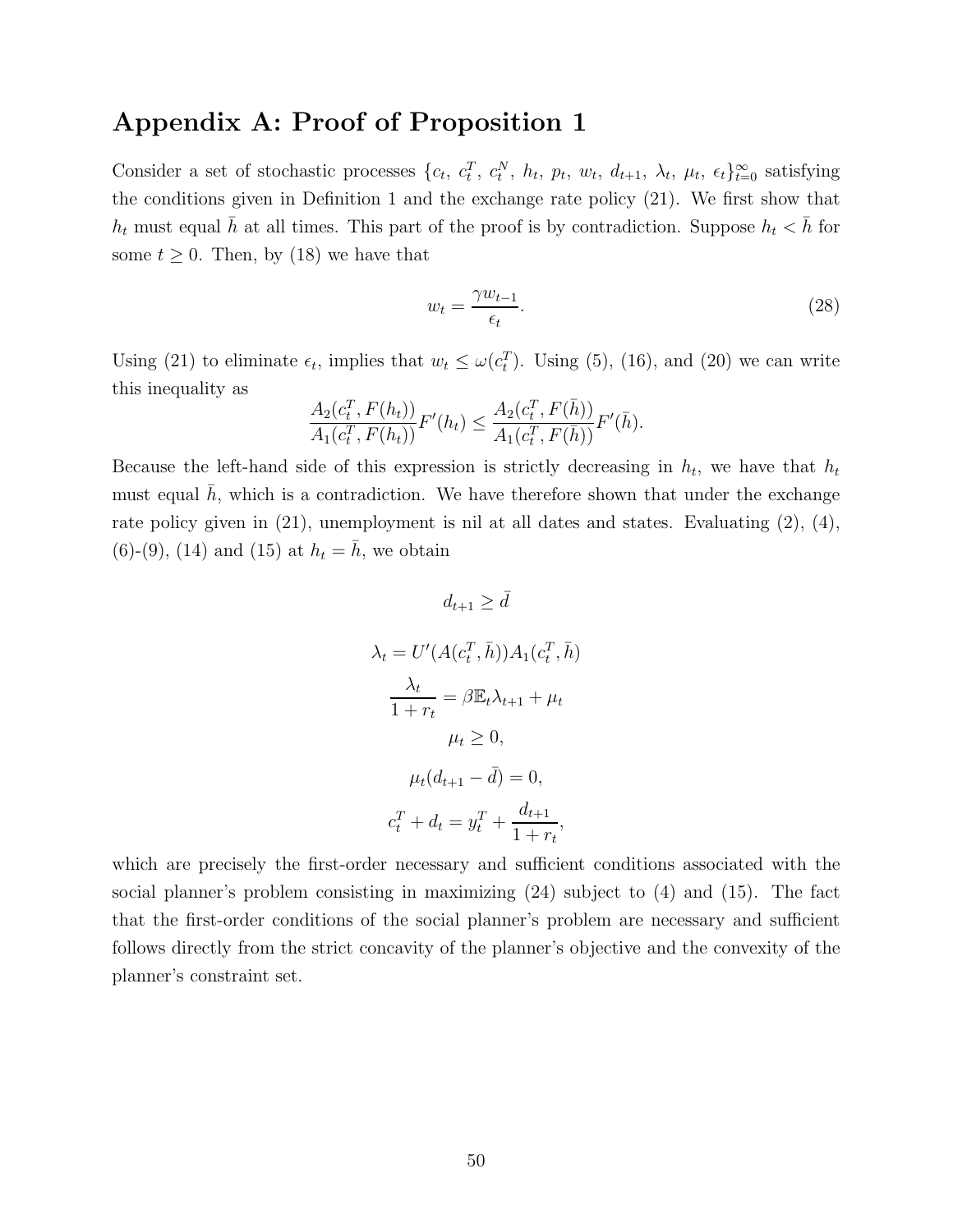# **Appendix B: Numerical Algorithm for Approximating the Aggregate Dynamics Under a Currency Peg**

Define the discretized state as follows:

$$
Y^T = \{y_1^T, y_2^T, \dots, y_{ny}^T\}
$$

$$
R = \{r_1, r_2, \dots, r_{nr}\}
$$

$$
D = \{d_1, d_2, \dots, d_{nd}\}
$$

$$
W = \{w_1, w_2, \dots, w_{nw}\}.
$$

In iteration  $n$ , suppose the guess for the solution for the marginal utility of tradable goods is given by the function  $\Lambda^n$ , mapping  $Y^T \times R \times D \times W$  into R. To obtain the next guess  $\Lambda^{n+1}$ , proceed as follows:

(1) For a given state  $(y_i^T, r_j, d_k, w_\ell)$  with  $i \in \{1, ..., ny\}, j \in \{1, ..., nr\}, k \in \{1, ..., nd\},$  $\ell \in \{1, \ldots, nw\}$ , denote the level of debt due next period by  $d_s$  for  $s \in \{1, \ldots, nd\}$ .

(2) Use condition (15) to find the corresponding level of  $c^T$  as

$$
c^{T}(d_{s}) = y_{i}^{T} + \frac{d_{s}}{1+r_{j}} - d_{k}.
$$

and use condition (20) to determine  $\omega(c^T(d_s))$ 

$$
\omega(c^{T}(d_s)) = \frac{A_2(c^{T}(d_s), F(\bar{h}))}{A_1(c^{T}(d_s), F(\bar{h}))}F'(\bar{h}).
$$

(3) If the full-employment wage violates constraint (17) for  $\epsilon_t = 1$ , then the current wage must be equal to  $\gamma w_{\ell}$ . Therefore, we have that the current wage is given by

$$
w' = \max \{ \gamma w_{\ell}, \omega(c^T(d_s)) \}.
$$

Pick the current wage, which will be a state variable for the next period, so that the wage rate takes on one of the values in the set *W*. Formally, we have that

$$
qq = \operatorname{argmin}_{q \in \{1, \dots, nw\}} |w_q - w'|
$$

and then denote the current wage choice given  $d_s$  as  $w_{qq}$ .

(4) To find the level of employment associated with  $d_s$ , note that if  $\omega(c^T(d_s)) \geq \gamma w_{\ell}$ ,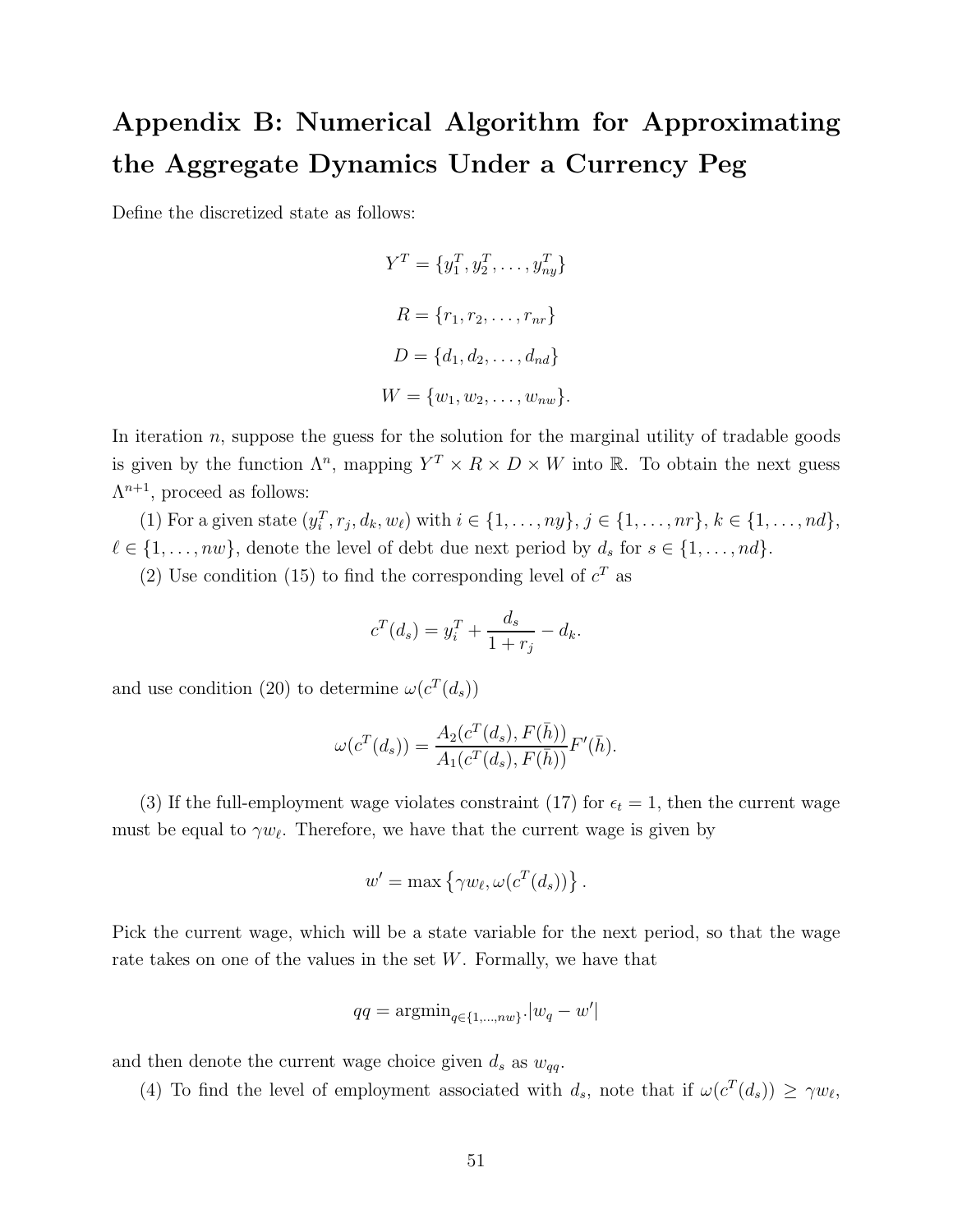then  $h(d_s) = \bar{h}$ , else  $h(d_s)$  solves

$$
\gamma w_{\ell} = \frac{A_2(c^T(d_s), F(h(d_s)))}{A_1(c^T(d_s), F(h(d_s)))} F'(h(d_s)).
$$

(5) Find the level of nontraded consumption from (14)

$$
c^N(d_s) = F(h(d_s)),
$$

the level of consumption of the aggregate good from equation (2) as

$$
c(d_s) = A(c^T(d_s), c^N(d_s)),
$$

and the current value of the marginal utility of consumption of tradables from (6)

$$
\lambda(d_s) = U'(c(d_s))A_1(c^T(d_s), c^N(d_s))
$$

(6) Use equation (7) to construct  $\mu$  as

$$
\mu(d_s) = \frac{\lambda(d_s)}{1+r_j} - \beta \sum_{ii=1}^{ii=ny} \sum_{jj=1}^{nr} Prob(y_{ii}^T, r_{jj} | y_i^T, r_j) \Lambda^n(y_{ii}^T, r_{jj}, d_s, w_{qq}).
$$

If  $\mu \geq 0$  and  $s = nd$ , then  $d_s$  is the optimal choice of debt in the current period and  $s^* = nd$ . In this case:

$$
\Lambda^{n+1} = U'(c(d_{nd}))A_1(c^T(d_{nd}), c^N(d_{nd})).
$$

Else construct  $\mu$  for all  $s \in \{1, ..., nd-1\}$ . Find the optimal  $s$  as  $s^* = \operatorname{argmin}_{s \in \{1, ..., nd-1\}} |\mu(d_s)|$ .

Construct

$$
\Lambda^{n+1}(y_i^T, r_j, d_k, w_\ell) = U'(c(d_{s^*})) A_1(c^T(d_{s^*}), c^N(d_{s^*})).
$$

(7) Keep iterating in this way, until the maximum distance (taken over the  $ny \times nr \times$ *nd* × *nw* states between  $\Lambda^{n+1}$  and  $\Lambda^n$  is less than 1*e* − 8.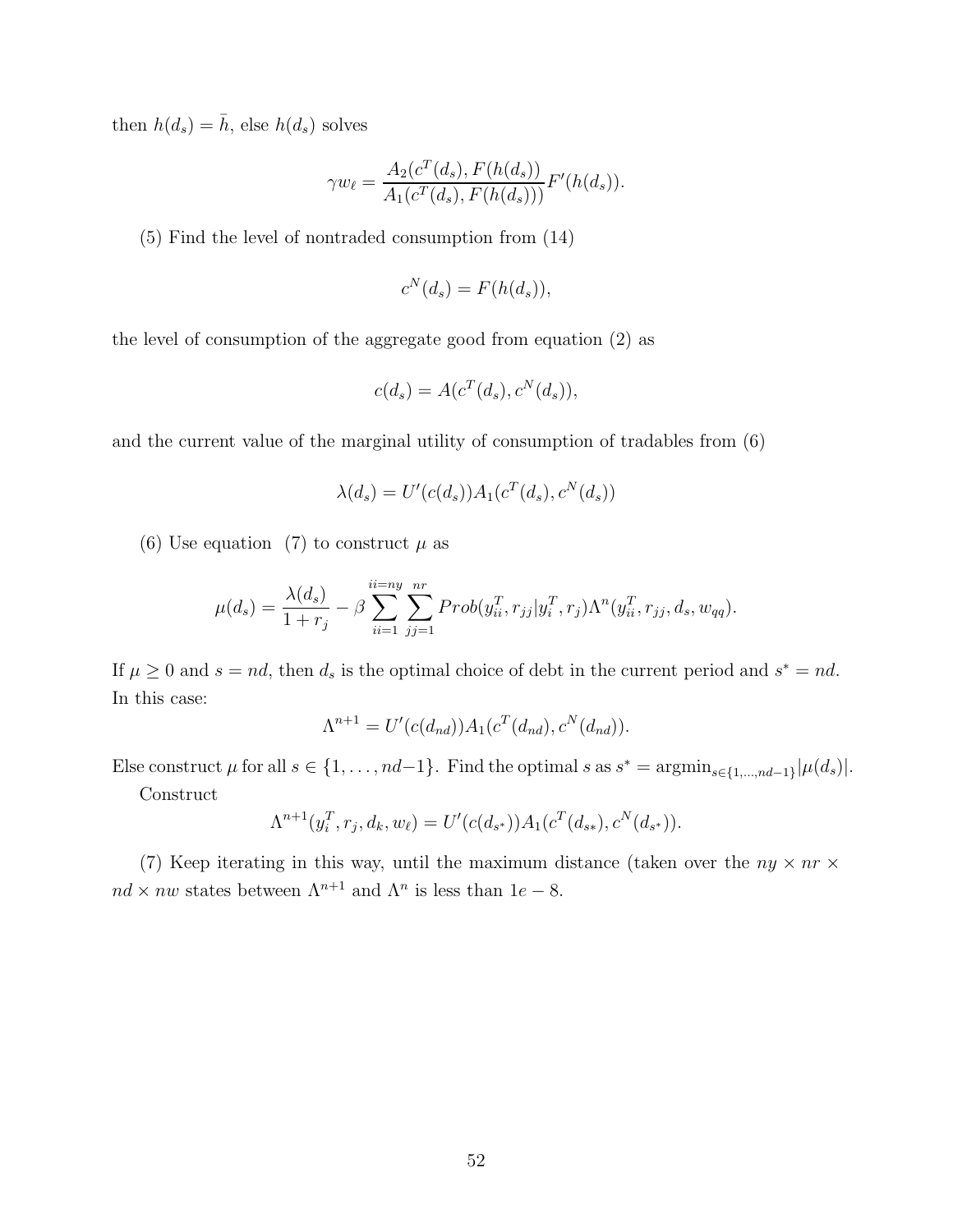# **Appendix C: The Wealth Elasticity of Traded Consumption**

Using the assumed functional forms for preferences and technology, we can write expressions  $(2)$ ,  $(5)$ , and  $(6)$ , respectively, as

$$
c = [a(c^T)^{1-1/\xi} + (1-a)(c^N)^{1-1/\xi}]^{1/(1-1/\xi)},
$$

$$
p = \left(\frac{1-a}{a}\right) \left(\frac{c^T}{c^N}\right)^{1/\xi},
$$

and

$$
ac^{\sigma - 1/\xi}c^{T^{1/\xi}} = \lambda^{-1}.
$$

Throughout this analysis we drop time subscripts unless otherwise necessary. In the labor market, the situation depends on the monetary policy in place. Under the optimal policy, we have full employment at all times, which implies that

$$
c^N=1.
$$

This expression will also hold under a currency peg in states in which the downward-wagerigidity constraint is not binding. By contrast, when this constraint does bind under a currency peg, the labor market will be in disequilibrium. In this case, we have that  $pF'(h) =$  $\gamma w_{-1}$  and  $c^N = F(h)$ , where  $w_{-1}$  denotes the previous period's real wage rate. Using the assumed functional forms, we can combine these two expressions to obtain

$$
\alpha p c^{N(\alpha-1)/\alpha} = \gamma w_{-1}
$$

We now proceed to log linearize all of the above expressions around some point  $\tilde{c}^T$  for tradable consumption and unity or nontraded consumption. We denote with a circumflex accent log deviations from this reference point. The log-linearized version of the above expressions is

$$
\hat{c} = \eta \hat{c}^T + (1 - \eta)\hat{c}^N,
$$

$$
\hat{p} = \frac{1}{\xi} (\hat{c}^T - \hat{c}^N)
$$

$$
\left(\sigma - \frac{1}{\xi}\right)\hat{c} + \frac{1}{\xi}\hat{c}^T = -\hat{\lambda},
$$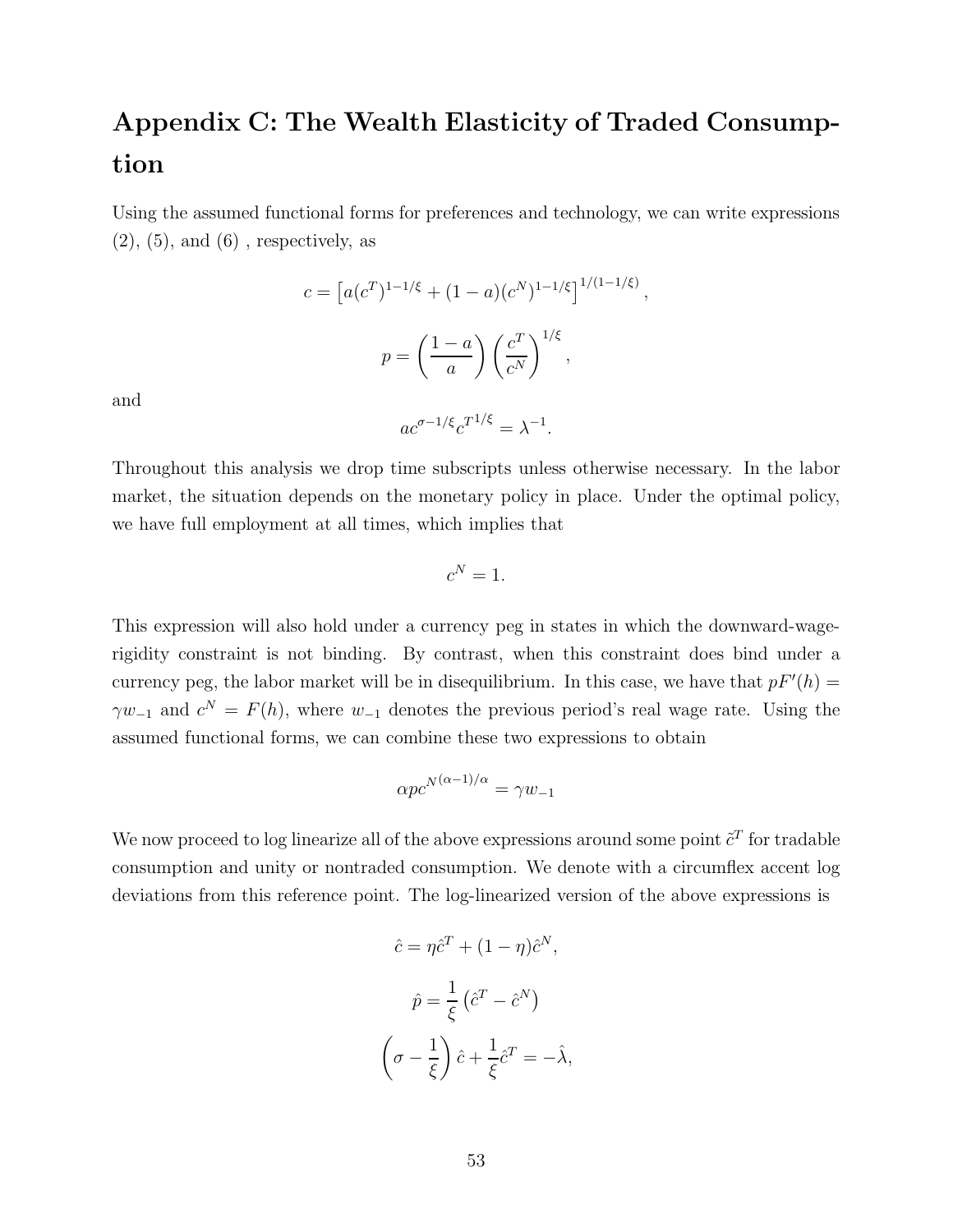and

$$
\hat{c}^N = \begin{cases} 0 & \text{Under the optimal exchange rate policy} \\ & \text{or when wage rigidity does not bind in a peg} \\ & \frac{\alpha}{1-\alpha}\hat{p} \text{ when wage rigidity does bind in a peg} \end{cases}
$$

where  $\eta \equiv \frac{a(\tilde{c}^T)^{1-1/\xi}}{a(\tilde{c}^T)^{1-1/\xi}+(1-a)}$ . Solving for  $\tilde{c}^T$  as a function of  $\hat{\lambda}$ , we obtain

$$
\hat{c}^{T} = \begin{cases}\n\frac{-\hat{\lambda}}{\eta \sigma + (1-\eta)\frac{1}{\xi}} & \text{if } \\
\frac{-\hat{\lambda}}{\eta \sigma + (1-\eta)\frac{1}{\xi} + (\sigma - \frac{1}{\xi})\frac{1-\eta}{1+\xi\left(\frac{1-\alpha}{\alpha}\right)}} & \text{if } \\
\frac{-\hat{\lambda}}{\eta \sigma + (1-\eta)\frac{1}{\xi} + (\sigma - \frac{1}{\xi})\frac{1-\eta}{1+\xi\left(\frac{1-\alpha}{\alpha}\right)}} & \text{if } \\
\end{cases}
$$

Under the optimal exchange rate policy or when wage rigidity does not bind in a peg

*.*

when wage rigidity does bind in a peg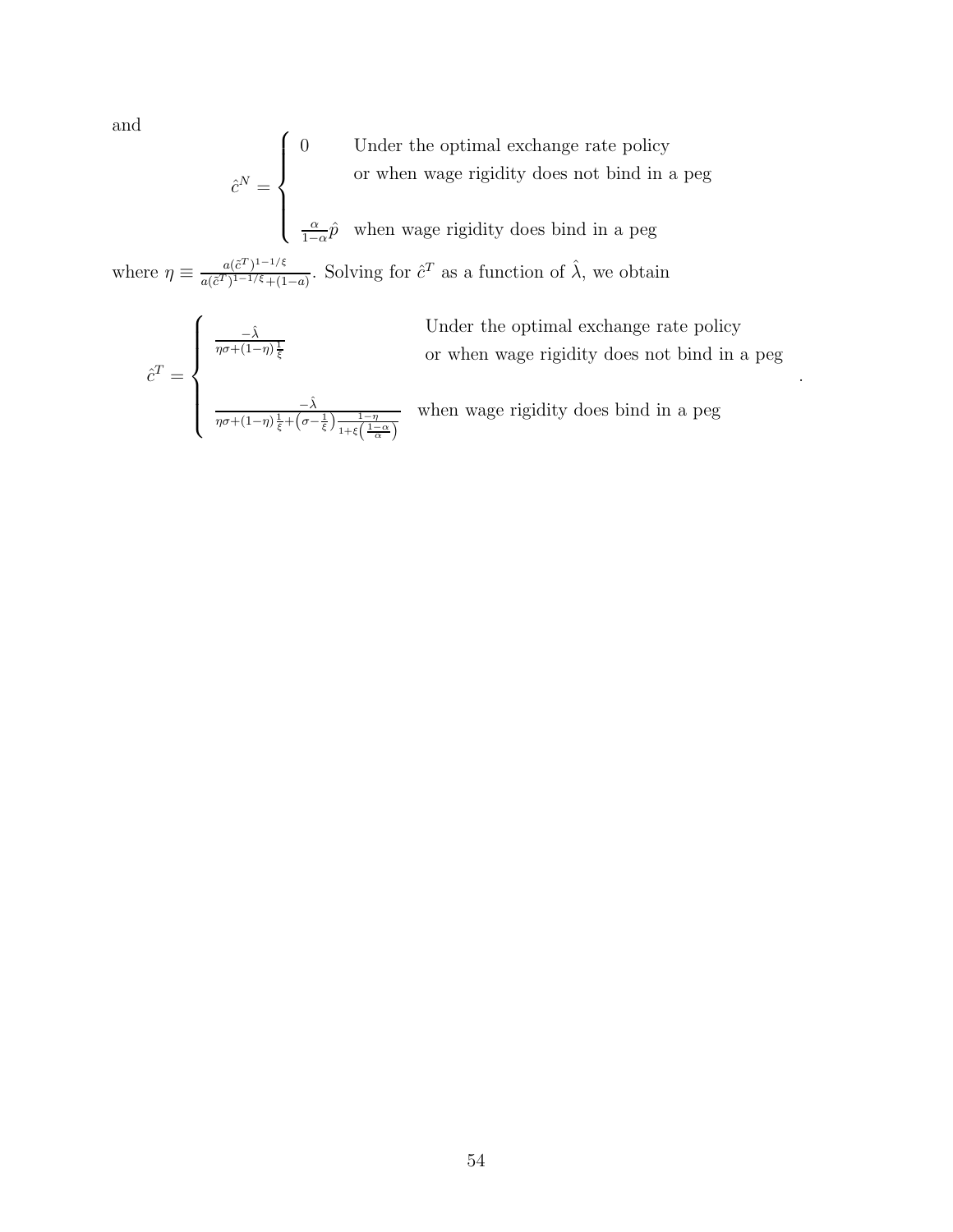### **References**

- Akinci, Ozge, "A Note on the Estimation of the Atemporal Elasticity of Substitution Between Tradable and Nontradable Goods," manuscript, Columbia University, February 2, 2011.
- Baldwin, Richard E., and Charles Wyplosz, *The Economics of European Integration,* London: McGraw-Hill, Third Edition, 2009.
- Barattieri, Alessandro, Susanto Basu, and Peter Gottschalk, "Some Evidence on the Importance of Sticky Wages," NBER working paper 16130, June 2010.
- Bernanke, Ben S. and Kevin Carey, "Nominal Wage Stickiness and Aggregate Supply in the Great Depression," *The Quarterly Journal of Economics 111,* August 1996, 853-883.
- Blundell, Richard and Thomas H. MaCurdy, "Labor Supply: A Review of Alternative Approaches," in O. Ashenfelter and D. Card (eds.), *Handbook of Labor Economics,* Vol. 3, North-Holland, Amsterdam, 1999, pages 1559-1695.
- Burstein, Ariel, Martin Eichenbaum, and Sergio Rebelo, "Large Devaluations and the Real Exchange Rate," *Journal of Political Economy 113,* August 2005, 742-784.
- Calvo, Guillermo, "Temporary Stabilization: Predetermined Exchange Rates," *Journal of Political Economy 94,* December 1986, 1319-1329.
- Calvo, Guillermo A. and Carlos A. Végh, "Inflation Stabilization and BOP Crises in Developing Countries," in John B. Taylor and Michael D. Woodford, Eds., *Handbook of Macroeconomics, Vol. C ,* North Holland, 1999, 1531-1614.
- Eichengreen, Barry, *Golden Fetters: The Gold Standard and the Great Depression, 1919-39,* Oxford: Oxford University Press, 1992.
- Eichengreen, Barry, Ricardo Hausmann, and Hugo Panizza, "The Pain of Original Sin," in Eichengreen, Barry and Ricardo Hausmann, eds., *Other People's Money: Debt Denomination and Financial Instability in Emerging Market Economies,* The University of Chicago Press, 2005, 13-47.
- Eichengreen, Barry and Jeffrey Sachs, "Exchange Rates and Economic Recovery in the 1930s," *The Journal of Economic History 45,* December 1985, 925-946.
- Farhi, E, G. Gopinath, and O. Itskhoki, "Fiscal Devaluations," Harvard University, 2011.
- Frankel, Jeffrey, "Monetary Policy in Emerging Markets," in Benjamin M. Friedman and Michael Woodford, eds., *Handbook of Monetary Economics, Volume 3B,* North Holland, 2011, 1439-1520.
- Friedman, Milton, "The Case For Flexible Exchange Rates," in Milton Friedman, Ed., *Essays in Positive Economics,* Chicago: The University of Chicago Press, 1953, 157- 203.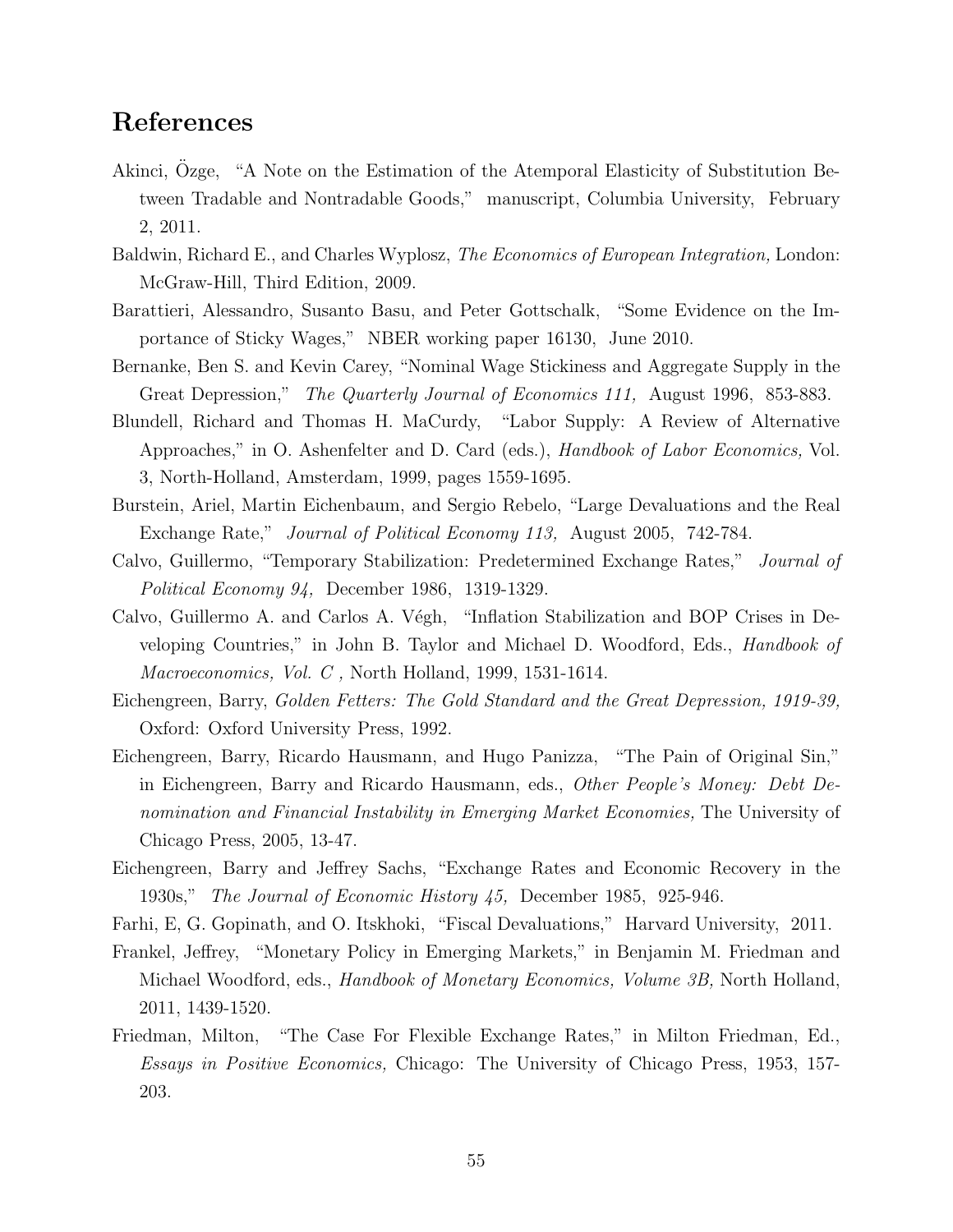- Galí, Jordi, and Tommaso Monacelli, "Monetary Policy and Exchange Rate Volatility in a Small Open Economy," *The Review of Economic Studies 72,* July 2005, 707-734.
- González Rozada, Martín, Pablo Andrés Neumeyer, Alejandra Clemente, Diego Luciano Sasson, and Nicholas Trachter, "The Elasticity of Substitution in Demand for Non-Tradable Goods in Latin America: The Case of Argentina," Inter-American Development Bank, Research Network Working paper #R-485, August 2004.
- Gottschalk, Peter, "Downward Nominal-Wage Flexibility: Real or Measurement Error?," *The Review of Economic and Statistics 87,* August 2005, 556-568.
- Holden, Steinar and Fredrik Wulfsberg, "Downward Nominal Wage Rigidity in the OECD," *The B.E. Journal of Macroeconomics 8,* 2008, Article 15.
- Justiniano, Alejandro, Giorgio Primiceri, and Andrea Tambalotti, "Investment Shocks and Business Cycles," *Journal of Monetary Economics 57,* March 2010, 132-145.
- Kaur, Supreet, "Nominal Wage Rigidity in Village Labor Markets," mimeograph, Harvard University, January 2012.
- Keynes, John Maynard (1925), "The Economic Consequences of Mr. Churchill," in Donald Moggridge Ed., *The Collected Writings of John Maynard Keynes,* Vol. IX, 1972, New York: St. Martin's Press, 207-230.
- Kollmann, Robert, "Monetary policy rules in the open economy: effects on welfare and business cycles," *Journal of Monetary Economics 49,* July 2002, 989-1015.
- Lane, Philip R., and Gian Maria Milesi-Ferretti, "The external wealth of nations mark II: Revised and extended estimates of foreign assets and liabilities, 1970-2004," *Journal of International Economics, 73,* November 2007, 223-250.
- Lucas, Robert E., Jr, *Models of Business Cycles,* Cambridge MA: Basil Blackwell, 1987.
- Mendoza, Enrique, "The Terms of Trade, the Real Exchange Rate, and Economic Fluctuations," *International Economic Review 36,* February 1995, 101-137.
- Mongelli, Francesco P., "What Is European Economic and Monetary Union Telling Us About the Properties of Optimum Currency Areas?," *Journal of Common Market Studies 43,* September 2005, 607-635.
- Mundell, Robert A., "A Theory of Optimum Currency Areas," *American Economic Review 51,* September 1961, 657-665.
- Neumeyer, Pablo A. and Fabrizio Perri, "Business Cycles in Emerging Markets: The Role of Interest Rates," *Journal of Monetary Economics, 52,* March 2005, 345-380.
- Olivei, Giovanni, and Silvana Tenreyro, "The Timing of Monetary Policy Shocks," *The American Economic Review 97,* June 2007, 636-663.
- Olivei, Giovanni, and Silvana Tenreyro, "Wage-Setting Patterns and Monetary Policy: International Evidence," *Journal of Monetary Economics 57,* October 2010, 785-802.